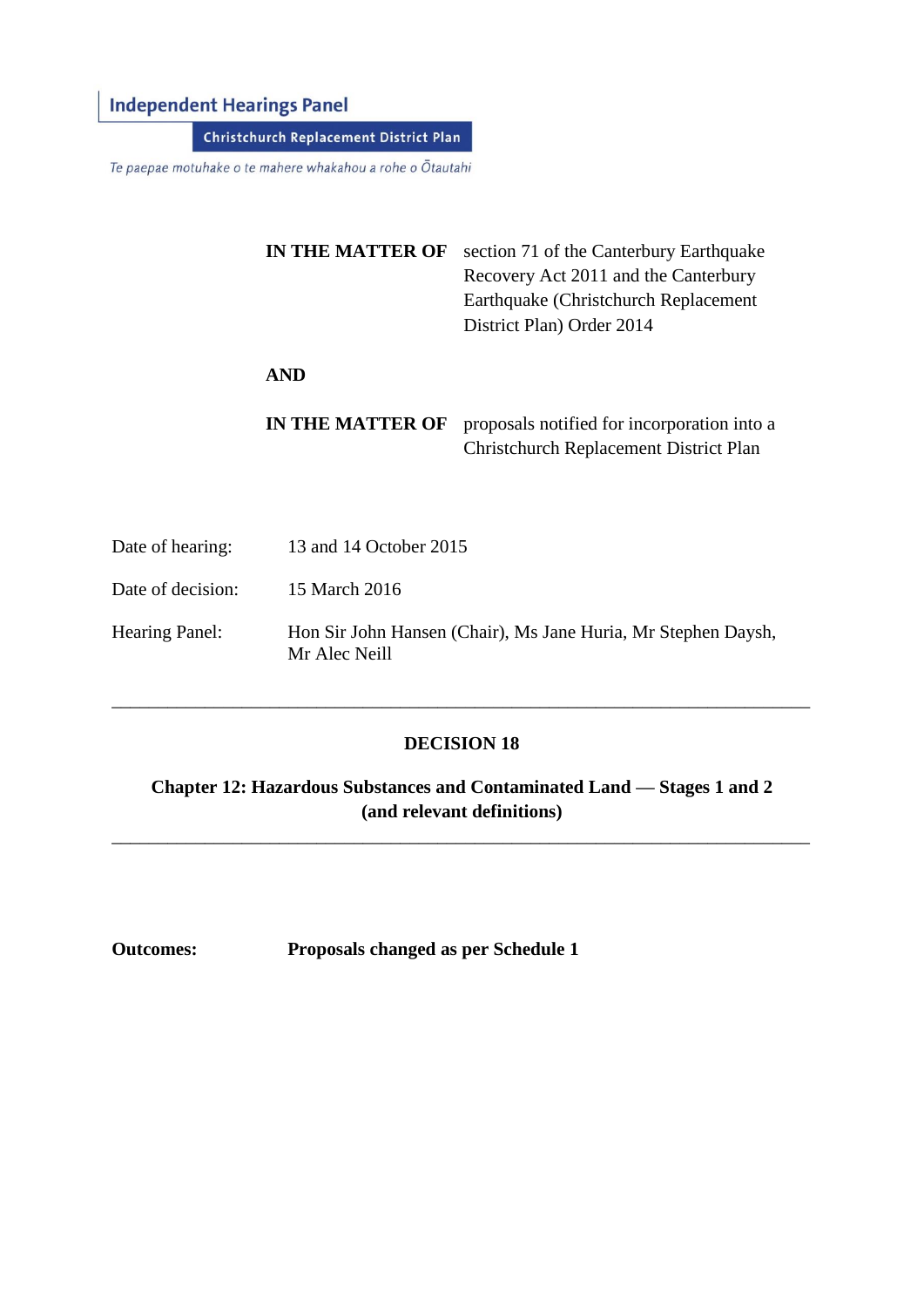## **COUNSEL APPEARANCES**

| Ms K Viskovic and Ms M Jagusch | <b>Christchurch City Council</b>                                                                                        |
|--------------------------------|-------------------------------------------------------------------------------------------------------------------------|
| Mr D Randal and Mr T Ryan      | Crown                                                                                                                   |
| Ms J Appleyard                 | <b>Lyttelton Port Company Limited</b><br>Christchurch International Airport Limited<br><b>Orion New Zealand Limited</b> |
| Ms H Atkins                    | Horticulture New Zealand                                                                                                |
| Ms R Dixon                     | Rockgas Limited                                                                                                         |
| Mr E Chapman                   | Christchurch Polytechnic Institute of Technology<br>University of Canterbury                                            |
| Mr J Gardner-Hopkins           | Mobil Oil New Zealand Limited,<br>Z Energy Limited and BP Oil NZ Limited                                                |
| Ms A Theelen                   | Liquigas Limited                                                                                                        |

Independent Hearings Panel<br>Christchurch Replacement District Plan

Te paepae motuhake o te mahere whakahou a rohe o Ōtautahi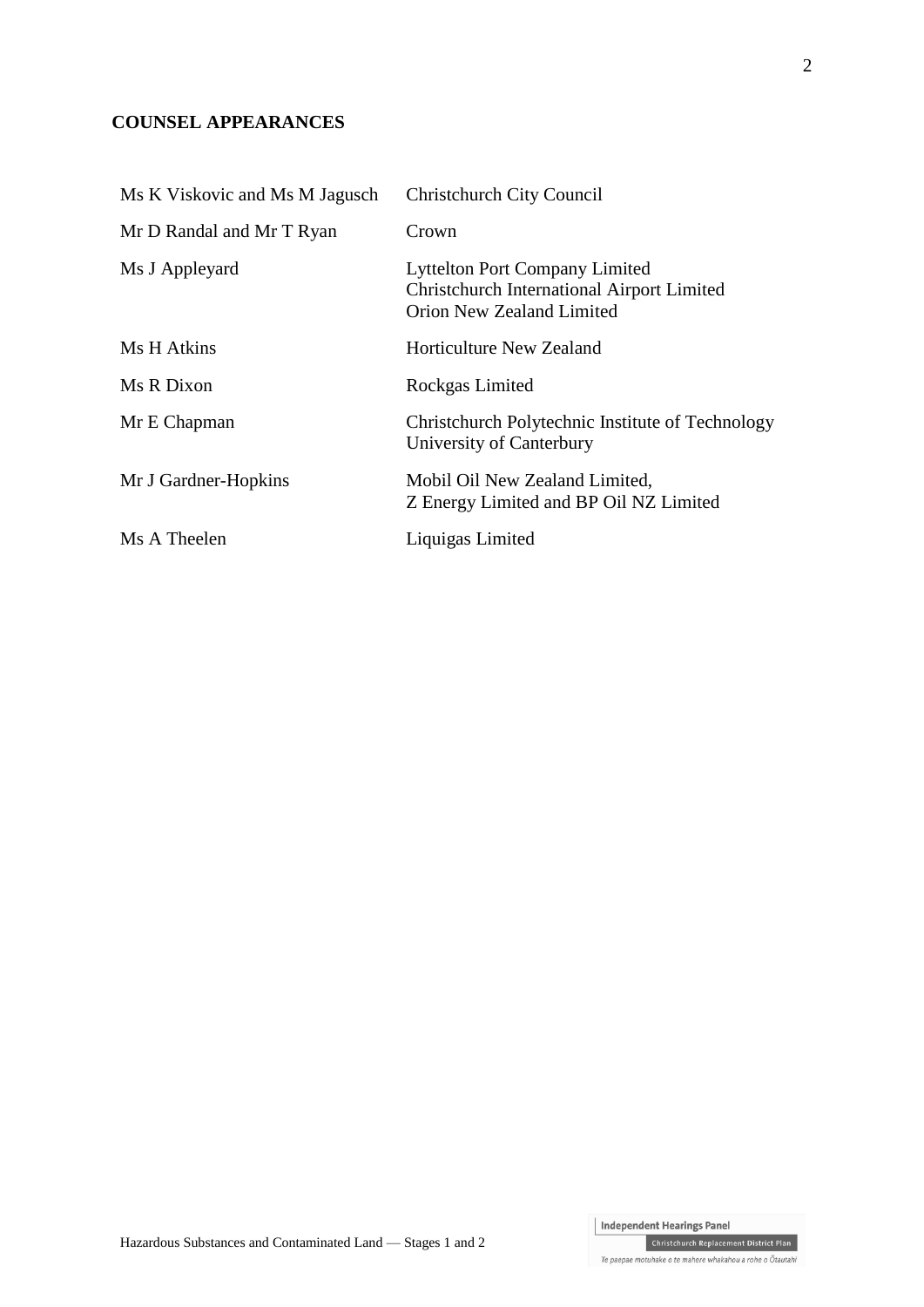## **TABLE OF CONTENTS**

| Interim evidential ruling — preference for evidence of the crown witnesses 7 |  |
|------------------------------------------------------------------------------|--|
|                                                                              |  |
|                                                                              |  |
|                                                                              |  |
|                                                                              |  |
|                                                                              |  |
|                                                                              |  |
|                                                                              |  |
|                                                                              |  |
|                                                                              |  |
|                                                                              |  |
|                                                                              |  |
|                                                                              |  |
|                                                                              |  |
|                                                                              |  |
|                                                                              |  |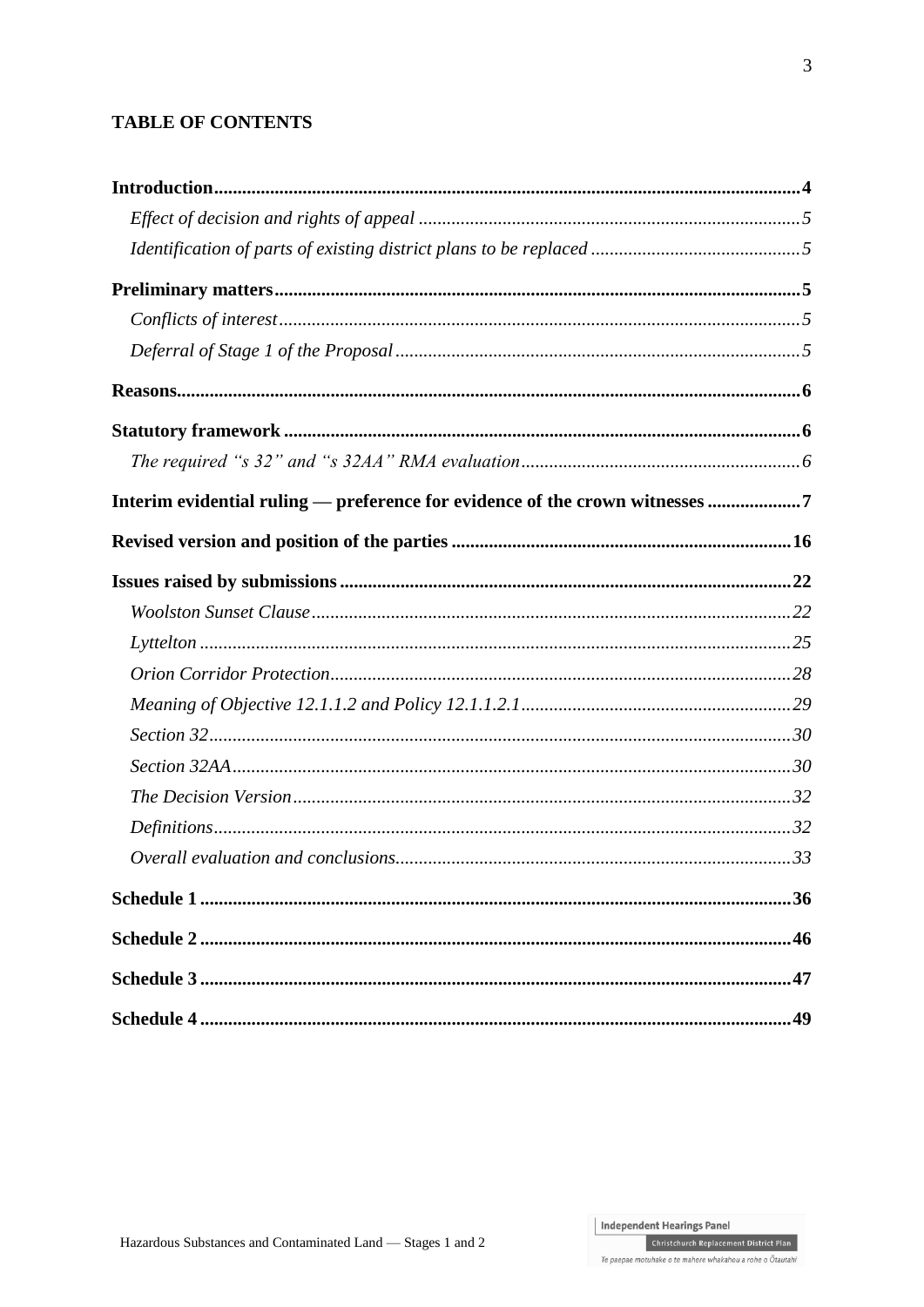#### **INTRODUCTION**

[1] This decision ('decision') continues the series of decisions made by the Independent Hearings Panel ('Hearings Panel'/'Panel') concerning the formulation of a replacement district plan for Christchurch City (including Banks Peninsula) ('Replacement Plan'/'Plan').<sup>1</sup>

[2] This decision concerns Chapter 12: Hazardous Substances and Contaminated Land.

[3] In this decision, the phrase 'Notified Version' describes the version notified by the Christchurch City Council ('CCC'/'Council') (submitter 2123) and to which, subsequent to consideration of submissions, conferencing and mediation between the Council and submitters, a number of changes were made. This was then ultimately produced by the Council through the rebuttal evidence of Mr Blair as a red-line version dated 6 October 2015 ('Red-line Version'). 2

[4] As we will go on to explain further, at the conclusion of the hearing we issued an interim ruling and requested that parties confer on revising the provisions in light of our interim findings. In response, the Council and the Crown (2387, further submitter 2810) filed an agreed revised set of provisions ('Revised Version') and associated s 32 report dated 16 November 2015. The Parties often refer to this Revised Version as the 'Revised Proposal' in their documentation and where we use this term it means the same 16 November 2015 document.

[5] Where we refer to the 'Decision Version', it is our redrafting of the Revised Version, as set out in Schedule 1, which will become operative upon release of this decision and the expiry of the appeal period.

[6] This decision follows our hearing and consideration of submissions and evidence. Further background on the review process, pursuant to the [Canterbury Earthquake](http://www.legislation.govt.nz/regulation/public/2014/0228/latest/DLM6190883.html?search=ts_act%40bill%40regulation%40deemedreg_Canterbury+Earthquake+%28Christchurch+Replacement+District+Plan%29+Order+2014+_resel_25_a&p=1)  [\(Christchurch Replacement District Plan\) Order 2014](http://www.legislation.govt.nz/regulation/public/2014/0228/latest/DLM6190883.html?search=ts_act%40bill%40regulation%40deemedreg_Canterbury+Earthquake+%28Christchurch+Replacement+District+Plan%29+Order+2014+_resel_25_a&p=1) ('the OIC') is set out in the introduction to Decision 1, concerning Strategic Directions and Strategic Outcomes (and relevant definitions) ('Strategic Directions decision').<sup>3</sup>

<sup>&</sup>lt;sup>1</sup> The Panel members are Hon. Sir John Hansen (Chairperson), Ms Jane Huria, Mr Stephen Daysh and Mr Alec Neill.<br><sup>2</sup> Palyttel suidance of Advan Soatt Plain an habelf of the Cause il

<sup>&</sup>lt;sup>2</sup><br>Rebuttal evidence of Adam Scott Blair on behalf of the Council.<br>Strategie directions and strategie outcomes (and relevant definitions)

<sup>3</sup> [Strategic directions and strategic outcomes \(and relevant definitions\), 26 February 2015.](http://www.chchplan.ihp.govt.nz/wp-content/uploads/2015/03/Strategic-Directions-and-Strategic-Outcomes-Decision.pdf)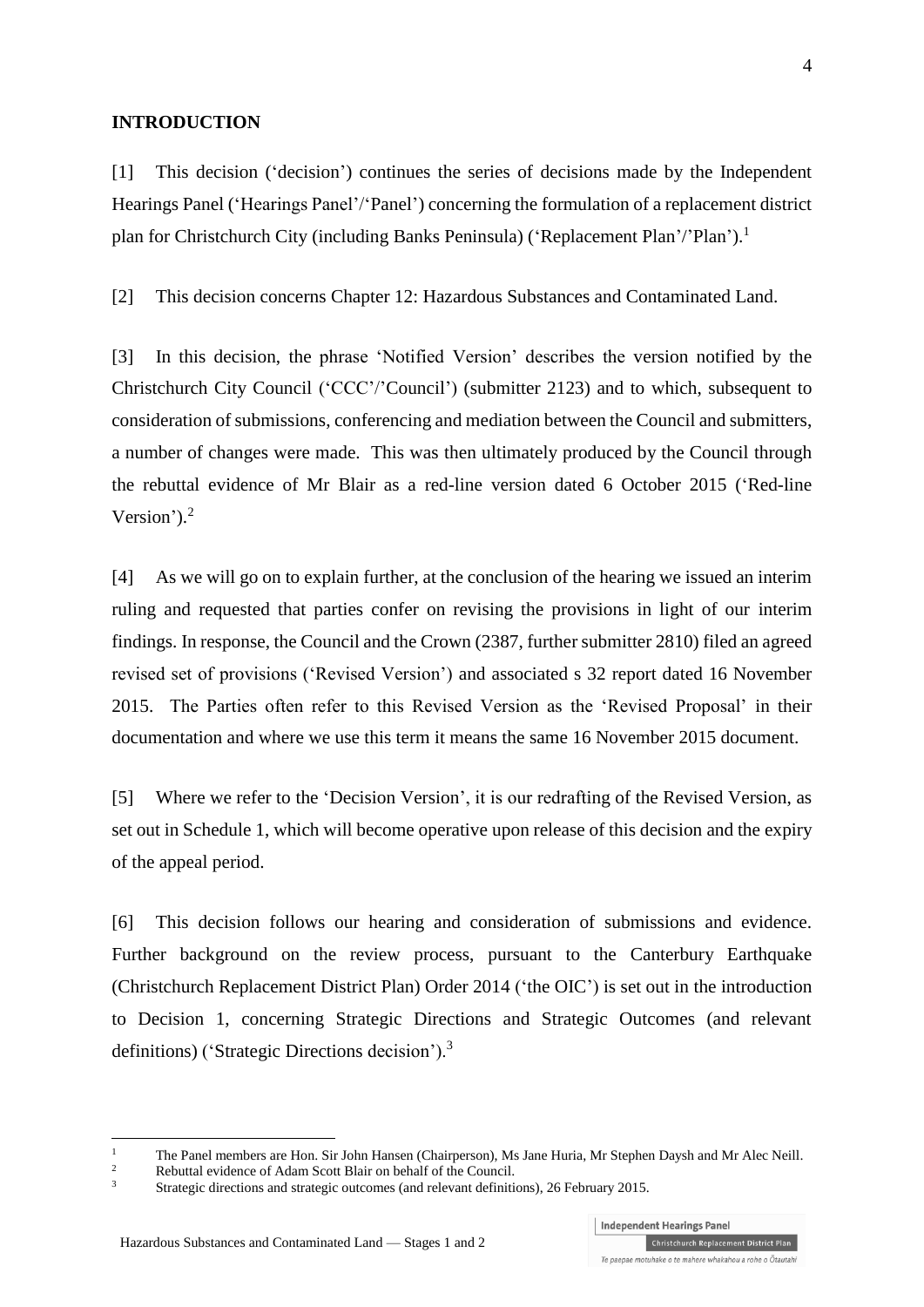#### **Effect of decision and rights of appeal**

[7] Our proceedings and the rights of appeal are set out in our earlier decisions.<sup>4</sup> We concur in those.

#### **Identification of parts of existing district plans to be replaced**

[8] The OIC requires that our decision also identifies the parts of the existing district plans that are to be replaced by the Hazardous Substances and Contaminated Land Chapter.<sup>5</sup>

#### **PRELIMINARY MATTERS**

#### **Conflicts of interest**

[9] We have posted notice of any potential conflicts of interest on the Independent Hearings Panel website.<sup>6</sup> No submitter raised any issue in relation to this.

#### **Deferral of Stage 1 of the Proposal**

[10] The Hazardous Substances and Contaminated Land Proposal was notified (in part) in Stage 1. The hearing and decisions on submissions on Stage 1 of the proposal was deferred until the remainder of the chapter was notified in Stage  $2<sup>7</sup>$  Therefore, this decision is on both Stage 1 and Stage 2 of the proposal.

<sup>4</sup> Strategic Directions decision at  $[5]$ – $[9]$ .<br>
We have done so in Schedule 3

 $5$  We have done so in Schedule 3.

<sup>&</sup>lt;sup>6</sup> The website address is [www.chchplan.ihp.govt.nz.](http://www.chchplan.ihp.govt.nz/)<br> $\frac{7}{4}$ 

<sup>7</sup> Pre-hearing Report and Directions, Chapter 12 Hazardous Substances and Contaminated Land (in part), 23 February 2015.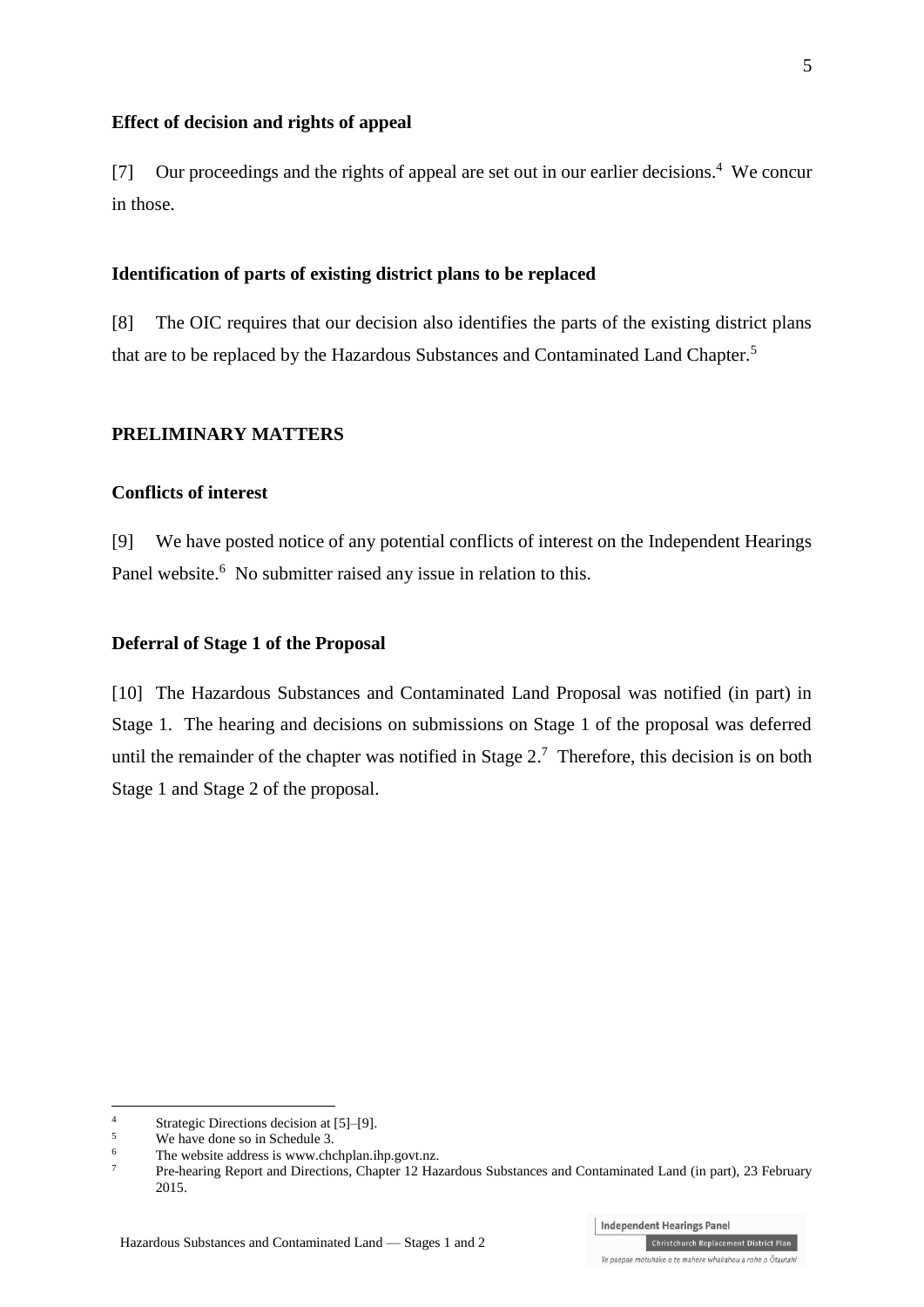**\_\_\_\_\_\_\_\_\_\_\_\_\_\_\_\_\_\_\_\_\_\_\_\_\_\_\_\_\_\_\_\_\_\_\_\_\_\_\_\_\_\_\_\_\_\_\_\_\_\_\_\_\_\_\_\_\_\_\_\_\_\_\_\_\_\_\_\_\_\_\_\_\_\_\_**

#### **STATUTORY FRAMEWORK**

[11] The OIC directs that we hold a hearing on submissions on a proposal and make a decision on that proposal. 8

[12] It sets out what we must and may consider in making that decision.<sup>9</sup> It qualifies how the [Resource Management Act 1991](http://www.legislation.govt.nz/act/public/1991/0069/latest/DLM230265.html) ('RMA') is to apply and modifies some of the RMA's provisions, both as to our decision-making criteria and processes.<sup>10</sup> It directs us to comply with s 23 of the [Canterbury Earthquake Recovery Act 2011](http://www.legislation.govt.nz/act/public/2011/0012/latest/DLM3653522.html) ('CER Act').<sup>11</sup> The OIC also specifies additional matters for our consideration.

[13] Our Strategic Directions decision, which was not appealed, summarised the statutory framework for that decision. As it is materially the same for this decision, we apply the analysis we gave of that framework in that decision.<sup>12</sup> As with all our decisions, we apply our Strategic Directions decision throughout.

[14] Documents specific to the Hazardous Substances and Contaminated Land Chapter are set out in Schedule 2.

#### <span id="page-5-0"></span>**The required "s 32" and "s 32AA" RMA evaluation**

[15] Again, this is a matter referred to in earlier decisions. We adopt and endorse [48]–[54] of our Natural Hazards decision.<sup>13</sup> We discuss these aspects further in our decision.

<sup>8</sup> OIC, cl [12\(1\).](http://www.legislation.govt.nz/regulation/public/2014/0228/latest/DLM6191312.html?search=ts_act%40bill%40regulation%40deemedreg_Canterbury+Earthquake+(Christchurch+Replacement+District+Plan)+Order+2014+_resel_25_a&p=1)

 $^{9}$  OIC[, cl 14\(1\)](http://www.legislation.govt.nz/regulation/public/2014/0228/latest/DLM6190449.html?search=ts_act%40bill%40regulation%40deemedreg_Canterbury+Earthquake+(Christchurch+Replacement+District+Plan)+Order+2014+_resel_25_a&p=1).

 $10$  OIC, [cl 5.](http://www.legislation.govt.nz/regulation/public/2014/0228/latest/DLM6190439.html?search=ts_act%40bill%40regulation%40deemedreg_Canterbury+Earthquake+(Christchurch+Replacement+District+Plan)+Order+2014+_resel_25_a&p=1)

Our decision does not set out the text of various statutory provisions it refers to, as this would significantly lengthen it. However, the electronic version of our decision includes hyperlinks to the New Zealand Legislation website. By clicking the hyperlink, you will be taken to the section referred to on that website.

 $12$  At [25]–[28] and [40]–[62].

<sup>13</sup> [Natural Hazards \(Part\) \(and relevant definitions and associated planning maps\), 17 July 2015,](http://www.chchplan.ihp.govt.nz/wp-content/uploads/2015/03/Natural-Hazards-Part.pdf) pages 20-21.

Te paepae motuhake o te mahere whakahou a rohe o Ōtautahi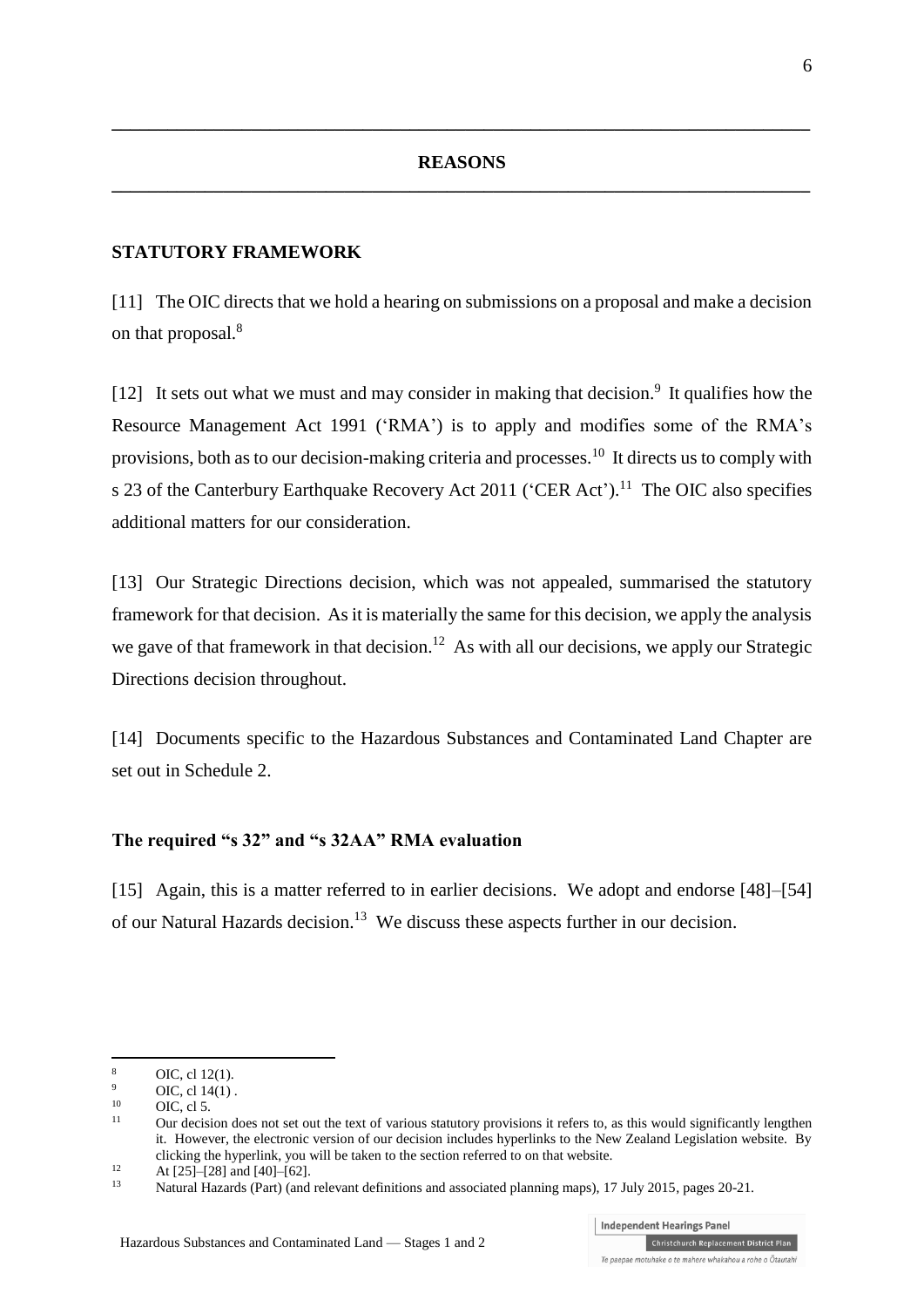### **INTERIM EVIDENTIAL RULING — PREFERENCE FOR EVIDENCE OF THE CROWN WITNESSES**

[16] At the conclusion of the hearing, the Panel retired and considered the evidence. As a consequence of that deliberation, the hearing was reconvened and we issued an interim ruling in relation to significant evidence we had heard.<sup>14</sup>

[17] In that interim ruling, we accepted the evidence from Mr St Clair, Ms Yozin and Dr Dawson,<sup>15</sup> and rejected the evidence of the Council expert, Mr Schaffoener.

[18] As a consequence of that interim ruling, we requested the various parties to confer and to comment on the Revised Version in the light of those findings. We requested the relevant submitters to attempt to reach agreement in the light of those factual findings, and to file a further agreed revised set of provisions. We then adjourned the hearing. While a great deal of agreement was reached and a Revised Version reflecting those agreements filed, a small number of issues still remained. We will turn to those in due course.

[19] We also indicated that we would give full reasons in our decision for preferring the evidence of the Crown witnesses to that of the Council witnesses. These are our reasons.

[20] Mr Schaffoener described himself as an environmental planner and a member of the New Zealand Planning Institute, but accepted he was giving evidence of a technical nature relating to his expertise in environmental consultancy rather than as an expert planner.<sup>16</sup>

[21] Mr Schaffoener had previously been a member of the Auckland City Council Planning Department, where he had been involved in the development of the Hazardous Facilities Screening Procedure ('HFSP'), and after that as a senior analyst in the Ministry for the Environment ('MfE'), working specifically on the Hazardous Substances and New Organisms legislation ('HSNO').<sup>17</sup>

[22] The starting point for a consideration of his, and the Crown, evidence is the HSNO Act, and in particular s 142 RMA which, where relevant, reads:

<sup>14</sup> Interim Ruling and Decision Stage 1 and 2 Chapter 12 Hazardous Substances and Contaminated Land, 16 October 2015.

<sup>&</sup>lt;sup>15</sup> Mark St Clair, Nardia Yozin and Dr Peter Dawson appeared on behalf of the Crown.

 $^{16}$  Transcript, page 63, lines 1–27.

Hazardous Substances and New Organisms Act 1996.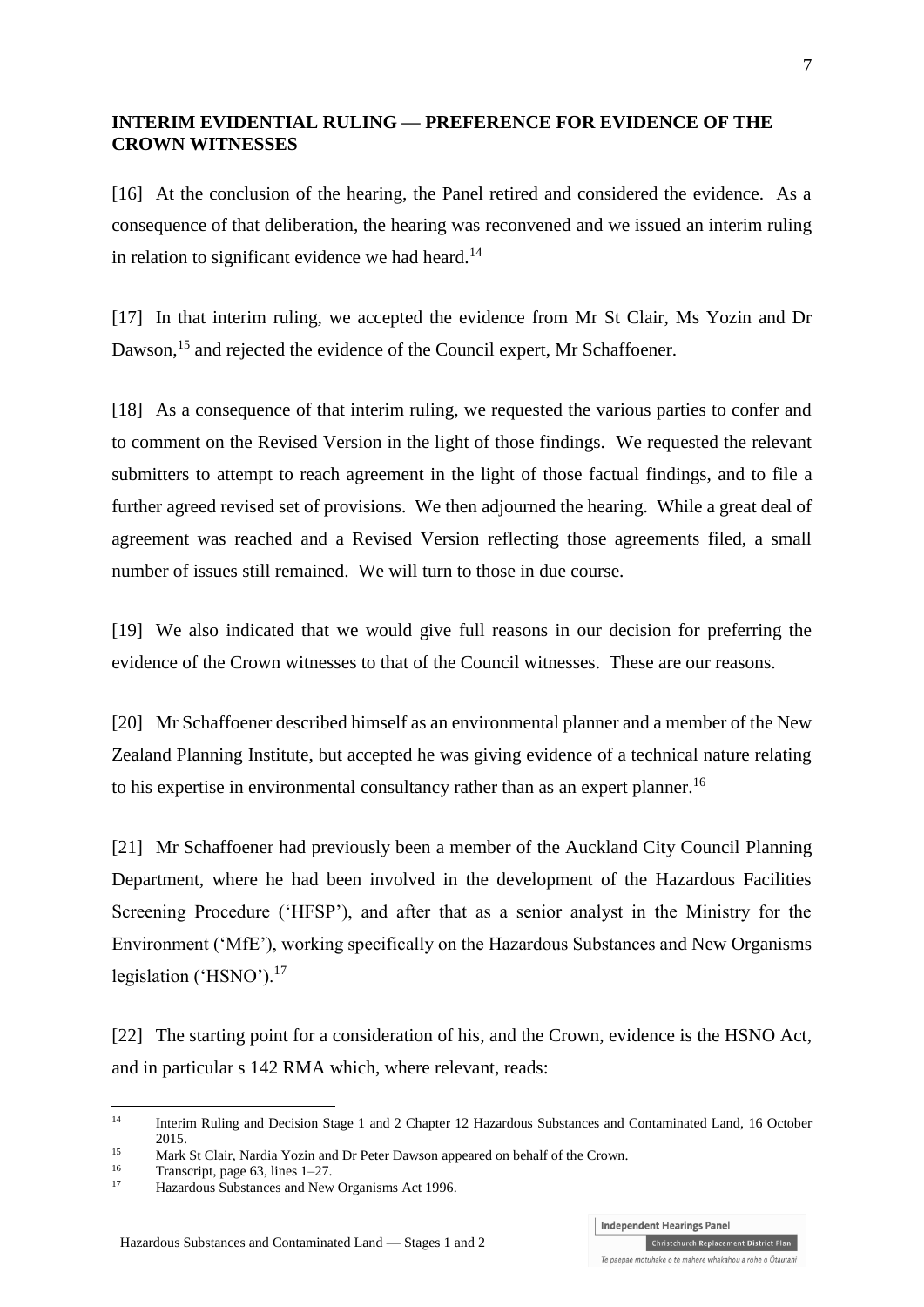#### **142 Relationship to other Acts**

…

- (2) Every person exercising a power or function under the Resource Management Act 1991 relating to the storage, use, disposal, or transportation of any hazardous substance shall comply with the provisions of this Act and with regulations and notices of transfer made under this Act.
- (3) Nothing in subsection (2) shall prevent any person lawfully imposing more stringent requirements on the storage, use, disposal, or transportation of any hazardous substance than may be required by or under this Act where such requirements are considered necessary by that person for the purposes of the Resource Management Act 1991.

<span id="page-7-0"></span>[23] To assist in our considerations of this, we set out the definition of 'necessary' from the Concise Oxford Dictionary:

Indispensable, requisite, (to or for person etc; it is n. that, to do), requiring to, that must, be done; determined by predestination or natural laws, not by free will, happening or existing by necessity, (of concept or mental process) inevitably resulting from nature of things or the mind, inevitably produced by previous state of things; (of agent) having no independent volition.

We adopt this definition.

[24] Therefore, for the purposes of the RMA, more stringent requirements can only be imposed where the empowered person under the RMA considers it necessary in terms of the definition above at [\[23\].](#page-7-0)

<span id="page-7-1"></span>[25] The Crown submission and evidence was concerned that the Notified Version replicated the requirements of HSNO, and introduced complicated sets of rules and standards requiring consents above specified thresholds unless a facility is specifically exempted.

[26] In his evidence in chief, rebuttal and answers to cross-examination, Mr Schaffoener did not accept that. He felt that there were gaps in the HSNO coverage that required an RMA intervention. He also stressed that the wording of the Act means that as long as the decisionmaker under the RMA considered more stringent requirements were necessary, it was appropriate to introduce them. That, of course, is true, but in no way changes the meaning of the term 'necessary'.

[27] It was clear to the Panel that Mr Schaffoener's approach to the provisions was restrictive and lacked a suitable level of balance. Under cross-examination he was often argumentative,

8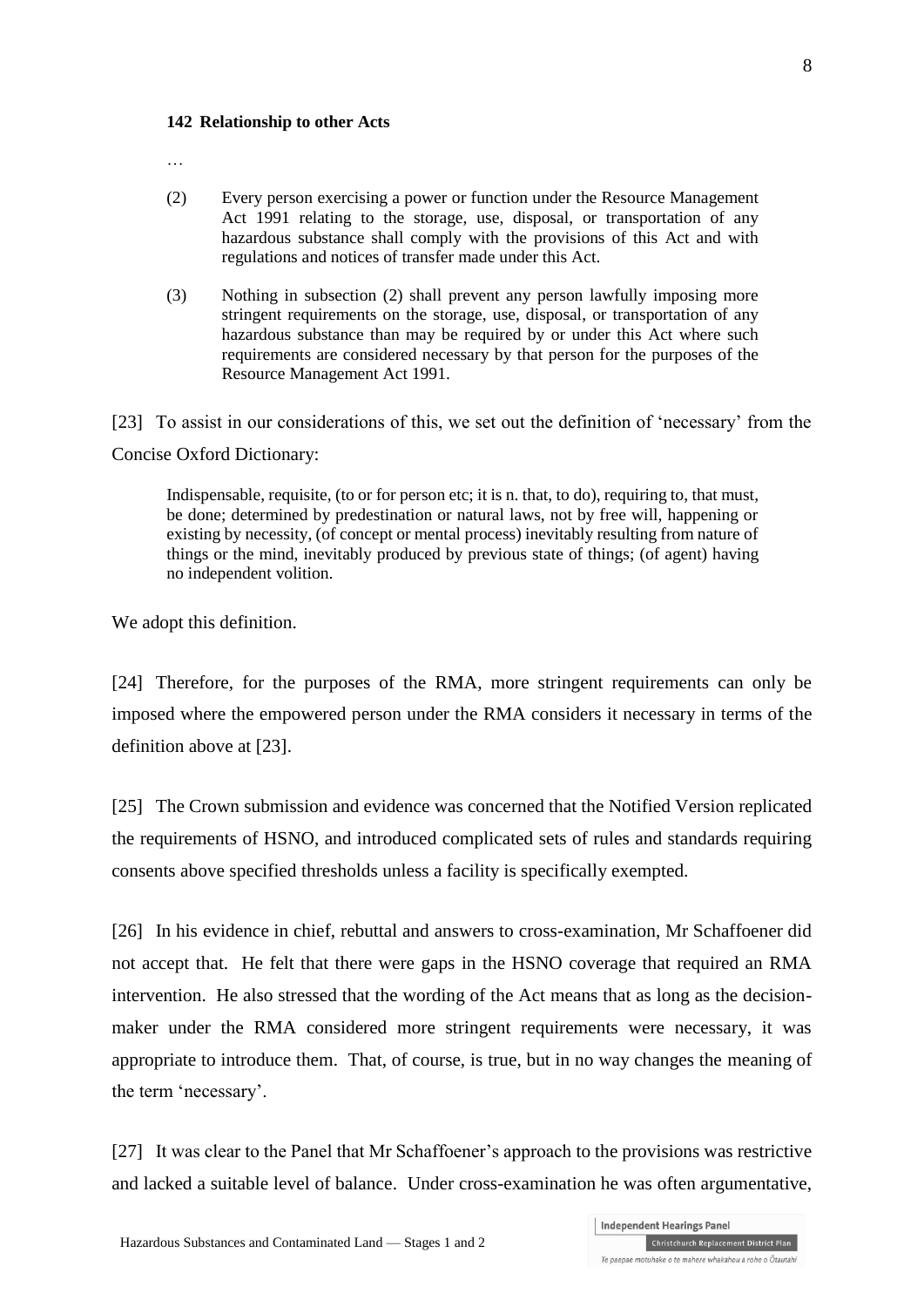and on occasions answered completely different questions from those put to him. That was to the extent that on more than one occasion the Chair had to draw this to his attention.

[28] In 2002 a guidance document was issued by the MfE, which was prepared by Mr Schaffoener. More recently, a quality planning guidance (in which Mr Schaffoener was also involved) was issued. The latter dictates that:

Inclusion of hazardous substance controls in plans should be the exception rather than the rule, and included only when a rigorous section 32 analysis shows that these controls are justified.

[29] Mr Schaffoener took issue with this later document, and indeed distanced himself from it and did not agree with it. Despite it being a substantial document, he did not think it was sufficient.

[30] A further issue is that Mr Schaffoener did not list the OIC, the CRPS, or our Strategic Directions provision as key documents. In answer to questions from the Panel, he said he had considered them, but we are not satisfied he has made any real attempt to respond to the statutory direction concerning the particular provisions of the OIC or our Strategic Directions decision requiring reduction in regulation, the consenting process and clarity of language.<sup>18</sup>

[31] We have considered the Red-line Version and Mr Schaffoener's support for it. We agree with the Crown submission, and its witnesses, that it is an overly-complex document that fails to give account to the OIC and the Strategic Directions provisions.

[32] The complexity of the Council's approach can be seen in the opening submission of the Crown, at paragraph 29:<sup>19</sup>

The Redline Version sets out a complex rule framework in respect of the use, storage, transport and disposal of hazardous substances that would apply throughout Christchurch. The key features of the Council's approach are as follows:

- (a) detailed volume thresholds are prescribed in respect of the various classes of hazardous substances;
- (b) the volume thresholds would apply throughout Christchurch, albeit with different thresholds in the three 'zone groups';

<u>.</u>

<sup>&</sup>lt;sup>18</sup> [OIC Schedule 4, Statement of Expectations \(a\) and \(i\);](http://legislation.govt.nz/regulation/public/2014/0228/latest/DLM6189907.html) Strategic Directions decision, Objective 3.3.1.

Opening submissions for the Crown.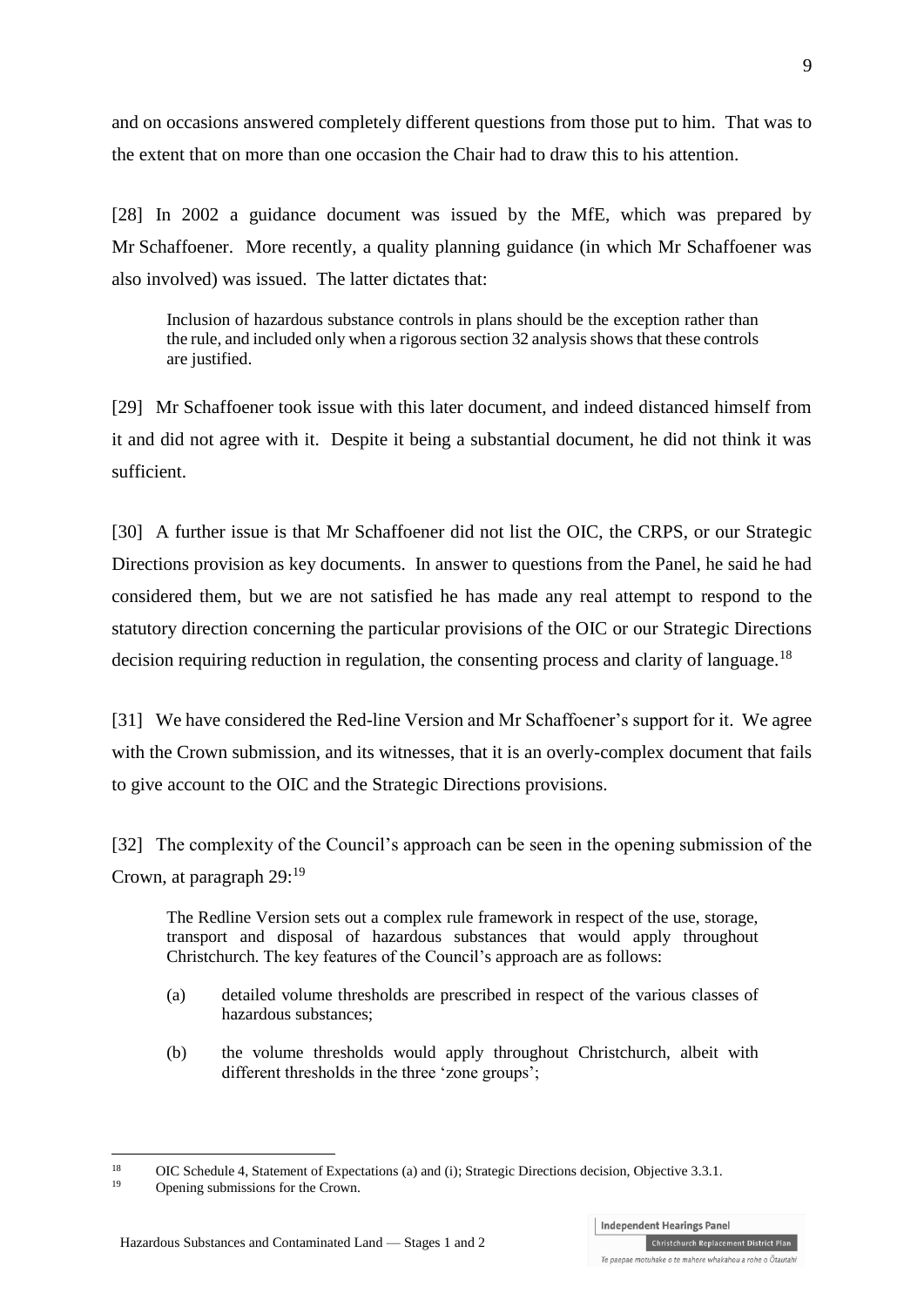- (d) the Council's discretion in considering applications for such consent would extend to a detailed list of "matters of discretion", with the relevant matters to vary depending on the types of substances in question;
- (e) facilities used for certain specified purposes (listed either in the permitted activity rules or in the definition of the term "hazardous facility") would be exempt from the need to obtain consent, or subject to varying standards or other requirements (including in some cases different volume thresholds and certification processes); and
- (f) additional rules and activity standards would control the establishment of:
	- (i) new activities (particularly sensitive land uses) near existing major hazardous substances facilities; and
	- (ii) the storage or handling of some types of hazardous substances near National Grid transmission lines.

[33] It is, as the Crown submitted, highly complicated, and it is made so by Mr Schaffoener's approach.

[34] The further point is, however, that the evidence did not show and properly demonstrate the gaps he referred to. Nor did his evidence, or that of other Council witnesses, demonstrate that the approach taken by the Council introducing more stringent measures was 'necessary'.<sup>20</sup>

[35] We also do not accept the evidence that there would be only a few additional resource consents arising from this approach. While Rockgas Limited (2267), through Mr Daly, could not give exact figures, even the reduction of the threshold for the storage of LPG from the Existing Plan to 200 kilograms would lead to a number of resource consents that Mr Daly put in the hundreds.<sup>21</sup> His evidence was that it would certainly apply to fish and chip shops, takeaways, cafes and other similar commercial activities that are sited, in many instances, in residential areas. That evidence is more compelling than what we heard from Mr Schaffoener and the Council.

[36] Dr Dawson held the position of principal scientist at the Environmental Protection Authority. He has been involved for some time with developing the policy and operational

<u>.</u>

 $20$  As per ou[r \[25\].](#page-7-1)

Transcript, page 193, line 13.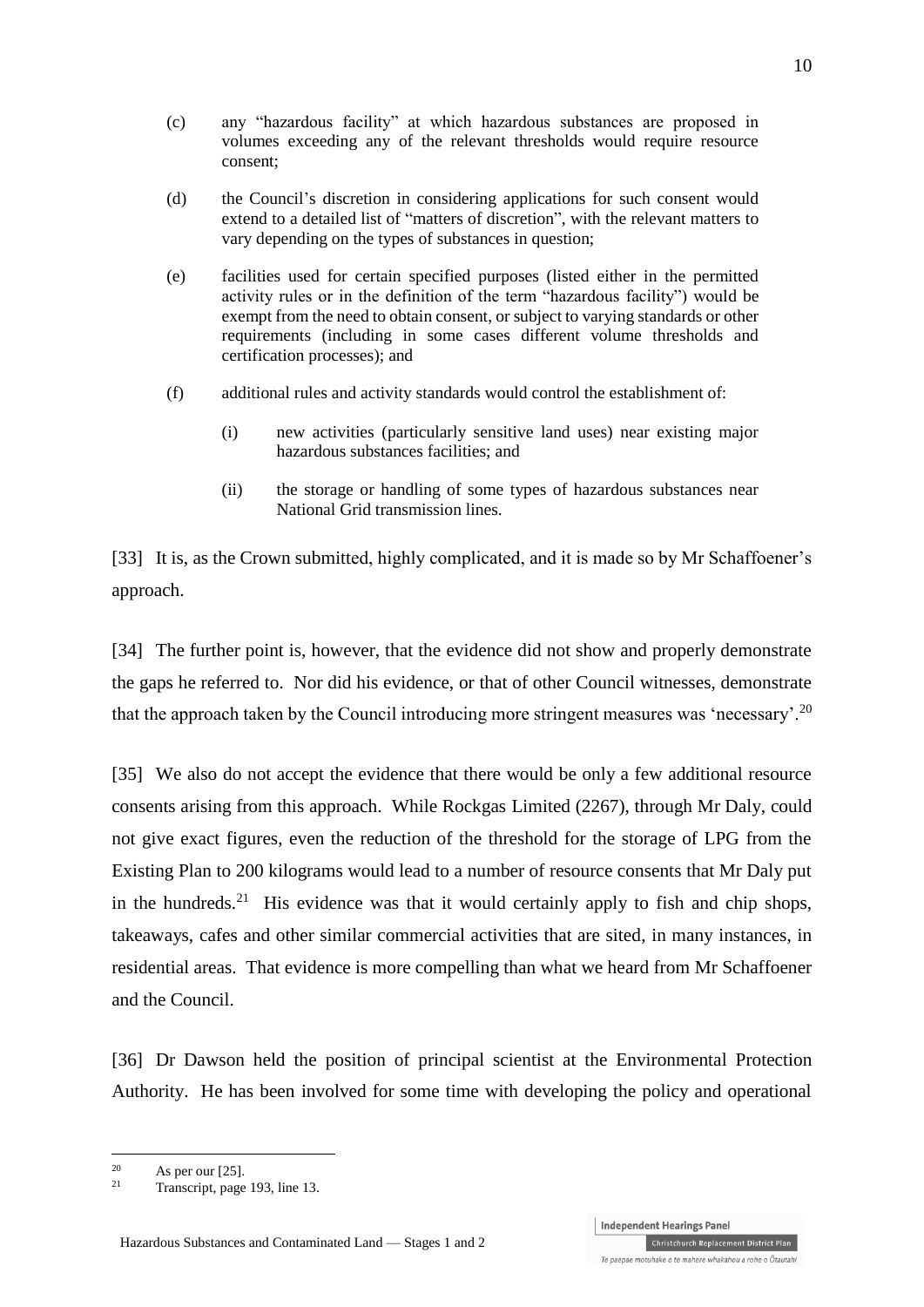aspects of the hazardous substances regulatory regime ('HSRR'). He is currently involved in work to reform that further reflecting the new Health and Safety at Work Act 2015 ('HSWA'). Subpart 4 (Regulations, exemptions, approved codes of practice, and safe work instruments) is already in force. The rest of this Act comes into force on 4 April 2016.<sup>22</sup>

[37] It was his view that the blanket approach taken in the Notified Version, particularly through the activity status tables in the matters for discretion, largely replicated the controls already imposed by HSNO. He could see no obvious benefit in this. He also noted that the proposal contained a number of provisions that introduced lower thresholds than HSNO, without demonstrating this was essential, and it introduced anomalies and inaccurate terminology. He considered it would add a layer of unnecessary regulation to the regime for the control of hazardous substances in Christchurch, and introduce uncertainty as the result of the anomalies and varying thresholds. He considered the Revised Version remained complex.

[38] He noted the purpose of HSNO was: $^{23}$ 

to protect the environment, and the health and safety of people and communities, by preventing or managing the adverse effects of hazardous substances…

To achieve that, HSNO requires:<sup>24</sup>

No hazardous substances shall be imported, or manufactured… otherwise than in accordance with an approval issued under this Act…

[39] He considered that the HSNO regime "comprises a comprehensive set of regulatory tools capable of being used on a stand-alone basis to manage hazardous substances" to achieve the Act's purpose.<sup>25</sup>

[40] He took issue with Mr Schaffoener's argument that HSNO does not specifically address risk to people, property and the wider environment, and that these were matters for the RMA to address. Dr Dawson pointed out that many HSNO requirements, while generic, are aimed at protecting the environment and people's health and safety from hazardous substances, irrespective of their location. In other words, mitigating risk to levels acceptable for people in

<u>.</u>

<sup>&</sup>lt;sup>22</sup> Se[e Health and Safety at Work Act 2015, s 2 \(Commencement\).](http://www.legislation.govt.nz/act/public/2015/0070/latest/DLM6564701.html)

 $\frac{23}{24}$  [Hazardous Substances and New Organisms Act 1996, s 4.](http://www.legislation.govt.nz/act/public/1996/0030/latest/DLM382991.html)

 $\frac{24}{25}$  [Ibid, s 25\(1\).](http://www.legislation.govt.nz/act/public/1996/0030/latest/DLM383162.html)

Evidence in chief of Dr Peter Dawson at 5.11.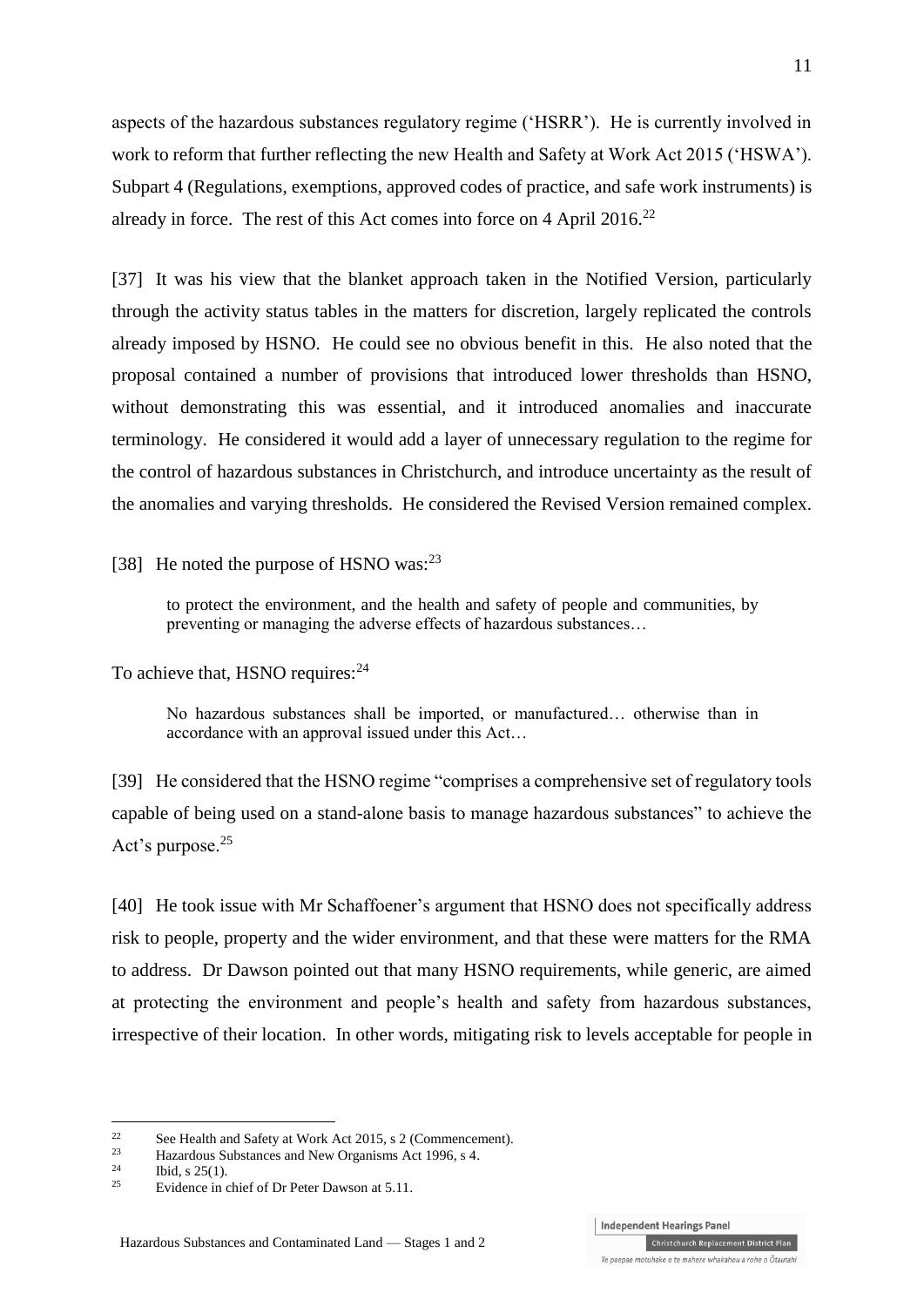the workplace and others in the immediate vicinity. We note here that all of the expert witnesses concurred that it was ultimately for the community to establish levels of risk.

[41] It is also apparent from his evidence that HSNO and the regulations are supported by a body of guidance material in the form of codes of practice and other information resources.

[42] It is unclear to us from Mr Schaffoener's evidence what additional environmental or risk management benefit would arise from the consenting regime required for the use or storage of hazardous substances above a particular volume, particularly when that is irrespective of the circumstances of the site and the surrounding environment.

[43] We accept Dr Dawson's evidence in support of the position taken by the Crown.

[44] Mr St Clair also gave evidence on behalf of the Crown. He is a director of Hill Young Cooper, a planning and resource management consultancy firm based in Wellington and Auckland. He was asked to provide evidence in relation to the overlap between the Notified Version and HSNO. In doing so, he took into account studies undertaken by his firm for MfE regarding the approach taken in district plans, as well as resource consents involving hazardous substances. He also reviewed conditions imposed on a number of resource consents involving hazardous substances, processed by the CCC.

[45] He noted that the Quality Planning website is a joint initiative of the New Zealand Planning Institute, the Resource Management Law Association, Local Government New Zealand, the New Zealand Institute of Surveyors and MfE. The partnership is overseen by a partners' group chaired by MfE, and the website is owned and funded by MfE. It is intended to provide best practice guidance for all RMA practitioners, including planners.

[46] He stated that the latest guidance states that before imposing more stringent requirements around hazardous substances, RMA decision makers should carefully consider whether they are in fact necessary. In his view, this was an important consideration in the preparation of a plan and is also related to the s 32 requirements.

[47] In our view, the s 32 analysis fell well short of considering whether or not the requirements imposed in the Notified Version were necessary, and any proper cost benefit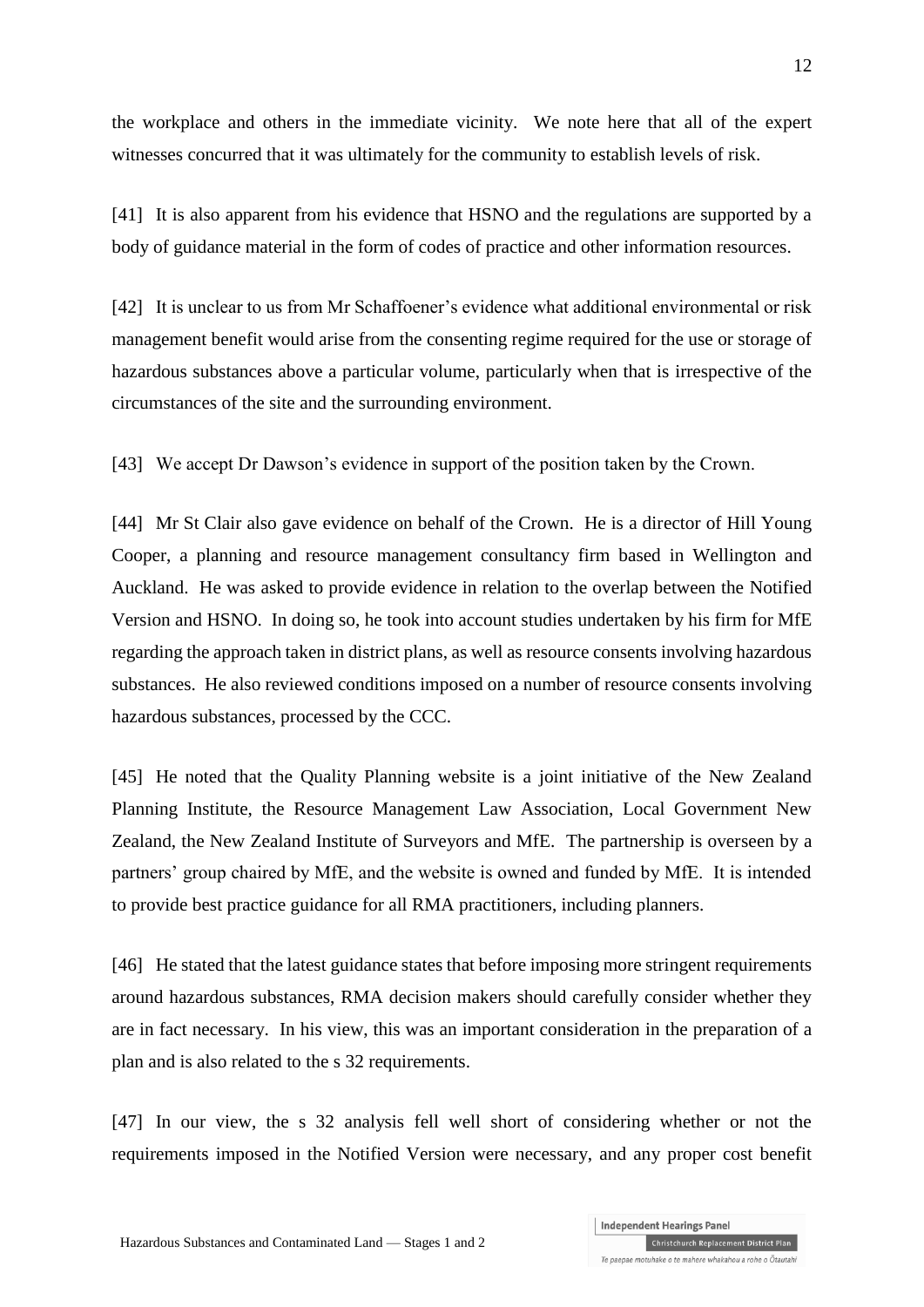analysis of them (e.g. this was also highlighted by answers in cross-examination, and to the Panel, by Mr Schaffoener, who was unaware of a number of relevant factors relating to the airport).

[48] Mr St Clair gave evidence that the second part of his firm's 2013 study focused on a review of resource consents that a selection of councils had processed in regard to hazardous substances. $26$  That study noted: $27$ 

The initial intent of including hazardous substances as a function of councils was to address the location specific factors of certain applications, such as proximity to sensitive land-uses or environments of particularly high value. However from the examples reviewed, there appears to be very little discussion of location specific considerations. For instance, the consent involving the installation of bulk LPG storage at an aged care facility in a residential environment does not discuss the potential effects on the surrounding residential environment.

[49] He continued that the study showed that assessments by council officers around compliance with HSNO was found in commentaries, and this was reflected in the conditions imposed. The study found three categories:

- (i) Conditions required compliance with HSNO or its regulations.
- (ii) Conditions sought to require in substance the same as HSNO or its regulations.
- (iii) Conditions deliberately went beyond HSNO.

[50] The third category fell into two sub-categories. The first, related to limited examples only, addressed effects associated with the protection of water-bodies and the prevention of discharges. In Mr St Clair's evidence, this is the type of s 142 local issue where it is necessary to impose a greater level of protection. His evidence was that the second sub-category covered conditions that related to HSNO administrative matters.

<sup>26</sup> Evidence in chief of Mark St Clair on behalf of the Crown at Attachment E: Hill Young Cooper *Hazardous Substances: the interface between HSNO and the RMA* (Ministry for the Environment, July 2013).

<sup>&</sup>lt;sup>27</sup> Ibid at  $4.3$ , page 15.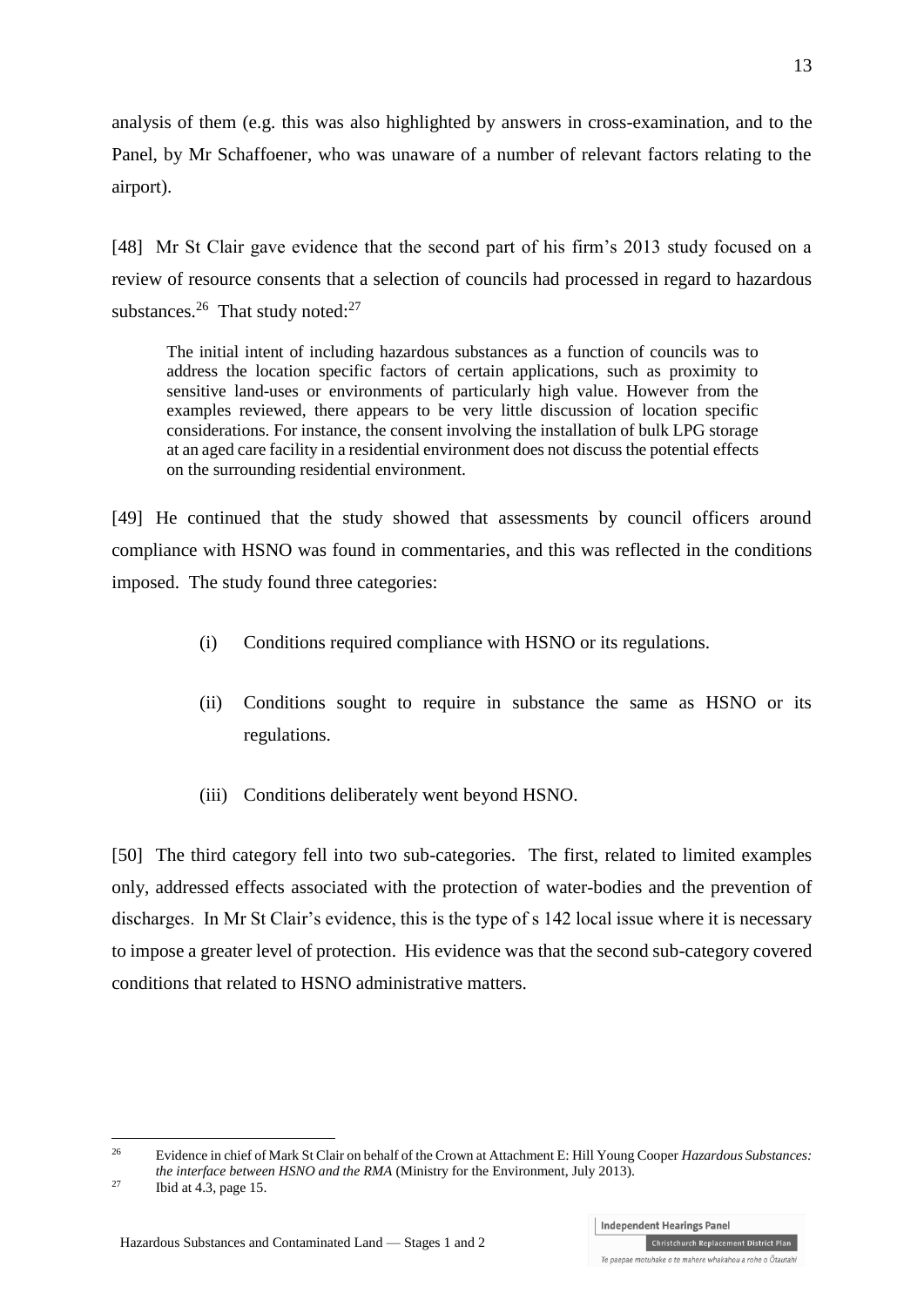#### [51] The study found:<sup>28</sup>

… it appears that majority of conditions are largely inefficient as they are using the resource consent process to achieve compliance with HSNO, or to a limited extent, fill a perceived gap in the current HSNO regime. There are limited examples where conditions are legitimately used to avoid environmental effects, and in such cases the use of these conditions suggests the resource consent process provides [no] added value beyond HSNO.

[52] He went further in his enquiries, and requested copies of consents referred to in the report authored by Mr Schaffoener for CCC, titled 'Hazardous Substances and Contaminated Land Management — Report on Management Options for the District Plan', and dated 29 May 2014.

[53] Mr St Clair received and reviewed 11 resource consents granted in the period February 2012 to March  $2014<sup>29</sup>$  He understood these to be the only consents granted by CCC for the management of hazardous substances in that period. Of those 11 consents, only one consent had measures imposed beyond what is required by default under the HSNO regulations. He considered this broadly confirmed the 2013 study.

[54] It follows that this analysis shows that CCC and councils are not imposing obligations on consent holders that go beyond what is already required by HSNO.

[55] He accepted that additional protection of sensitive activities and aspects of the environment may be appropriately addressed in the plans. But it is his view that it would be more efficient and in keeping with good resource management practice for this to be dealt with through general zoning and overlay controls. In this regard he supported the evidence of Ms Yozin for the Crown.

[56] We accept Mr St Clair's evidence.

1

[57] Finally, of relevance to this portion of the evidence, the Crown called Ms Yozin, who was Advisor, Planning at the Canterbury Earthquake Recovery Authority ('CERA').

Independent Hearings Panel

<sup>&</sup>lt;sup>28</sup> Ibid at 4.4.4, page 17. The bracketed word "[no]" was inserted by Mr St Clair when setting out this paragraph at 7.4 of his evidence in chief.

<sup>29</sup> Evidence in chief of Mark St Clair on behalf of the Crown, Attachment F.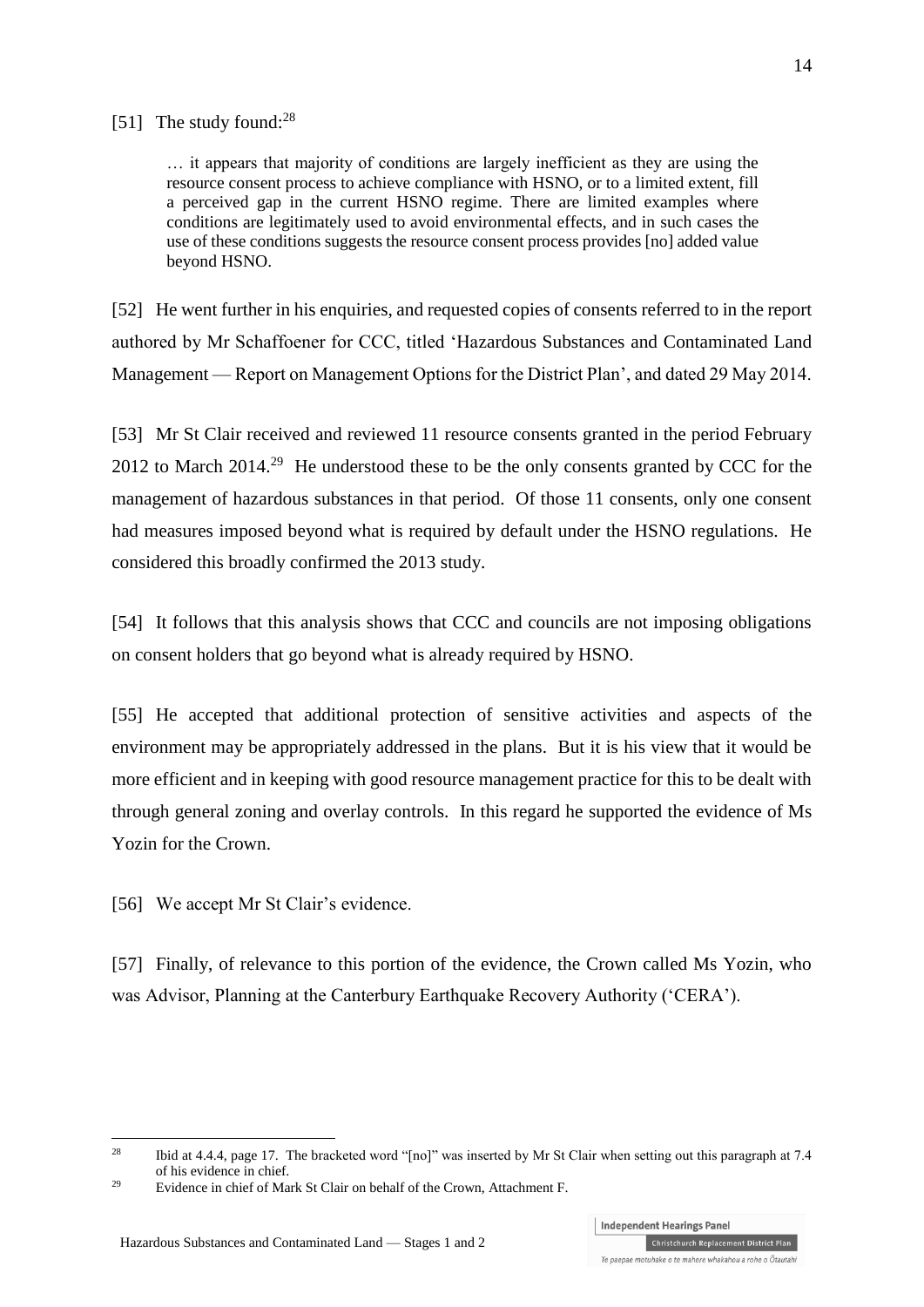[58] Like other Crown witnesses, she considered that there is little justification in a plan simply replicating the requirements of other regulatory regimes. In her view, the Notified Version did this.

[59] She said, given the wording of s 142, if provisions are to be put in the plan above and beyond what HSNO already manages, they must be sufficiently justified in terms of being the most appropriate way of achieving the Plan's objectives in the relevant s 32 Report.

[60] She accepted there may be some benefits in a plan addressing location-specific effects that are not fully addressed through HSNO or HSWA, such specific sensitive environments or impacts of natural hazard risk on the use and storage of hazardous substances.

[61] Agreeing with Dr Dawson and Mr St Clair, she considered the majority of the provisions proposed in the Notified Version are already effectively managed or mitigated through HSNO or HSWA. She did not consider the s 32 Report for the proposal provided sufficient justification that the proposed provisions are necessary in addition to HSNO and HSWA.

[62] She considered the Notified and Revised Versions overly-prescriptive and complicated to interpret so that they would result in increased consent applications and had the potential to result in unintended non-compliance.

[63] She considered a better way to manage hazardous substances in a district plan is to focus the controls on the associated activities that are occurring when the use and storage of hazardous substances is being carried out. She considered this more appropriate than the Notified Version's approach of triggering consent by way of thresholds. She gave examples of territorial authorities where this had occurred.

[64] She said the Crown's framework would:

- (i) Redraft objectives and policies to focus on those aspects that will be managed through the district plan, removing duplication with HSNO and HSWA.
- (ii) Amend the Activity Status tables in 12.1.2.2 to clarify which substances will be managed through the Replacement Plan and how they will be managed, and clearly identify which activities will be excluded.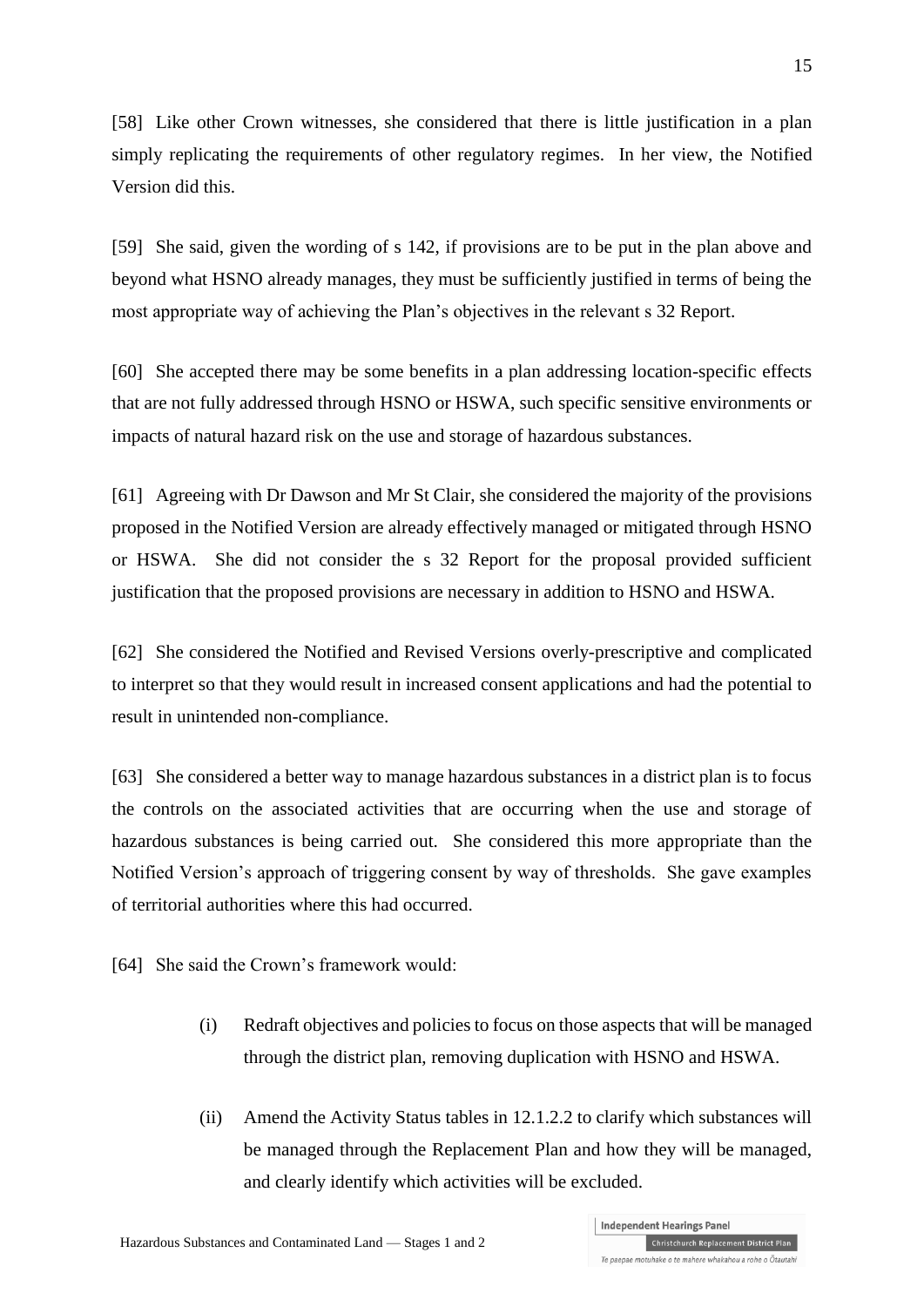- (iii) Remove the Hazardous Facilities Activity Status Table in 12.1.2.3, as it duplicates HSNO and HSWA.
- (iv) Amend the matters of discretion in 12.1.3 to focus them on those effects that are not already effectively managed through HSNO and HSWA.
- (v) Amend definitions as necessary to improve clarity.

[65] Again, we accept her evidence, and it is our view that it is better to manage hazardous substances through zonings and overlays, which is amply supported on the Crown evidence we have accepted. This is better than the complex and complicated approach of Mr Schaffoener, with triggering thresholds. His approach brings complexity, lack of clarity, duplication with HSNO and HSWA and additional consenting requirements.

[66] As noted earlier, such an approach does not comply with the OIC, the CRPS or Strategic Directions.

[67] For the above reasons, we prefer the evidence of the three Crown witnesses to that of Mr Schaffoener, which is why we made the interim ruling we did.

## **REVISED VERSION AND POSITION OF THE PARTIES**

[68] A minute from the Panel, issued following the Interim Ruling and Decision, gave the following direction: <sup>30</sup>

[3] To address the deficiencies in the notified proposal we direct the Council, in consultation with the Crown and other interested submitters to prepare a revised proposal and a robust section 32 Report taking into account the matters listed at para  $\begin{bmatrix} 2 \end{bmatrix}$  (a)-(d) and lodge the same with the Independent Secretariat on or before 5pm Thursday 12 November 2015.

[69] This resulted in the Revised Version and associated s 32 evaluation report being lodged with the Panel. Further minutes were issued by the Panel to clarify the position of the parties

<sup>&</sup>lt;u>.</u> <sup>30</sup> Minute regarding directions to the CCC to prepare a revised proposal and an evaluation under s 32 of the RMA in relation to Stage 1 and 2 Chapter 12 Hazardous Substances and Contaminated Land, 16 October 2015.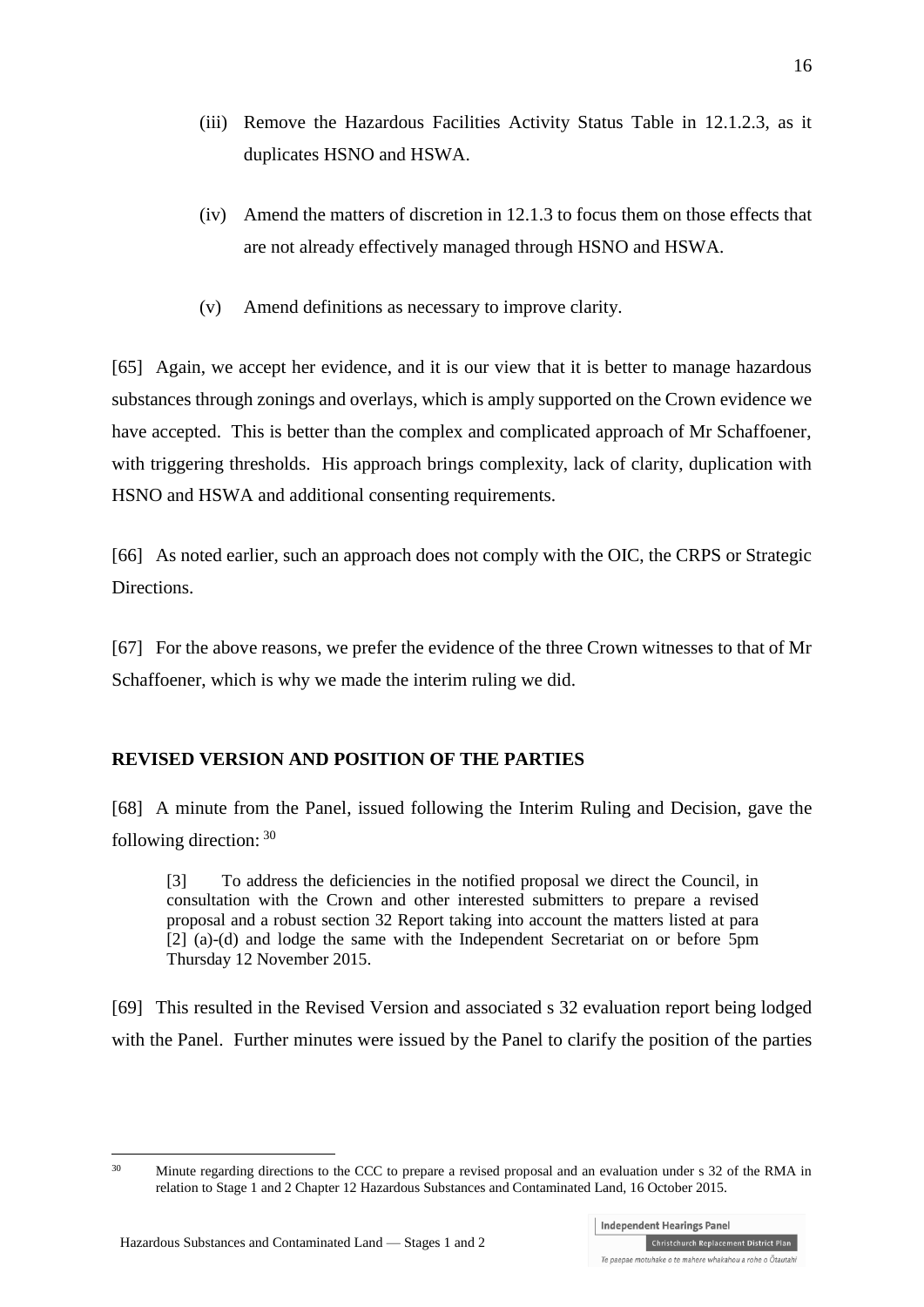in relation to the Revised Version,<sup>31</sup> and to set a timetable for receiving closing legal submissions, $32$  resulting in the following outcomes:

- (a) No parties sought leave to call further evidence.
- (b) A joint memorandum was received from the Council and the Crown that: $33$ 
	- (i) Confirmed that the primary authors of the Revised Version are Mr Blair for the Council and Ms Yozin for the Crown;
	- (ii) Noted that Mr St Clair is the primary author of the corresponding redrafted s 32 report, having been jointly commissioned by the Council and the Crown;
	- (iii) Outlined the process undertaken by the Council and Crown to circulate a first draft of the Revised Version to submitters, along with the summary position of nine submitters who responded to that first draft;
	- (iv) Described the further amendments made to the first draft following ongoing discussions between the Council and the Crown and taking into account comments made on the first draft by submitters;
	- (v) Noted that in response to an email to Ms Yozin, following an offer to discuss the Revised Proposal, Te Rūnanga o Ngāi Tahu did not intend to comment further on the provisions.
- (c) The closing submission from the Crown recorded the following key points:  $34$ 
	- (i) Paragraphs 12 to 17, which the Council has endorsed, describes the process of how the Council and Crown have worked together in an iterative and collaborative process to prepare the Revised Proposal and the accompanying s 32 Report.

<sup>&</sup>lt;sup>31</sup> Minute Chapter 12 Hazardous Substances and Contaminated Land – 16 November Revised Version, 23 November 2015.

<sup>32</sup> Minute Chapter 12 Hazardous Substances and Contaminated Land – Legal Closings, 1 December 2015.

 $\frac{33}{14}$  Joint memorandum on behalf of CCC and the Crown, 27 November 2015.

Closing submissions for the Crown.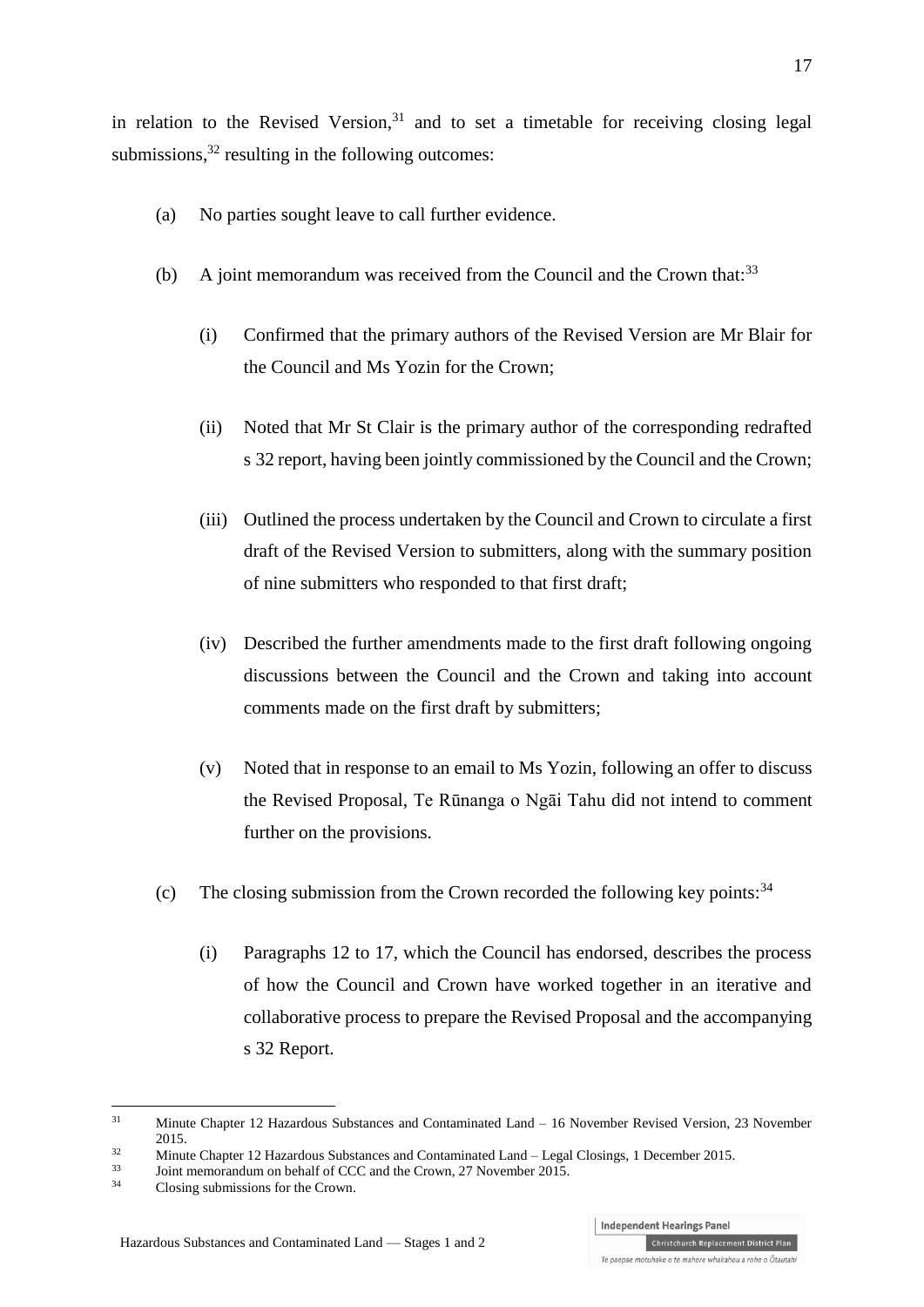- (ii) The Council and Crown planning teams also worked together to refine the rest of the draft provisions to ensure they were internally consistent, and as user-friendly as possible. The result of this process is that the Council and Crown have been able to file an agreed, much improved version of Proposal 12 (the Revised Proposal).
- (iii) The s 32 analysis in respect of the hazardous substances provisions has also been redrafted to reflect the Panel's directions, our evidential findings and the Revised Proposal, and to account properly for the relevant higher order documents. It has also been agreed by the Council and Crown.
- (iv) The contaminated land provisions are largely unchanged, other than an amendment to 12.2.1.1 agreed to by a number of parties, and which the Crown is content with.
- (v) The hazardous substances provisions have been substantially redrafted in line with the approach advocated by the Crown and in accordance with the Panel's evidential findings, with the default position being that the use, storage and disposal of any hazardous substance is a permitted activity (Rule 12.1.2.2.1 P1).
- (vi) The default position is subject to the provisions of other chapters of the Replacement District Plan (see Rule 12.1.2.1 General Provisions) and two non-complying rules in Proposal 12 itself covering proximity to National Grid transmission lines (Rule 12.1.2.2.2 NC1) and any sensitive activity within a "Risk Management Area" shown on Planning Map 47 (Rule 12.1.2.2.2 NC2). 35
- (vii) The Revised Proposal would also insert an extra matter for discretion to be considered for relevant existing restricted discretionary rules in Chapter 5 of the Replacement District Plan, allowing the Council to consider hazardous substances matters in Slope Instability Management Areas.

Independent Hearings Panel

<sup>&</sup>lt;u>.</u> <sup>35</sup> References in this decision to Rule 12.1.2.2.2 relate to the numbering used in the Revised Version. In the Decision Version, the rule number has changed to Rule 12.1.2.2.5.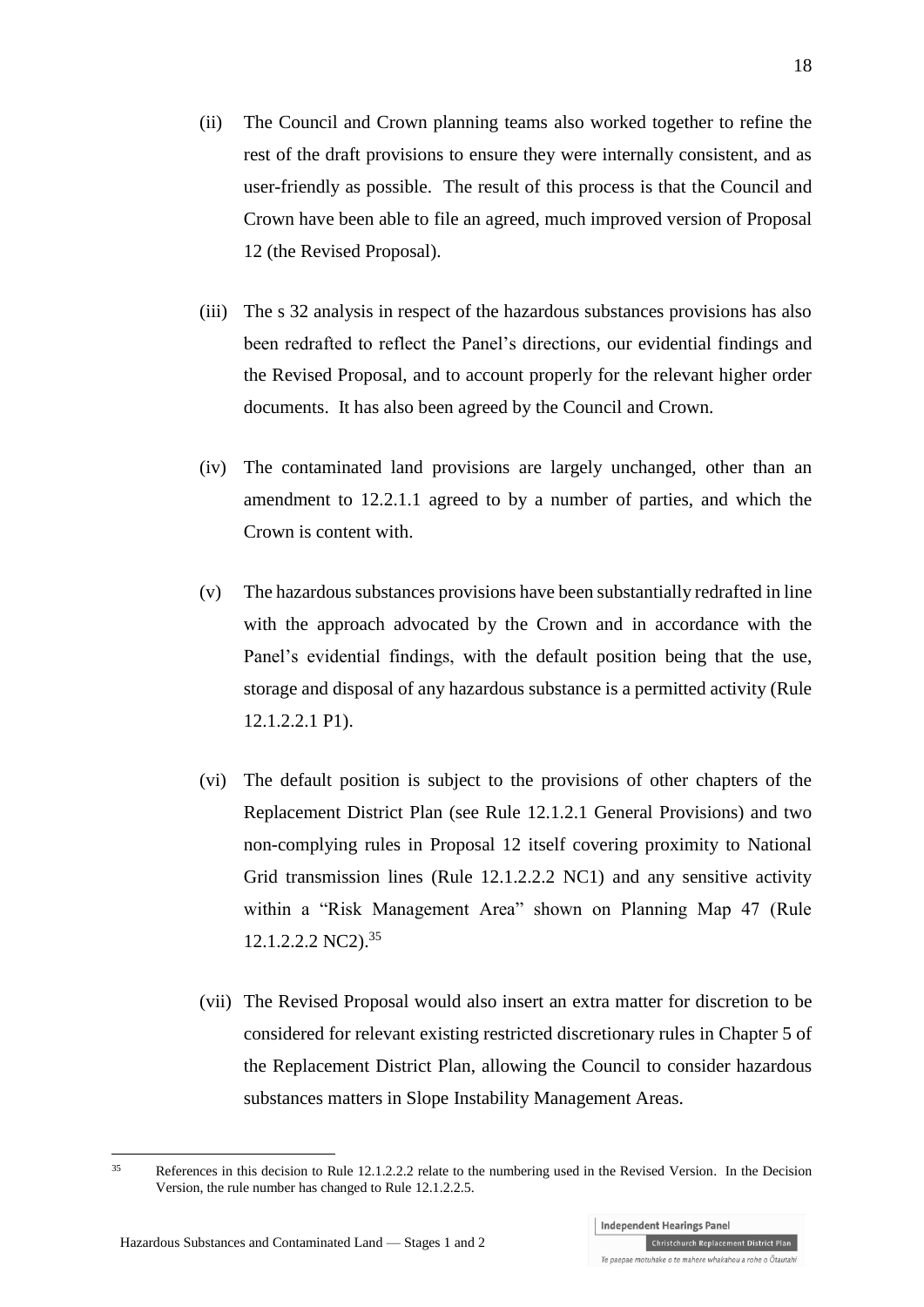- (viii) There are no controlled, restricted discretionary, discretionary or prohibited activities in the Revised Proposal and the detailed Activity Status Table setting out thresholds above which consent would be required has been deleted.
- (ix) The Crown takes no particular position and abides the Panel's decision in respect of amendments sought to the Revised Proposal by Liquigas Limited  $(2359, FS2751)$ , the Oil Companies  $(2185, FS2787)^{36}$  Lyttelton Port Company ('LPC') (2367, FS2808) and Orion New Zealand Limited ('Orion') (2340, FS2797) (refer (e) to (h) below), while noting in its view "the amendments sought are minor in the context of the Revised Proposal as a whole".
- (d) Five submitters have indicated they support the revised proposal in its entirety, being:
	- 1. Transpower New Zealand Limited ('Transpower') (2218, FS2780)<sup>37</sup>
	- 2. Canterbury Regional Council (2249, FS2796)<sup>38</sup>
	- 3. University of Canterbury  $(2464, FS2822)^{39}$
	- 4. Christchurch Polytechnic Institute of Technology  $(2269, FS2769)^{40}$
	- 5. Christchurch International Airport Limited  $(2348)^{41}$
- (e) Liquigas generally supports the Revised Proposal, but seeks an amendment so that the Risk Management Area in respect of its facility is not subject to a "sunset

<sup>36</sup> Mobil Oil New Zealand Limited, Z Energy Limited and BP Oil NZ Limited ('the Oil Companies') together filed submission 2185.

<sup>&</sup>lt;sup>37</sup> Memorandum of counsel on behalf of Transpower New Zealand Limited, 27 November 2015.

<sup>&</sup>lt;sup>38</sup><br>Memorandum of counsel on behalf of Canterbury Regional Council, 27 November 2015.

<sup>39</sup> Memorandum of counsel on behalf of University of Canterbury and Christchurch Polytechnic Institute of Technology, 27 November 2015.

 $^{40}$  Ibid.

<sup>41</sup> Memorandum of counsel on behalf of Christchurch International Airport Limited, 27 November 2015.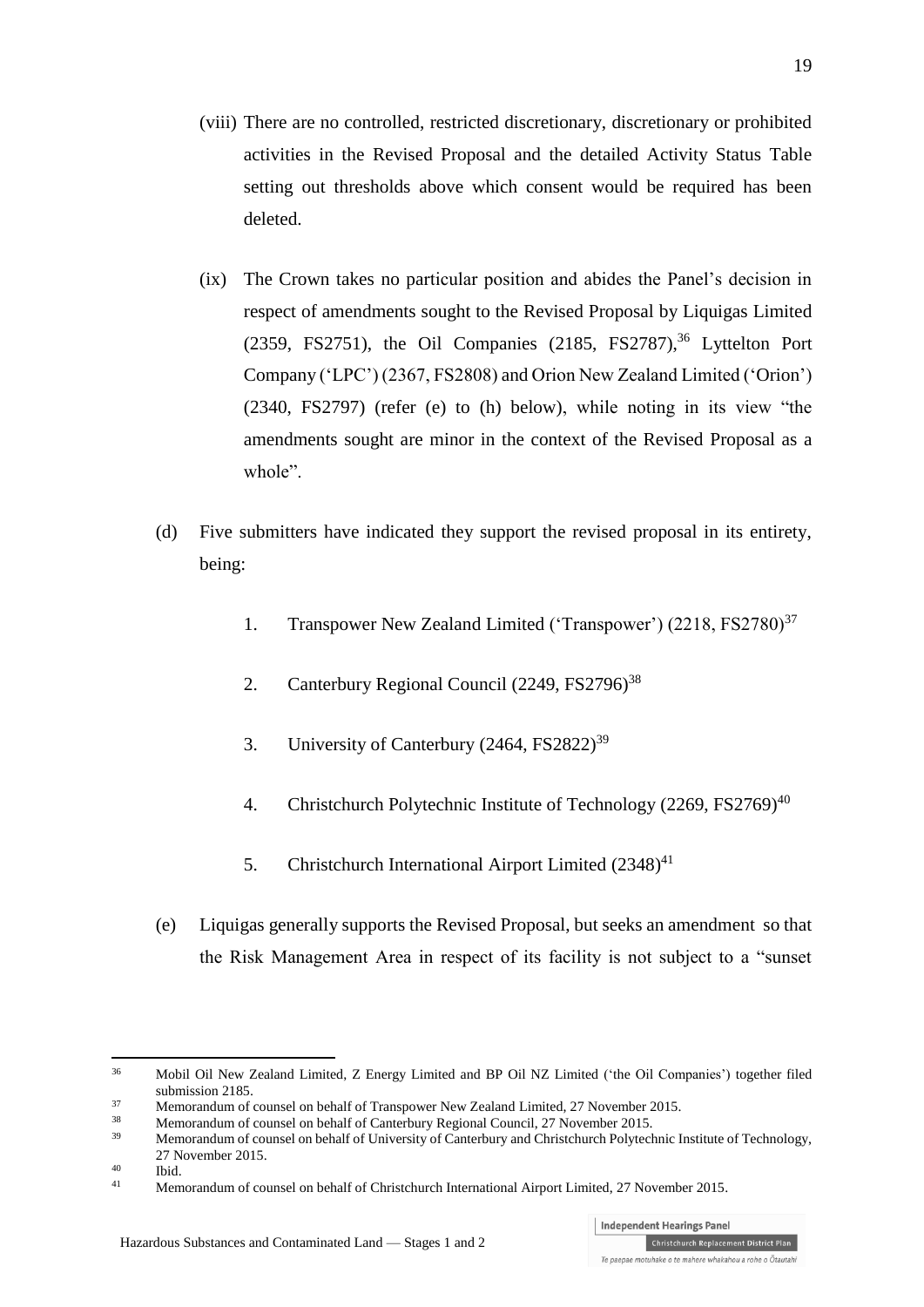clause", whereby Rule 12.1.2.2.2 NC2 is to cease to have effect on 31 March 2019. 42

- (f) The Oil Companies are largely in agreement with the Revised Proposal, but seek that the interim Risk Management Area provisions apply to include the balance of the land adjacent to the Lyttelton Port area.<sup>43</sup>
- (g) LPC supports the revised proposal on issues of avoiding regulatory duplication, and generally supports its treatment of the terms "residual risk" and "acceptable risk". The company also considers that the absence of an interim overlay at Lyttelton in the Revised Proposal is appropriate, and opposes the Oil Companies' relief which seeks to have this inserted.<sup>44</sup>
- (h) Orion did not file any closing legal submissions, but in its memorandum dated 27 November 2015 stated that the company prefers the simplified approach in the Revised Proposal, which recognises the regulatory role played by Regional Plans, and by the Hazardous Substances and New Organisms legislation. It does, however, seek corridor protection for Orion's strategic electricity distribution lines, similar to that proposed for the National Grid.<sup>45</sup>
- (i) The Council recorded its final position in its closing legal submissions as follows:  $46$ 
	- (i) The Council is content with the Crown's analysis and conclusion, particularly in paragraphs 12–37 of its closing submissions. 47
	- (ii) There is not sufficient evidence to support the extension of the Risk Management Area and hence a Quantitative Risk Assessment ('QRA') to the residual areas surrounding the Port Zone, as requested by the Oil Companies.

1

<sup>42</sup> Closing submissions for Liquigas Limited.<br>43 Closing submissions for the Oil Companion

<sup>&</sup>lt;sup>43</sup> Closing submissions for the Oil Companies.<br><sup>44</sup> Closing submissions for Luttelton Bort Com

<sup>44</sup> Closing submissions for Lyttelton Port Company.

<sup>45</sup> Memorandum of counsel for Orion New Zealand Limited, 27 November 2015.

 $^{46}$  Closing submissions for Christchurch City Council.<br>  $^{47}$  Closing submissions for the Crown

Closing submissions for the Crown.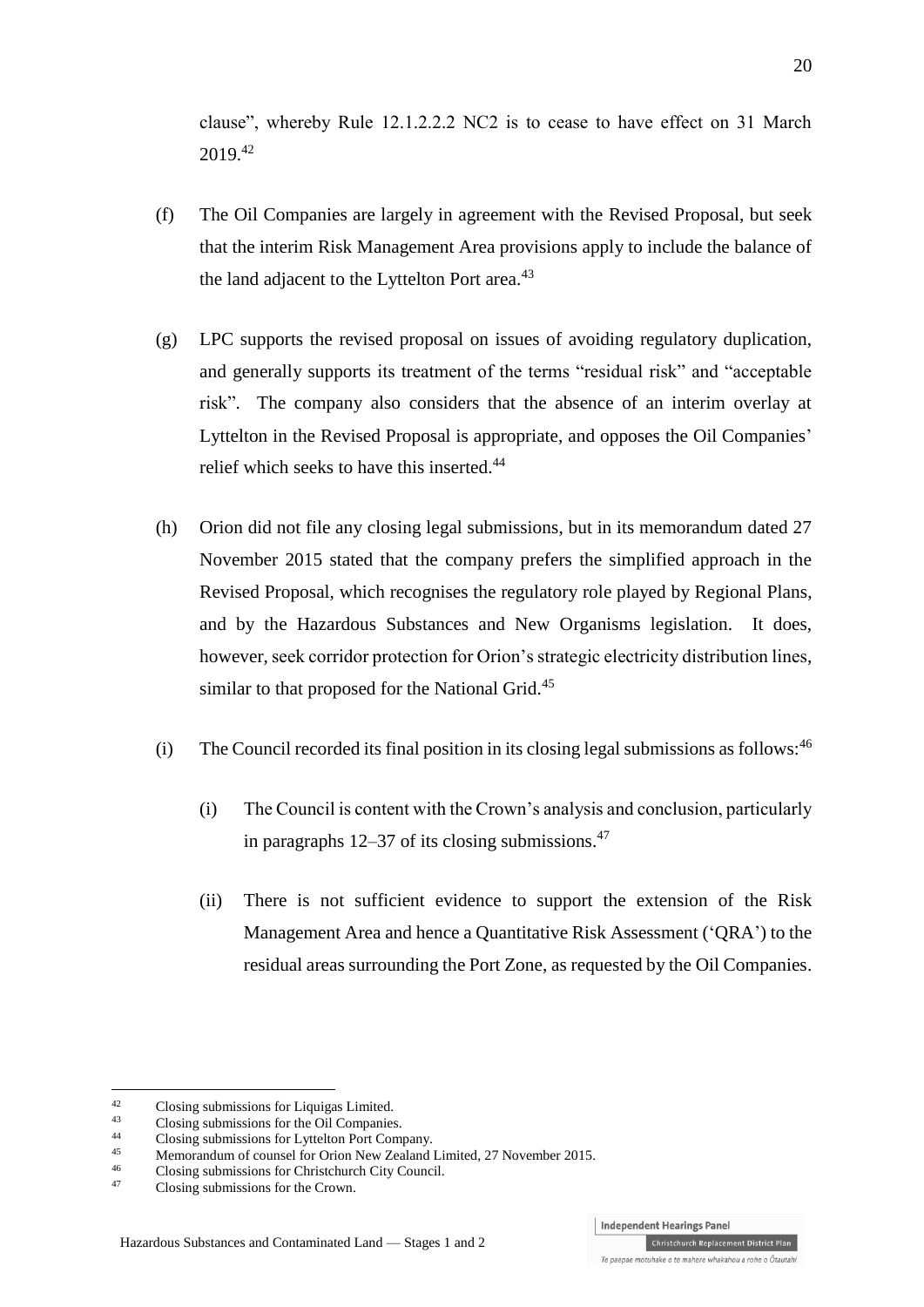- (iii) The Council's position is that the sunset clause remains appropriate and no exclusion is required in respect of the Liquigas depot, noting the existing QRA for Liquigas's depot is seven years old and was developed before the earthquakes.
- (iv) The Council's position is that it would be appropriate to include corridor protection for Orion's strategic electricity distribution in a non-complying activity rule, noting that this would make the position for Orion's strategic electricity distribution lines consistent with other chapters of the proposed Replacement District Plan.

[70] The process and outcomes summarised in the above paragraph illustrates to us a thorough and inclusive re-consideration of Proposal 12. While this review was jointly co-ordinated by the Council and Crown, as we requested, all submitters had the opportunity for input into the Revised Version. We acknowledge their constructive approach.

[71] Importantly, this review process has comprehensively and appropriately responded to the factual findings on the expert evidence and the quality of the s 32 Report along with our following consequential findings outlined in our 16 October 2015 minute as set out below:<sup>48</sup>

- (a) The s 32 Report that the chapter is based on fundamentally falls short of what is required;
- (b) That the Hazardous Substances and New Organism legislation addresses hazardous substances and contaminated land in the first instance;
- (c) Then there needs to be an RMA response to the regulation of hazardous substances and contaminated land; and
- (d) The RMA response may include, non-exclusively; amenity effects, reverse sensitivity and matters of that sort. The next step is to identify other matters that are properly brought into it of concern to the Christchurch City Council, for example sensitive areas (there may be others).

<sup>1</sup> <sup>48</sup> Minute, 16 October 2015 at paragraph 2.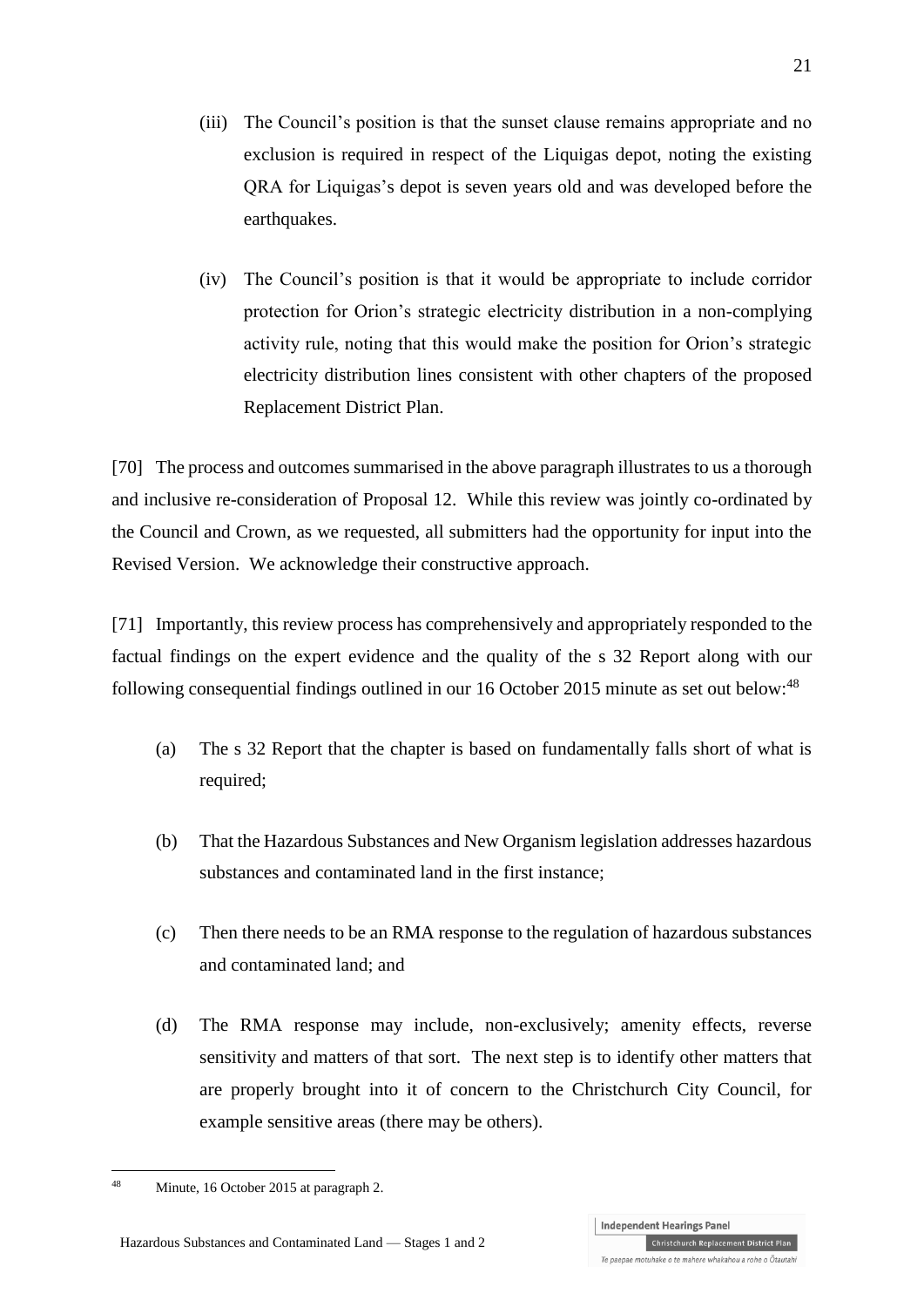[72] Having read all the material that has been prepared and tabled with us since the hearing was adjourned, the Panel agrees with and endorses the following summary paragraphs contained in the Crown's closing, <sup>49</sup> which are also supported by the Council:

- 28. The end result is that, in contrast to the provisions as presented to the Panel at the hearing, the Revised Proposal provides for a simple, easy-to-use regime under which rules apply to the storage and use of hazardous substances only in specifically justified, limited circumstances.
- 29. The controls provided for by the Revised Proposal include an appropriate, limited rule framework addressing location-specific issues, requiring consent for hazardous facilities near particularly sensitive areas that require specific protection through the Replacement District Plan, namely:
	- (a) Transpower transmission lines (protected through Rule 12.1.2.2.2 NC1); and
	- (b) Slope Instability Management Areas (addressed through the additional matter for discretion to be inserted in Chapter 5).
- 30. The Revised Proposal also appropriately restricts sensitive activities close to major hazardous facilities, as a way of dealing with reverse sensitivity. This is done through Rule 12.1.2.2.2 NC1, which covers specifically identified Risk Management Areas containing major hazardous facilities.

#### **ISSUES RAISED BY SUBMISSIONS**

[73] We have considered all submissions and further submissions, along with evidence received in relation to the Hazardous Substances and Contaminated Land Proposal. Schedule 4 lists witnesses who gave evidence for various parties, and submitter representatives.<sup>50</sup>

[74] Following our Interim Ruling and Decision and the subsequent production of the Revised Version, very few issues remained outstanding between submitters and the Council as outlined in the section of our decision above. We turn to these now.

#### **Woolston Sunset Clause**

[75] The Revised Version includes the identification of a Risk Management Area ('Risk Area') in Woolston, with the extent of this area defined in Revised Planning Map 47. Rule 12.1.2.2.2 NC2 provides a non-complying activity status for any sensitive activity located within this area, with the rule ceasing to have effect on 31 March 2019 ('sunset clause'). In

<u>.</u>

 $^{49}$  Closing submissions for the Crown.

Counsel appearances are recorded on page 2.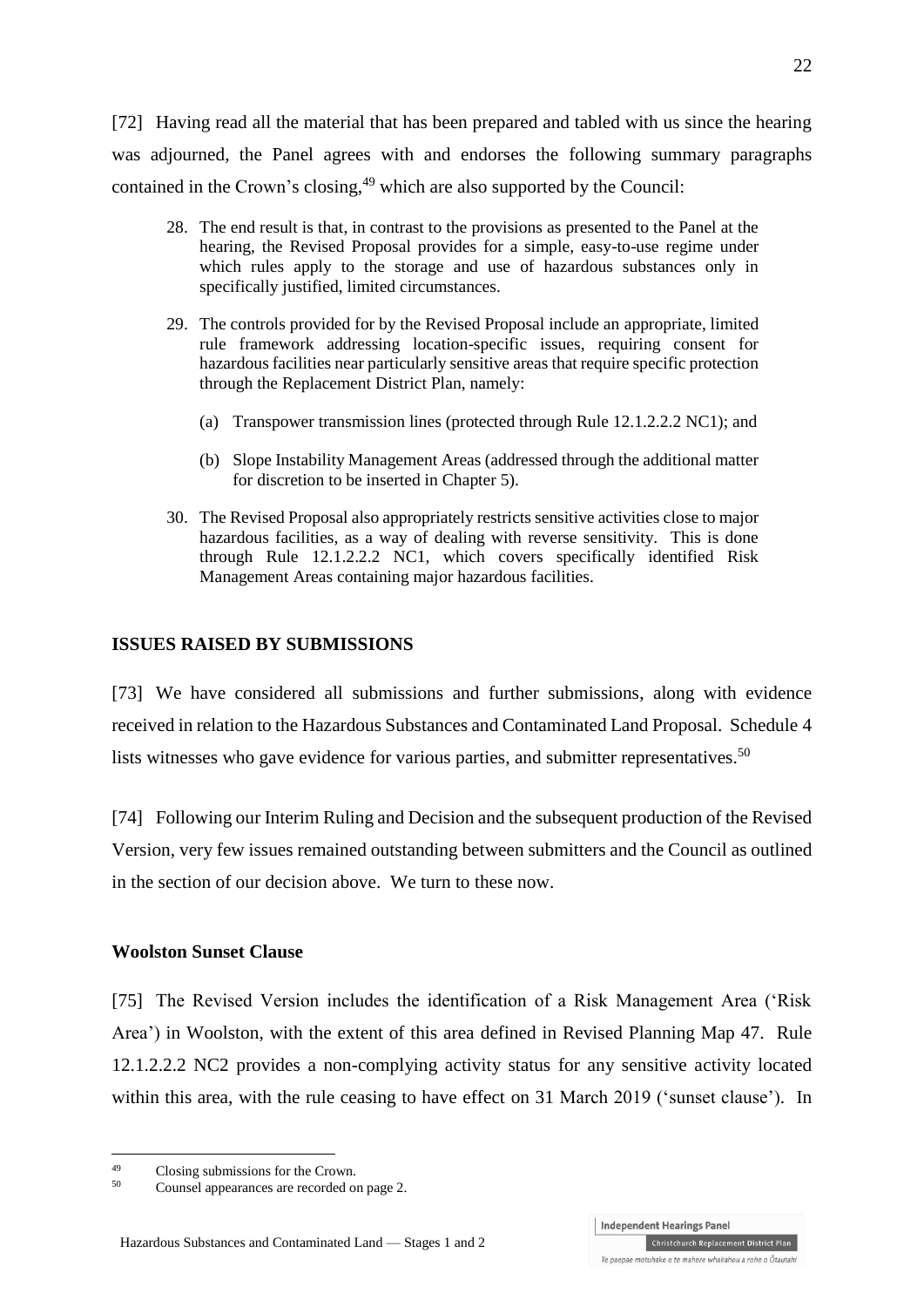relation to the control of sensitive activities in the Woolston area, we note that while the surrounding Industrial Heavy and Industrial General zones restrict most sensitive activities through activity status rules (i.e. discretionary and non-complying), a preschool could be established in the Industrial General Zone as a permitted activity in the Woolston area.<sup>51</sup>

[76] Liquigas generally supports the Revised Version, but does not support the sunset clause. It considers that it does not provide certainty that the risks associated with major hazard facilities are to be appropriately managed into the future, and may result in a "vacuum" if a further QRA and subsequent plan change does not occur before the clause expires.<sup>52</sup> Liquigas also considers that the current QRA undertaken for its site (the Woolston Depot) remains valid in any case, as no modifications have been carried out that would change the results of the QRA, and relies on the evidence of Mr Phillis in this regard.<sup>53</sup>

[77] As an alternative to the deletion of the sunset clause, Liquigas seeks that an exclusion be provided in the rule as it applies to the Woolston Depot. This is on the basis that the Risk Area for the Woolston Depot is based on an existing, valid QRA and, therefore, Liquigas considers no plan change would be required for this rule to remain valid in respect of their site.

[78] Mr Phillis explained that a QRA in this context "refers to a study whereby the consequences of identified major incidents are assessed together with event frequencies derived from industry data to calculate the risk profile of the facility."<sup>54</sup>

[79] Mr Phillis went on to state that the QRA for the Liquigas site was commissioned in 2008 as part of a resource consent obtained to upgrade the storage at the Woolston Depot. His view is that the QRA remains valid in terms of its representation of the Liquigas site, as no modifications have been carried out that would change the QRA results.<sup>55</sup> While accepting that to model specific contours for a risk overlay might use different underlying assumptions and be done using more sophisticated software, he remained of the view that the existing QRA provides a basis for representing risk around the Liquigas depot.<sup>56</sup>

1

 $51$  Rule 16.2.2.1 P18.

 $^{52}$  Closing submissions for Liquigas at 5.<br>Closing submissions for Liquigas at 6.

 $^{53}$  Closing submissions for Liquigas at 6.

<sup>&</sup>lt;sup>54</sup> Evidence in chief of Damian Phillis on behalf of Liquigas Limited at 20.

<sup>&</sup>lt;sup>55</sup> Evidence in chief of Damian Phillis at 33.<br> $\frac{56}{24}$ .

<sup>56</sup> Evidence in chief of Damian Phillis at 34–35.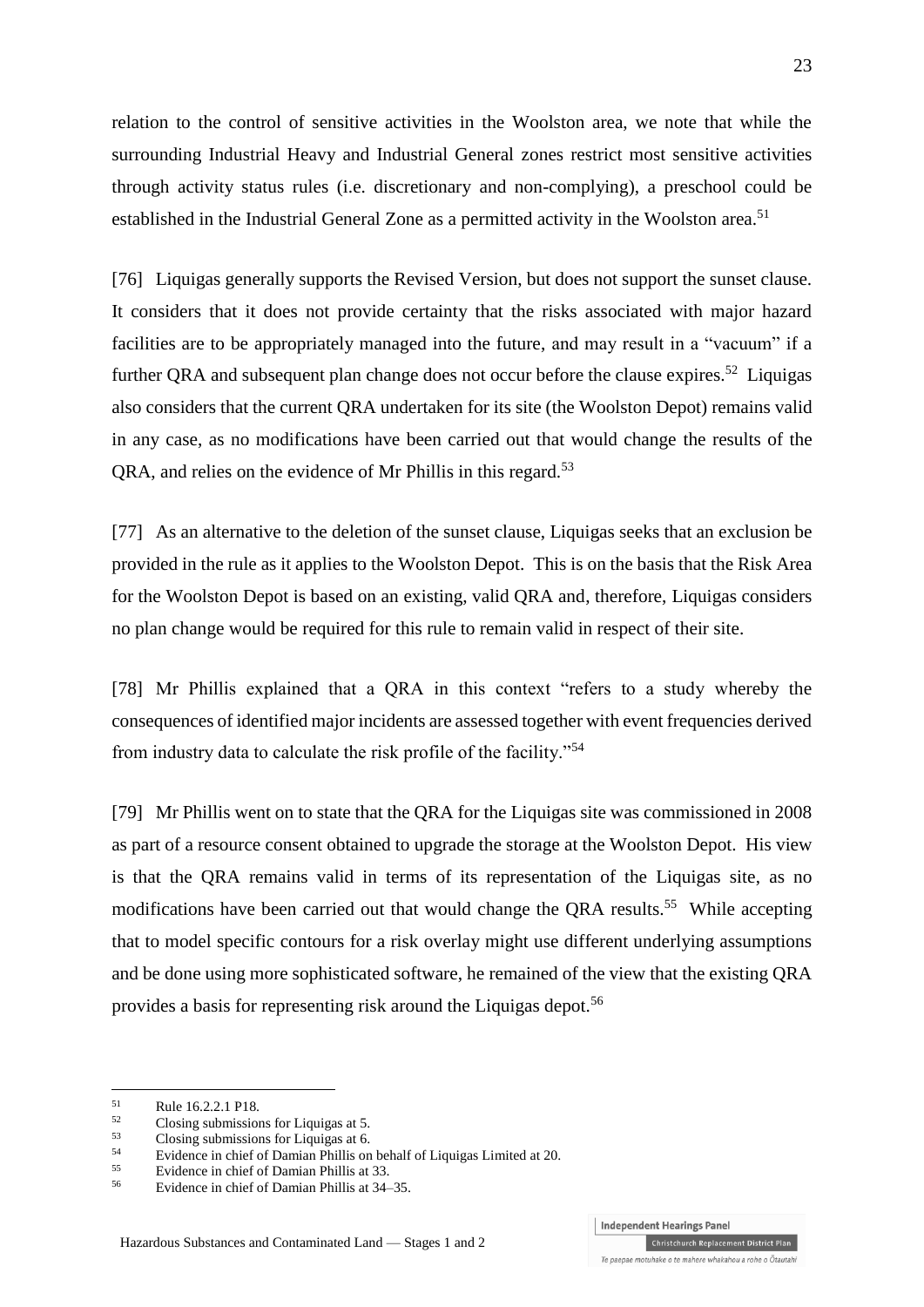[80] The Council's position is that the sunset clause remains appropriate, as the existing QRA is seven years old and was developed pre-earthquakes.<sup>57</sup> They rely on the evidence of Mr Schaffoener, whose view is that, while supporting the principle of overlays, he does not support their imposition without quantitative risk modelling data and analysis.<sup>58</sup> His view is that the QRA for the Woolston Depot is "dated".<sup>59</sup>

[81] Mr Blair provided what was, in our view, considered and pragmatic planning evidence in his summary statement during the hearing in relation to the Woolston overlays, as follows: $60$ 

The extent of the overlays need to be based on a quantitative risk assessment. The oil companies cannot produce a QRA within the timeframes of this process, [Liquigas] has produced a QRA but [it] is several years old and predates the earthquakes.

I agree with the oil companies, as a pragmatic approach that interim overlays which would expire when a Plan Change for overlays based on an up to date QRAs for the facilities can be use[d].

The interim overlays would cease to have effect on the 31<sup>st</sup> of March 2018.<sup>61</sup> The oil companies suggest an interim overlay with distances based on a hazardous facility accident in the United Kingdom.

The [Liquigas] QRA although older, can suffice in the interim, whilst the evidence on the extent of the Woolston Company overlay is not ideal, the overlay will only be in place for a limited period of time.

[82] The Oil Companies support the sunset clause, but are not opposed to the application of a permanent Risk Area for Liquigas's Woolston Depot on the basis that there is an existing QRA for that depot. However, they support an interim Risk Area for the Mobil Depot until such time as a QRA is completed.<sup>62</sup>

[83] Having considered all of the relevant evidence, and the final position of the Council and relevant submitters as recorded above, we find in favour of the Council position and, therefore, the retention of both the sunset clause in the relevant provisions (specifically Policy 12.1.1.2.2 and Non-Complying Rule 12.1.2.2.5 NC2), and the associated mapping as shown on Planning Map 47 as set out in the Revised Version. We do not think it is acceptable for Liquigas to rely on its existing QRA, which is now seven years old and was prepared pre-earthquakes.

<sup>57</sup>  $^{57}$  Closing submissions for the Council.<br> $^{58}$  Evidence in objet of Norbort Scheffe

<sup>&</sup>lt;sup>58</sup> Evidence in chief of Norbert Schaffoener on behalf of the Council at 7.6.<br> $\frac{59}{2}$  Behalftogge of Neglect Schaffoener at 5.4.

 $^{59}$  Rebuttal evidence of Norbert Schaffoener at 5.4.<br> $^{60}$  Transpaint names 75 and 76

 $^{60}$  Transcript, pages 75 and 76.

Mr Blair's reference to "31<sup>st</sup> of March 2018" relates to the date proposed in the Red-line Version. In the Revised Version, the date was extended to 31 March 2019 (as noted at [\[84\]\)](#page-24-0).

<sup>62</sup> Closing submissions for the Oil Companies at 2.4.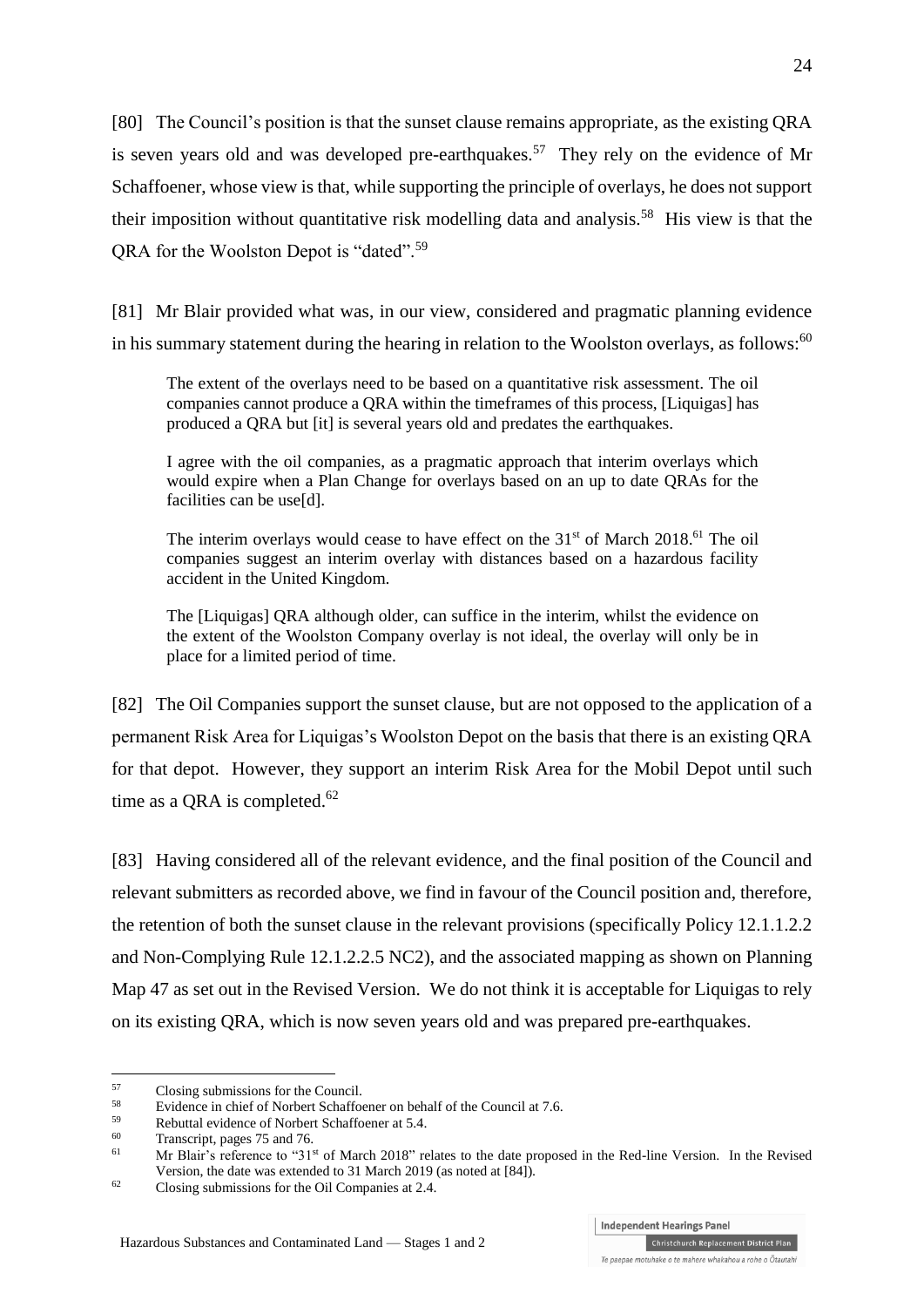<span id="page-24-0"></span>[84] In making this finding, we consider that there is ample time between now and 31 March 2019 for Liquigas and Mobil to prepare the requisite QRA and to work with the Council to formulate an appropriate Plan Change based on the outcome of the QRAs for these sites. In this regard we note that an extra year has been added to the sunset clause in the Revised Version.

[85] We also note that the sunset clause mechanism may lead to a number of potential outcomes including retention of the overlays and rule provisions as they are, their amendment or their deletion, and it is appropriate for these potential outcomes to be tested through a s 32 process and publicly notified Plan Change which takes into account the information provided in the new QRAs and other relevant RMA factors at that time.

#### **Lyttelton**

[86] The Oil Companies also seek that an interim Risk Area be applied to an area in Lyttelton that is outside the Special Purpose (Lyttelton Port) Zone ('Port Zone') and, therefore, not covered by the Lyttelton Port Recovery Plan ('Recovery Plan'). As with Woolston, this interim Risk Area would apply until a QRA is prepared and a plan change process completed. The Oil Companies' position is that it would be prudent to apply a Risk Area to the residual areas that are outside the Port Zone, because the proposed zoning for these areas is Open Space, and some types of sensitive activities (caretaker units, guest accommodation and community facilities) can establish there as a permitted or restricted discretionary activity, with matters of discretion not including consideration of risks arising from locating near a hazardous facility. As such, they consider that there is potential for activities to establish without adequate consideration of the potential risks.

#### [87] They further state that:  $63$

1

The presence (or potential presence) of sensitive activities in close proximity to bulk fuel facilities also has the potential to increase the risk profile of the facilities to the extent that the operation and development of the terminal facilities may be compromised, which would in turn affect resilience and efficiency in region wide fuel supplies.

25

<sup>63</sup> Closing submissions for the Oil Companies at 2.7(b).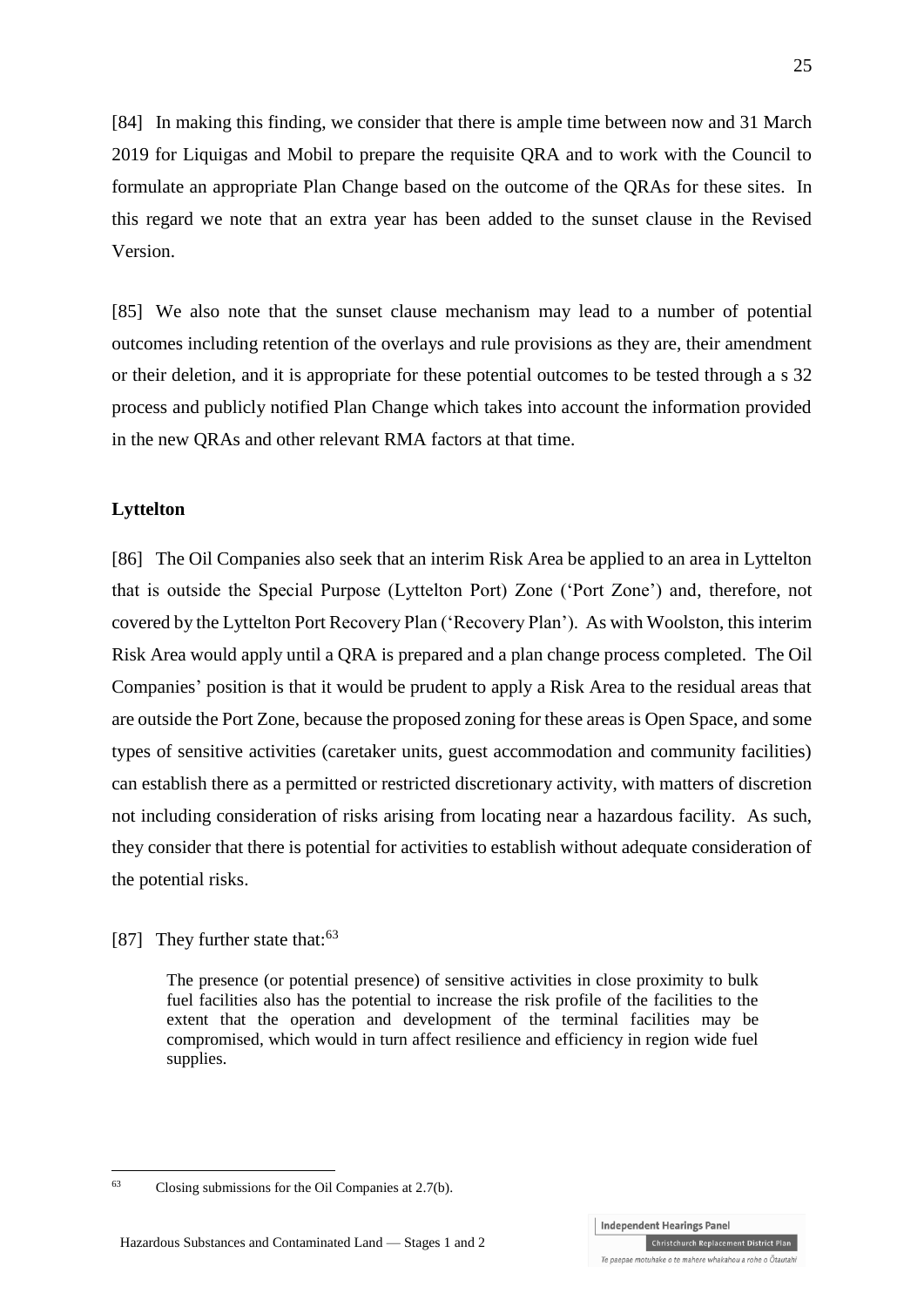[88] They consider that if sensitive activities are unlikely to occur in their proposed Risk Area, then costs of imposing the Risk Area would be minimal, and further, that even if likelihood of sensitive activities being established is low, it is still appropriate to apply the Risk Area as a precautionary measure. They consider their approach would be consistent with that for Woolston.

[89] The Council's position is that there is insufficient evidence to support a Risk Area being applied to the residual areas surrounding the Port Zone. While they accept that a QRA prepared for the Port Zone could include these residual areas, they consider that there is currently no appropriate basis for an extension of the Risk Area to the identified areas.

[90] LPC opposes an interim Risk Area being applied in Lyttelton, on that basis that, because there is no QRA for this area, there is no evidential basis for the imposition of a Risk Area.<sup>64</sup> It considers that a Risk Area should be pursued by a plan change once a QRA has been prepared. It emphasises the comments in the recommendation report of the panel hearing the Recovery Plan, that any overlay would only be appropriate if underpinned by a comprehensive QRA.<sup>65</sup>

[91] In response to the concern of the Oil Companies that sensitive activities may establish in the area in the short term, LPC considers that there are a limited number of these activities that could establish, and considers that:<sup>66</sup>

… the interim risk of the establishment of a caretaker's unit within a very short window of time is not sufficient to justify the imposition of an interim overlay in which certain activities would have non-complying status without the evidential foundation of a QRA.

[92] We note that the basis of a QRA for the Lyttelton Terminal Facilities has been agreed between the Council, Oil Companies and other parties, is expected to commence shortly, and that there is a commitment in the Recovery Plan for it to be completed within nine months of the gazettal of the Recovery Plan,  $67$  which we understand to be 19 August 2016.

[93] After considering all of the evidence before us on this matter, and the final position of the parties outlined in their closing submissions, we do not consider there is justification for

<u>.</u>

 $^{64}$  Closing submissions for LPC at 34.

 $^{65}$  Closing submissions for LPC at 32.

 $^{66}$  Closing submissions for LPC at 38.

Closing submissions for the Oil Companies.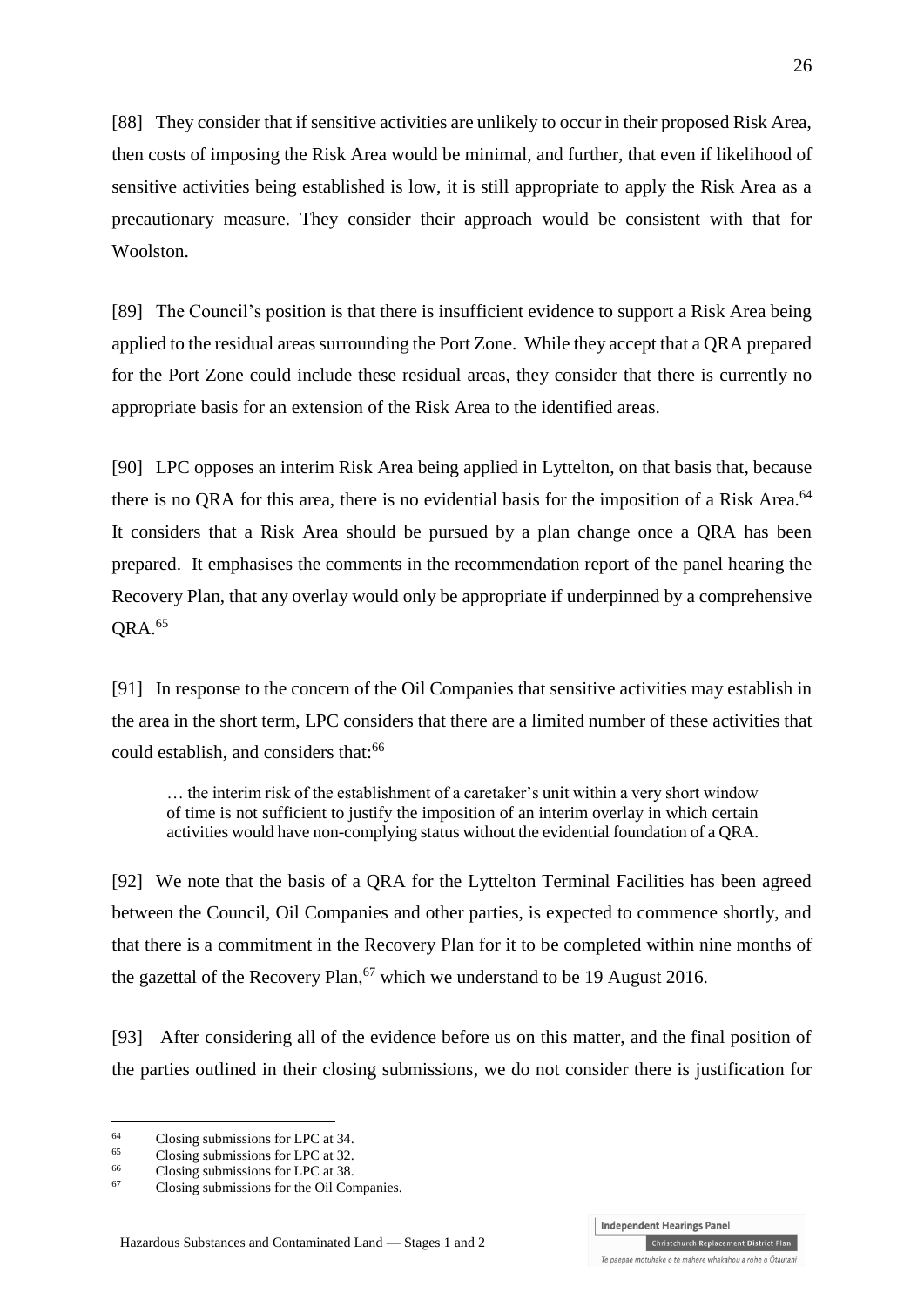this interim Risk Area to be inserted into the Plan. The potential for new "sensitive" activities to establish in the area concerned as a permitted activity in the interim period before the Oil Companies complete their QRA for their Lyttelton Port-based facilities is extremely remote, in our view. Based on our careful review of all of the evidence before us, we agree with the summary position on this point provided by Ms Appleyard at paragraph 37 of her closing submissions for LPC:<sup>68</sup>

- 37 Under cross examination of Mr Le Marquand it became evident that the interim risk is de minimis as demonstrated by the following:
	- 37.1 the Buncefield event which the Oil Companies allege has triggered awareness of a need for overlays occurred a decade ago. However, that incident has not resulted in the Oil Companies taking steps to establish interim overlay in relation to any other facility in New Zealand;
	- 37.2 an interim overlay would be a situation unique to the Replacement District Plan as no other District Plan has an interim overlay despite Buncefield occurring a decade ago;
	- 37.3 the majority of land where the interim overlay would "bite" is land owned by LPC or CCC;
	- 37.4 with respect to the land owned by LPC the activities which can take place are those falling within the definition of "Port Activities" now part of the Replacement District Plan by virtue of the Gazette notice of 19 November 2015;
	- 37.5 under the definition of port activities, most of the sensitive activities Mr Le Marquand is concerned about could not occur on LPC or CCC owned land. For example, the phrase "Port activities" does not cover residential units or preschools …

[94] Furthermore, based on the evidence we heard, our view is that the Oil Companies appear to be taking an inordinate time in relation to the QRA associated with their facilities at the Port of Lyttelton. They have had ample time to prepare a comprehensive QRA, considering the issues identified from the Buncefield event. If this had occurred, appropriate land use planning in response to the findings of the QRA (including overlays if necessary) could have been incorporated into the Replacement District Plan when it was notified, and all parties would have had an opportunity to make submissions based on the QRA information provided.

[95] We agree with the Council position that there is currently no evidence to support the insertion of an interim overlay pending the completion of the QRA process. If the Lyttelton QRA now being prepared by the Oil Companies concludes there is a need to insert a Risk

<sup>1</sup> <sup>68</sup> Closing submissions for LPC at 37.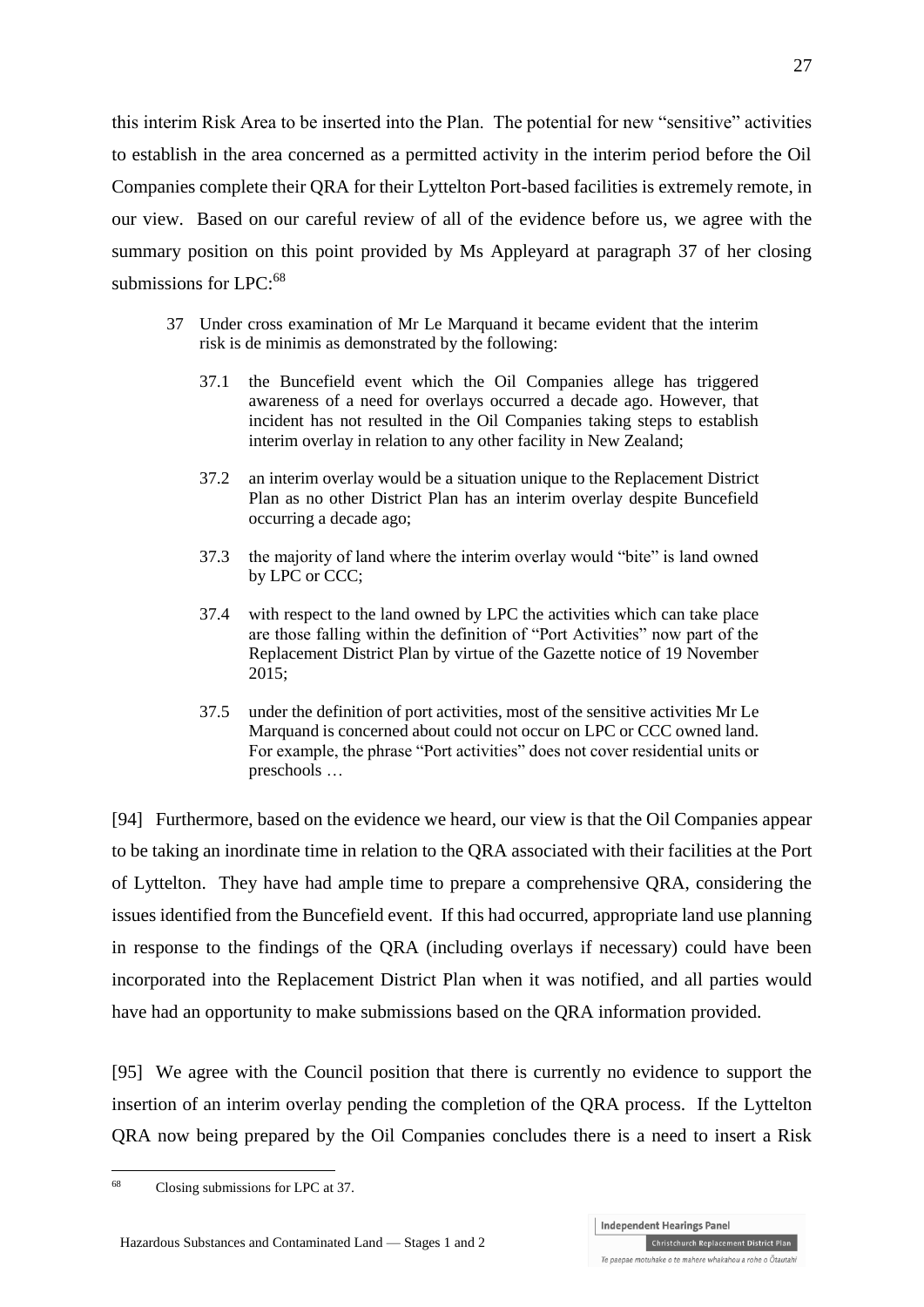overlay or apply other land use controls on all or part of the land concerned, then the appropriate course in our view is for this to be inserted into the District Plan by way of a Plan Change where all interested and affected parties will have the opportunity to have an input.

[96] While we acknowledge this position may at first glance appear inconsistent with our findings to retain the Woolston risk overlays and sunset clause provisions (a point raised by the Oil Companies), $69$  we have come to the conclusions on these matters by considering them in terms of our obligations under s 32(2), and in particular the requirement to assess the risk of acting or not acting if there is uncertain or insufficient information about the subject matter of the provisions. The key points of difference, when considered in light of those obligations, are that for Woolston there is already a risk assessment, albeit limited to the Liquigas facility and needing to be updated, whereas for Lyttelton there is no risk assessment, but there is a commitment to undertake one. Therefore, in approaching these two locations according to our obligations under s 32, we have determined on the evidence that different outcomes are appropriate, namely that:

- (a) For Woolston, there is a need for a sunset clause in recognition of the limitations of the underpinning risk assessment. This reflects that we have some information on risk that justifies retention of the interim Risk Area but which also acknowledges the need to revisit this under s 32 in the near future.
- (b) For Lyttelton, there is no reliable risk evidence before us, and no reliable analysis of benefits and costs, such as would justify our imposition of an interim Risk Area, whereas we are informed that there is a commitment to undertake a quantified QRA, and the most appropriate approach, therefore, is to not impose anything at this time as to do so would be unjustified and premature in benefit, cost and risk terms.

#### **Orion Corridor Protection**

1

[97] Transpower sought a new non-complying activity rule that would provide for the protection of existing transmission lines from risks associated with the storage of hazardous substances. In a further submission, Orion supported Transpower's submission and sought that

 $^{69}$  Closing submission for the Oil Companies at 2.7(e).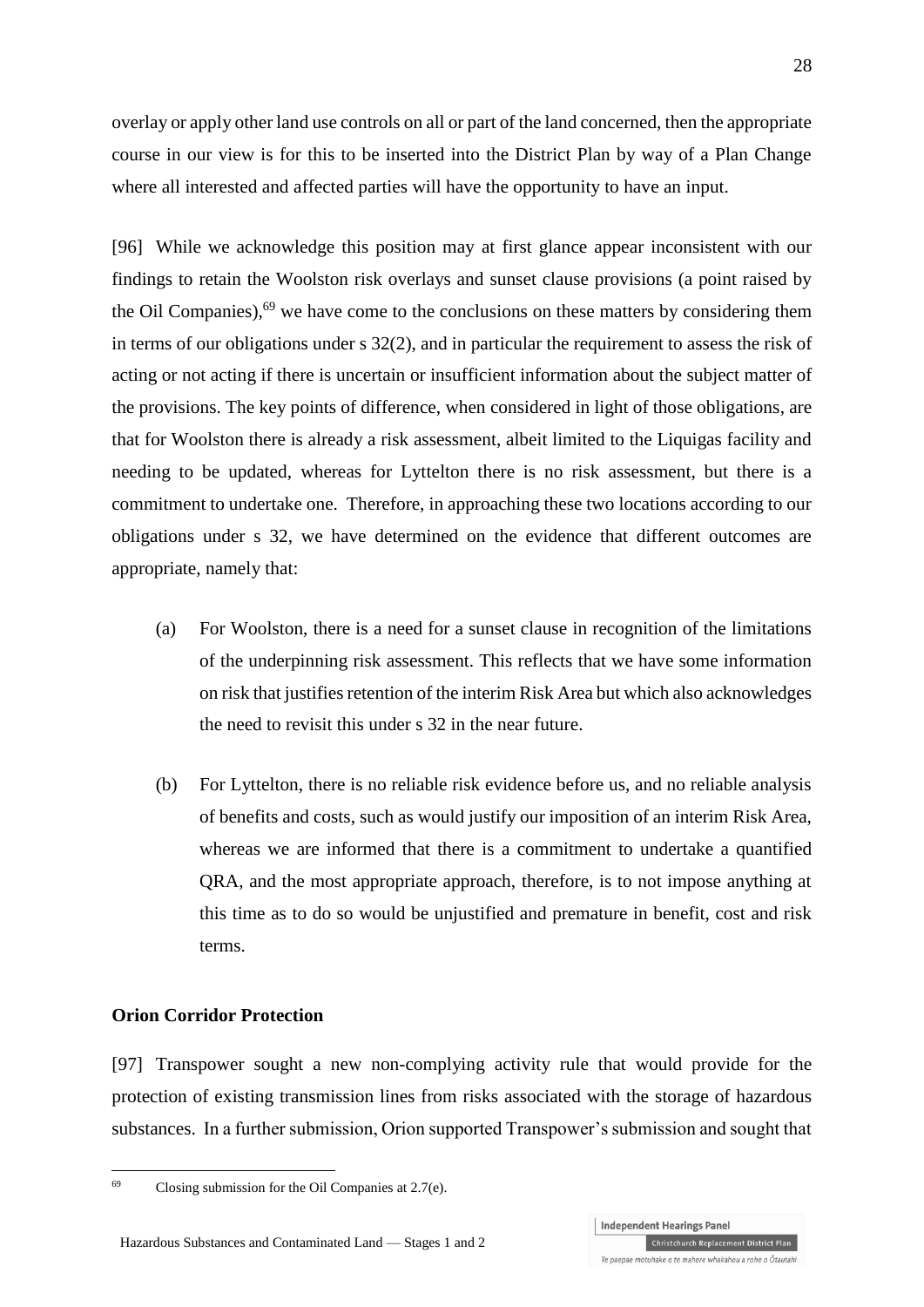this rule be extended to cover its strategic electricity distribution lines. Orion, in its primary submission, also sought the incorporation of its strategic electricity distribution lines into the Planning Maps and, at a general level, sought that provisions be included across the pCRDP to provide corridor protection for these lines.

[98] In the Revised Version, setbacks are required from the National Grid transmission lines for any new storage or use of hazardous substances with explosive or flammable properties. Such activities within the specified setbacks require consent as a non-complying activity under Rule 12.1.2.2.2 NC1.

[99] The Council in closing stated that it would be appropriate to include corridor protection for Orion's strategic electricity distribution in the non-complying activity rule, as this would make the position for Orion's strategic electricity distribution lines consistent with other chapters of the pCRDP.<sup>70</sup>

[100] Consistent with our findings in other decisions, we are satisfied, on the evidence, that it is appropriate to apply corridor protection to Orion's strategic electricity distribution lines and in the Decision Version we have extended Rule 12.1.2.2.5 NC1 to do so.

#### **Meaning of Objective 12.1.1.2 and Policy 12.1.1.2.1**

[101] Following our interim ruling and the subsequent production of the Revised Version, we issued a minute directing that parties (other than the Council and the Crown) indicate whether they were in agreement with the Revised Version and identify any areas of disagreement. LPC, in response, indicated that they remained concerned about the how the issue of reverse sensitivity is dealt with in Objective 12.1.1.2 and Policy  $12.1.1.2.1$ <sup>71</sup>

[102] However, LPC did not pursue this in legal closings. It appears to us that they now support the wording of these provisions in the Revised Version, on the proviso that the Panel's Decision Version reflect their analysis of "residual risk" and "acceptable risk".<sup>72</sup> We have considered the use of the terms "residual risk" and "acceptable risk" in the Revised Version, including the definition of the former. We confirm that we agree with LPC's analysis of the use of those

1

Christchurch Replacement District Plan Te paepae motuhake o te mahere whakahou a rohe o Ōtautahi

 $^{70}$  Closing submissions for the Council at 4.2.

<sup>71</sup> Memorandum of counsel for LPC, 27 November 2015.

Closing submissions for LPC at 15–23.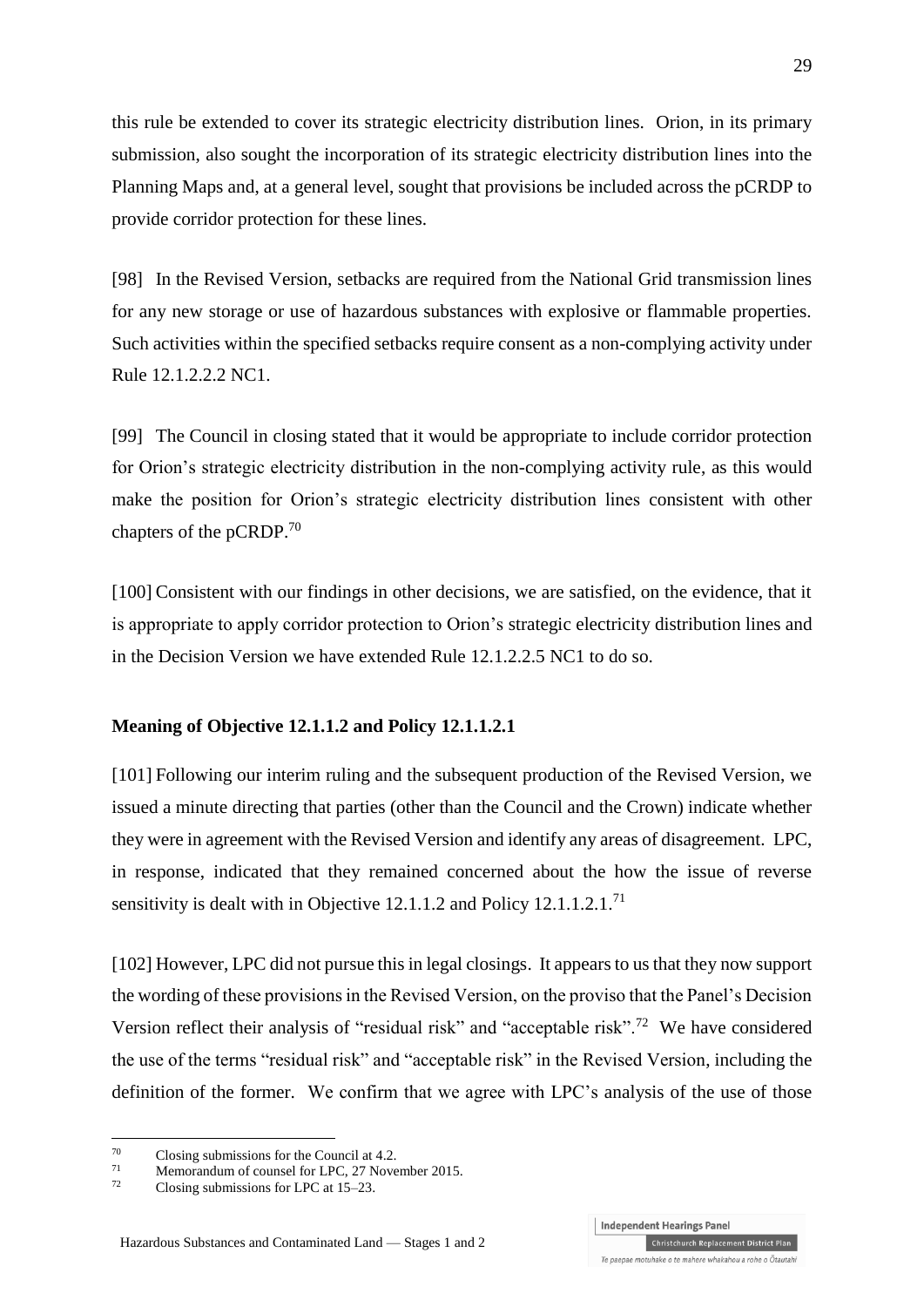terms within the Revised Version. More specifically, we note that residual risks are those risks not already controlled by other legislation or industry controls, such as HSNO, and that the direction in the provisions is to manage those risks to acceptable levels. However, we consider that amendments are required to Policy 12.1.1.1.1 so that it is clear that residual risks to strategic infrastructure are to be managed to acceptable levels. As worded in the Revised Version, we consider the Policy could be interpreted to suggest that unacceptable risks would be acceptable. The Decision Version, therefore, uses wording consistent with that used in Objective 12.1.1.1 and Policy 12.1.1.1.2.

#### **Section 32**

[103] We refer to the necessary principles set out in our earlier decisions.<sup>73</sup> We have had regard to the s 32 report ('Report') filed with the Revised Proposal. On matters where we have not departed from the Revised Version, we have relied on the Report and the evidence which we have discussed.

#### **Section 32AA**

[104] We have already referred in earlier decisions to the matters we must address.<sup>74</sup>

[105] We only have to consider changes that we have made to the Notified Version. In this instance we note that there have been very substantial and fundamental changes from the Notified Version to the Revised Version.

[106] When the Panel identified the general scope of the changes to the Notified Proposal (over and above the Red-line Version) that it considered were required after hearing evidence at the hearing,<sup>75</sup> it was apparent that these could not be drafted by the Panel itself, nor was it possible or appropriate for the Panel itself to undertake a s 32AA evaluation at that stage. Therefore, in our 16 October minute the Panel outlined a process for the Council to work together with the Crown to comprehensively review Chapter 12, including preparation of an updated s 32 Report to support the revised proposal.<sup>76</sup>

<u>.</u>



<sup>&</sup>lt;sup>73</sup> Strategic Directions at  $[63]$ – $[70]$ .

 $^{74}$  Above, a[t \[15\].](#page-5-0)

<sup>&</sup>lt;sup>75</sup> See Interim Ruling and Decision, 16 October 2016.<br> $\frac{76}{20}$  Minute 16 October 2015

Minute, 16 October 2015.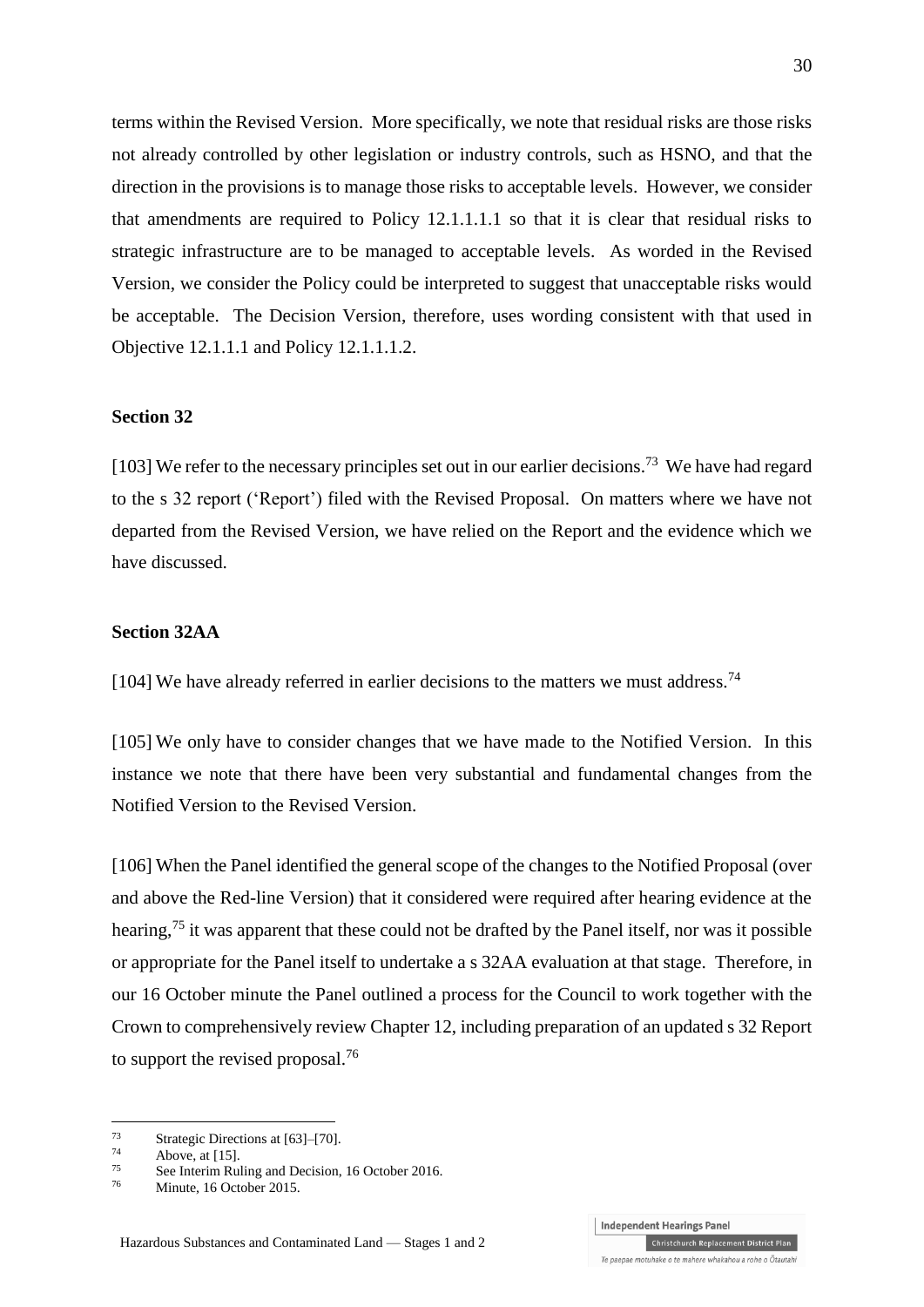[107] We have carefully considered Mr St Clair's updated s 32 Report,<sup>77</sup> prepared jointly for, and endorsed by, the Council and the Crown. In terms of s 32AA of the RMA, we have evaluated both the changes in the Revised Version and this revised s 32 Report, and find that the updated s 32 Report has been appropriately undertaken in accordance with s 32(1) to (4) of the RMA. In particular, we consider the evaluation now adequately assesses reasonably practical options by including the option proposed by the Crown — see Option 1 as outlined in Section 4 of the revised report. The s 32 revised evaluation has also been strengthened by:

- (a) A more thorough analysis of the Key Strategic Documents in Appendix 1; and
- (b) An assessment of specific activities and identified sensitive features for the hazardous substances and contaminated land proposal in Appendix 6.

[108] We also consider that the revised s 32 report has been undertaken at a level of detail that corresponds to the scale and significance of the changes to the proposal, as we directed be developed by the Council and the Crown based on our factual findings on the expert evidence that we set out in our Interim Ruling and Decision.

[109] Having evaluated the various options and approaches put to us, in accordance with the matters in ss 32 and 32AA, we are satisfied that our consideration of the evidence and our findings are sufficient assessment of those matters.

[110] In reaching our decision, we have considered all submissions and further submissions made on the Notified Version, and had regard to the Council's recommended acceptance or rejection of those submissions, as filed.<sup>78</sup> We note that as a consequence of the process in this hearing, these recommendations in many cases no longer align with the Revised Version. However, we are satisfied that as part of this process, a draft of the revised proposal was circulated on 6 November 2015 by the Council to all submitters on this proposal, and all submitters were provided with the opportunity to respond to this revision. Nine responses were received, and these have also been provided to the Panel.<sup>79</sup> Further changes were then made in response to this feedback, culminating in the Revised Proposal. All submitters were then

<u>.</u>

<sup>77</sup> Section 32 Report revised 16 November 2015.<br>
The Council's undeted Submissions Table (\* 4.

The Council's updated Submissions Table ("Accept/Accept in Part/Reject Table"), as contained in Appendix D of the rebuttal evidence of Adam Scott Blair.

<sup>79</sup> Joint memorandum on behalf of Christchurch City Council and the Crown, 27 November 2015, Appendix 3.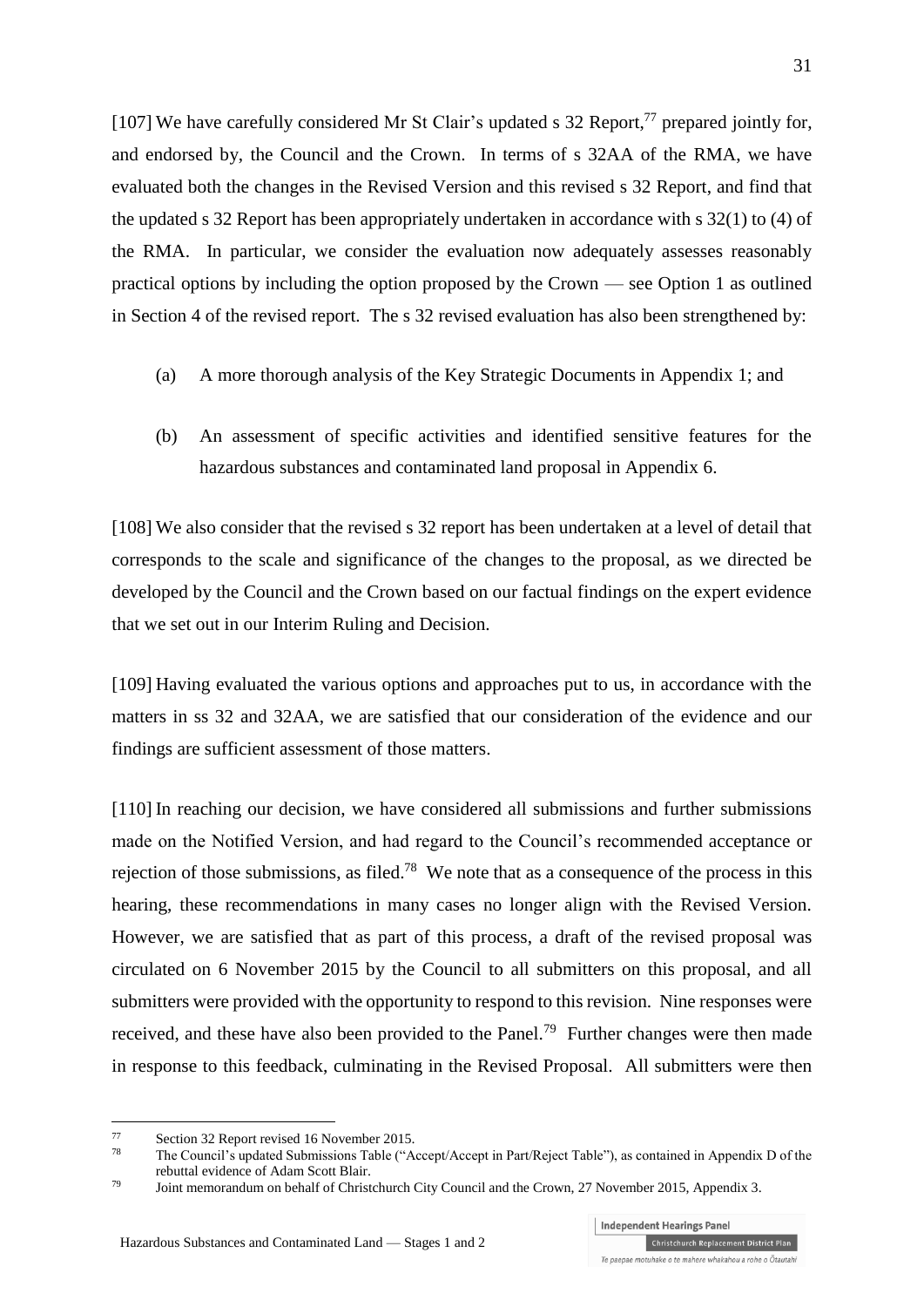given the opportunity to indicate whether or not they agreed with the Revised Proposal, and to identify any areas of disagreement. We have addressed those areas of disagreement identified in our decision. Therefore, we are satisfied that the issues raised by submitters and further submitters have been adequately traversed.

#### **The Decision Version**

[111] As set out earlier, we have made changes to the Revised Version, in our Decision Version, to amend the wording of Policy 12.1.1.1.1 for consistency and clarity purposes, and have amended Rule 12.1.2.2.5 NC1 so that it applies to Orion's electricity distribution lines.<sup>80</sup>

[112] These are the only substantive changes made to the Revised Version in the Decision Version, but we note that we have changed some formatting and phrasing of the provisions, but not their effect, to bring the chapter into line with other parts of the pCRDP. We have also amended the title of Objective 12.1.1.3 to better reflect what the objective covers.

#### **Definitions**

<u>.</u>

[113] We note that the Revised Version includes a set of definitions of particular relevance to Chapter 12. In the Decision Version we have confirmed those definitions, except as follows:

- (a) We consider that 'emergency services' (a definition proposed in Stage 2) has wider application than to Chapter 12 alone and is better deferred to the Stage 2 and 3 Definitions hearing;
- (b) We note that 'sensitive activities' and 'reverse sensitivity' were decided through the Stage 1 Definitions hearing; <sup>81</sup> and
- (c) We have removed 'location' as we consider that the definition is superfluous.

[114] For completeness we also note that we have moved the exclusions proposed as part of the definition of 'hazardous substances' into Rule 12.2.2.5 NC1, on the basis that the exclusions apply only to that rule.

<sup>80</sup> Renumbered from Rule 12.1.2.2.2 NC1 in the Revised Version, to Rule 12.1.2.2.5 NC1 in the Decision Version.

<sup>81</sup> Decision 16, Chapter 1 Introduction (part) and Chapter 2 Definitions (part) — Stage 1.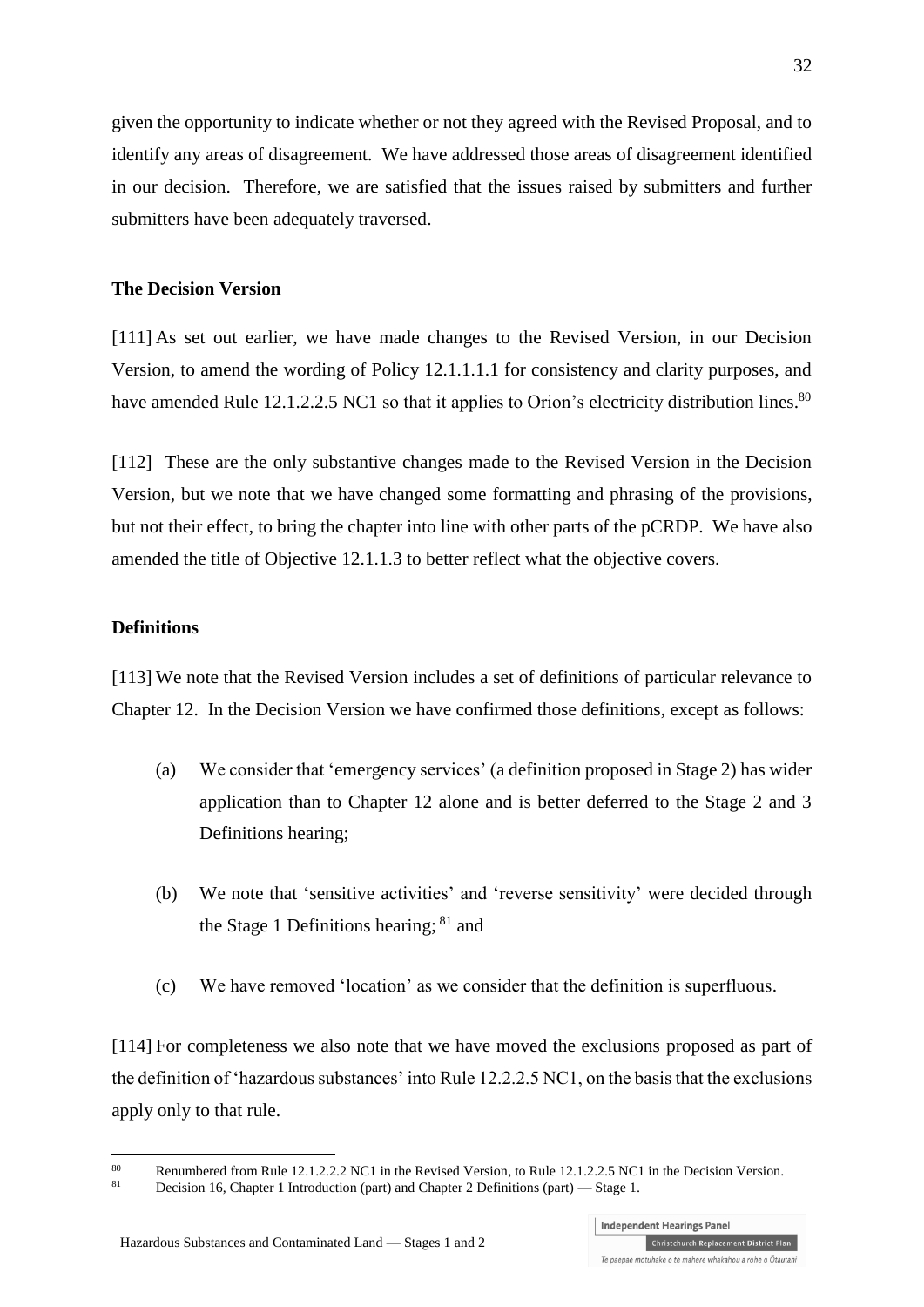### **Overall evaluation and conclusions**

[115] The Panel has been greatly assisted by the planners involved in developing the Revised Proposal and s 32 report in response to our Interim Ruling and Decision, and would like to acknowledge Messrs Blair and St Clair and Ms Yozin in this regard.

[116] We would also like to thank all counsel and the parties involved in what has been a comprehensive and inclusive process for developing what we now consider are appropriate Proposal 12 provisions, supported by a suitably robust s 32 Report. The fact that in closing all submitters who participated in the revision now generally support the revised proposal is testament to the process. (Albeit that there were some limited amendments sought which we have had to consider and make a decision on.)

[117] We agree with the concluding statement made by counsel for the Crown in closing that:<sup>82</sup>

The Revised Proposal will minimise red tape (by not duplicating other statutory processes), while protecting important environmental values where that is *"necessary"*  to further the RMA's purpose. That approach will help expedite the recovery of Christchurch and further the RMA's purpose.

[118] Accordingly, in light of the submissions and evidence we have considered, and for the reasons we have set out, we are satisfied that:

- (a) We have exercised our function, in making this decision, in accordance with the provisions of Part 2, RMA (there are no applicable regulations).
- (b) As part of the Replacement Plan, these further provisions for Hazardous Substances and Contaminated Land in Schedule 1 to this decision will:
	- (i) accord with and assist the Council to carry out its statutory functions for the purposes of giving effect to the RMA;
	- (ii) give effect to NPSET and the CRPS (to the extent relevant);
	- (iii) duly align with other RMA policy and planning instruments, the land use recovery plans, and the OIC (including the Statement of Expectations).

<sup>1</sup> <sup>82</sup> Closing submissions for the Crown at 37.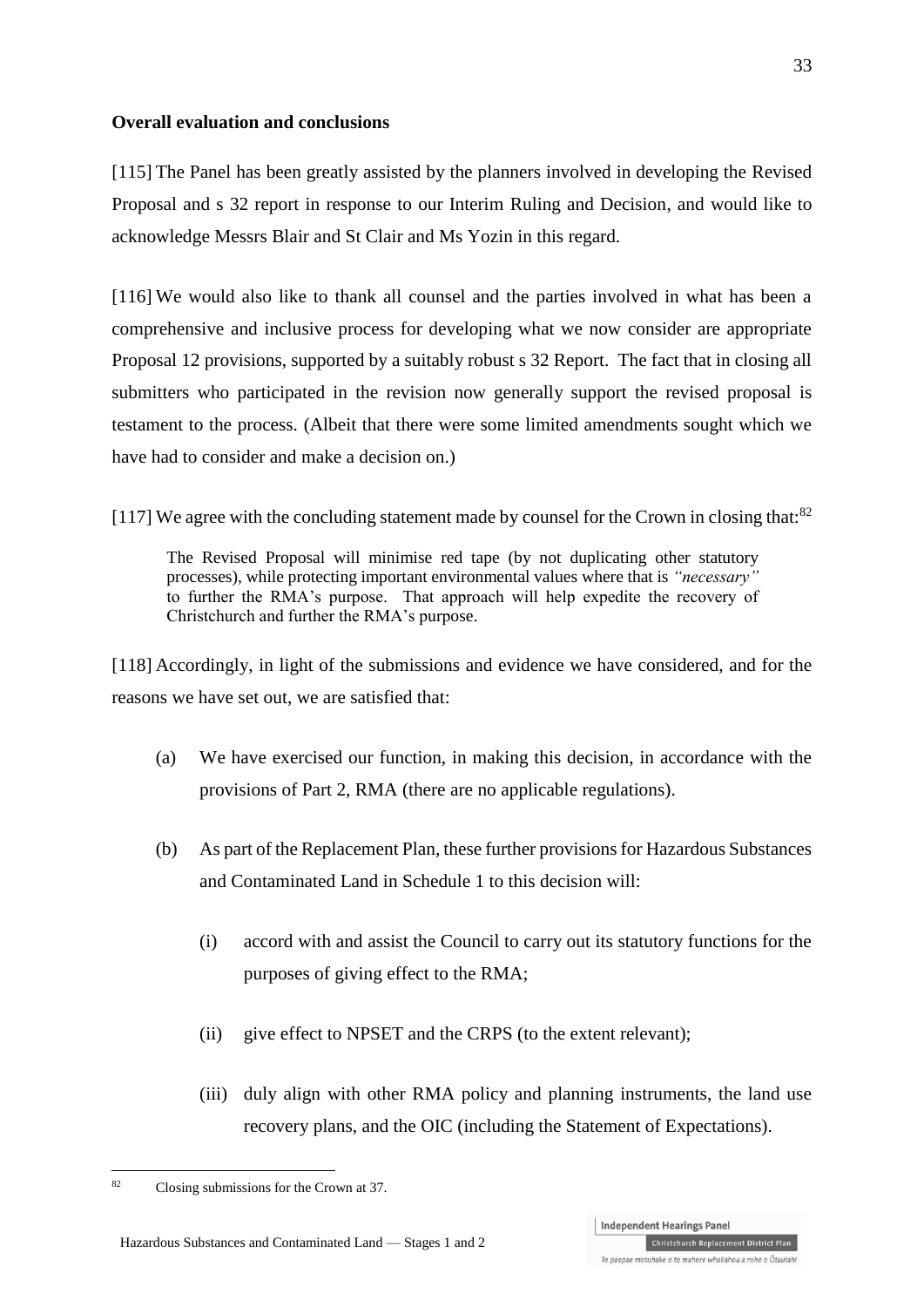(c) As part of the Replacement Plan, the policy and rules we have included in Chapter 12 will achieve the purpose of the RMA.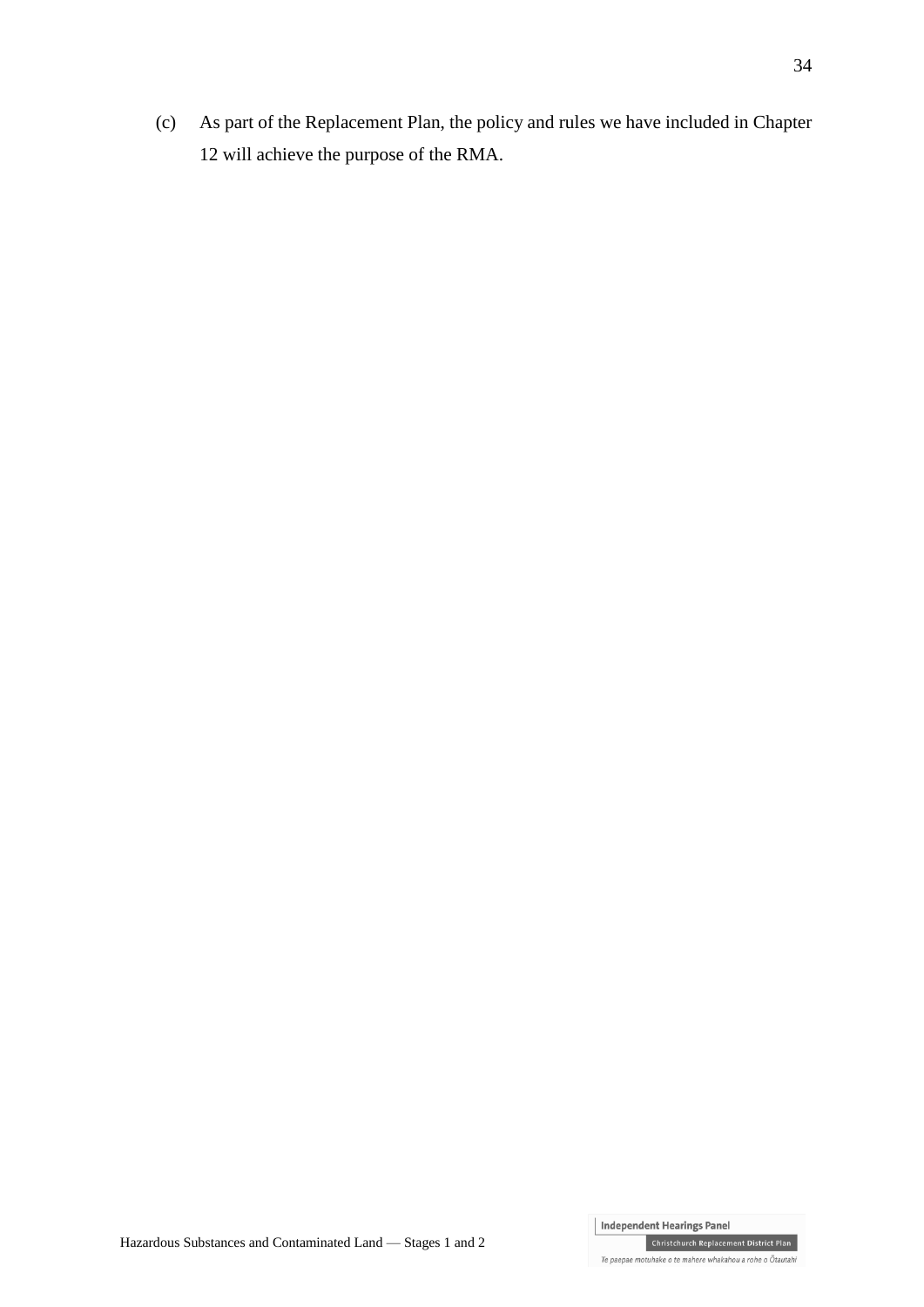For the Hearings Panel:

 $#$   $\mathcal{A}$ Hams Hon Sir John Hansen<br>Chair

Ms Jane Huria<br>Pand Member

Mr Stephen Daysh Panel Member

Mr Alec Neill Panel Member

Hazardous Substances and Contaminated Land - Stages 1 and 2

Independent Hearings Panel Christchurch Replacement District Plan

Te paepae motuhake a te mahere whakahou a rohe a Ötautah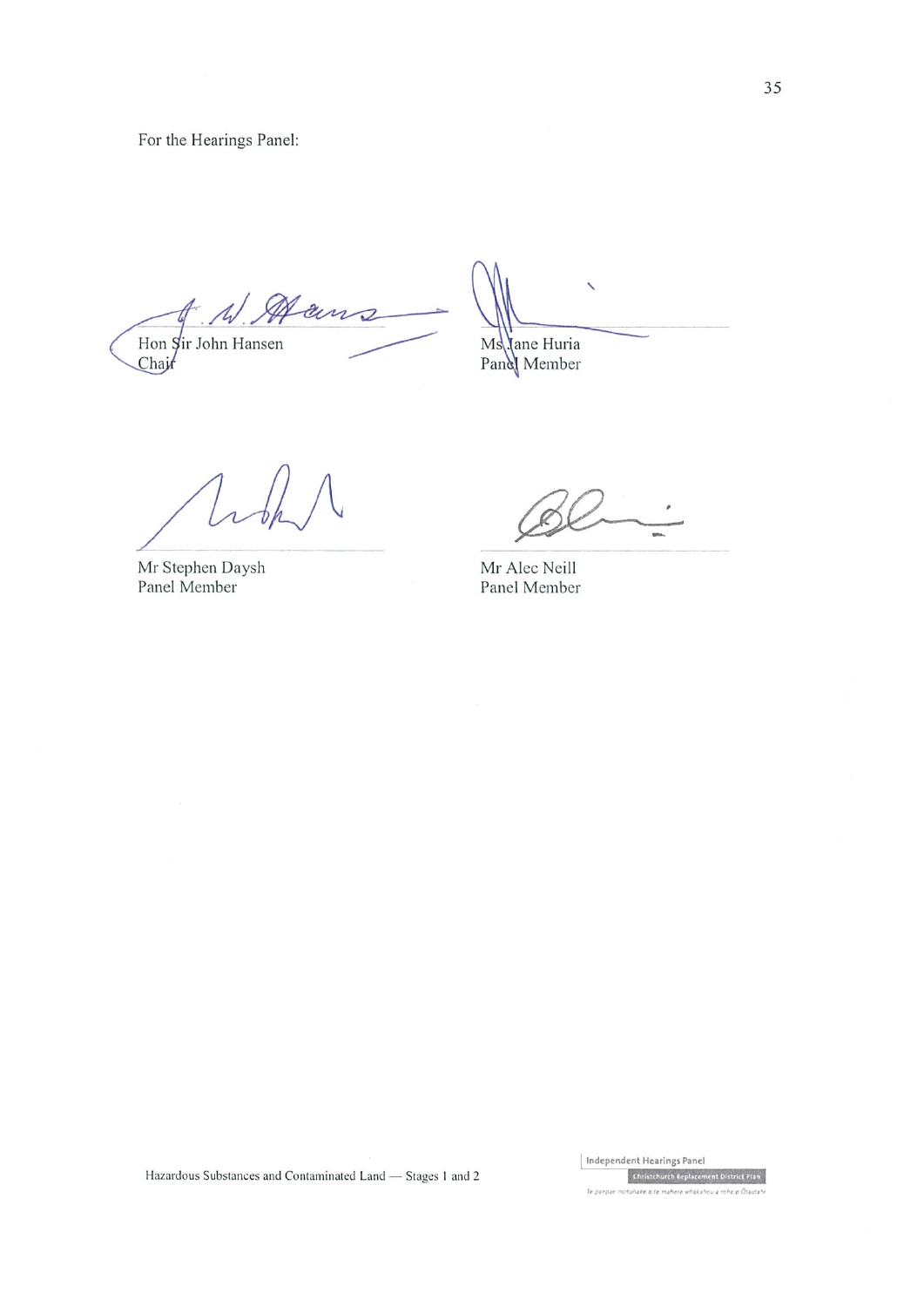## **SCHEDULE 1**

Changes that the decision makes to the proposals

Independent Hearings Panel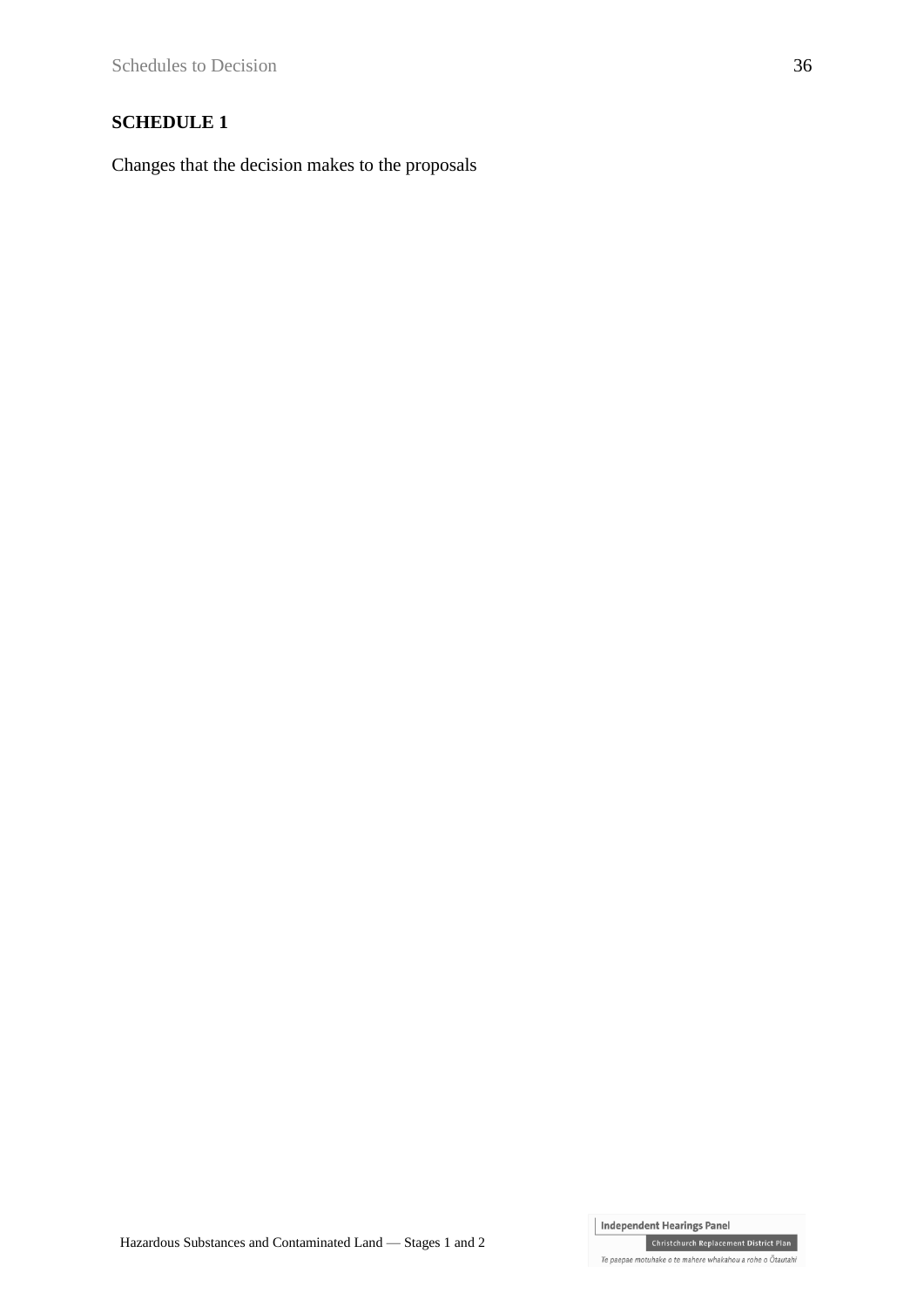# **Chapter 12 Hazardous Substances and Contaminated Land**

## **12.1 Hazardous substances**

## **12.1.1 Objectives and policies**

## **12.1.1.1 Objective - Adverse environmental effects**

a. The residual risks associated with the storage, use, or disposal of hazardous substances in the district are managed to acceptable levels to not adversely affect people, property and the environment while recognising the benefits of facilities using hazardous substances.

## **12.1.1.1.1 Policy - Location of new facilities using, storing or disposing of hazardous substances**

a. Locate new facilities using, storing, or disposing of hazardous substances on appropriate sites to ensure that any residual risks to strategic infrastructure are managed to acceptable levels.

## **12.1.1.1.2 Policy – Identifying and managing individual and cumulative effects of facilities using, storing, or disposing of hazardous substances**

a. Identify the individual and cumulative effects associated with facilities using, storing or disposing of hazardous substances and manage residual risks to people, property and the environment to acceptable levels.

## **12.1.1.2 Objective - Risk and reverse sensitivity effects**

a. Sensitive activities are established at suitable locations to minimise reverse sensitivity effects on and avoid unacceptable risks from established facilities using, storing or disposing of hazardous substances.

## **12.1.1.2.1 Policy - Establishment of sensitive activities**

- a. The establishment of sensitive activities in close proximity to existing major facilities using, storing or disposing of hazardous substances shall be:
	- i. avoided in the first instance when that facility or area includes strategic infrastructure or where the sensitive activity may be exposed to unacceptable risk; and
	- ii. minimised, to allow such facilities to carry out their operations without unreasonable reverse sensitivity constraints.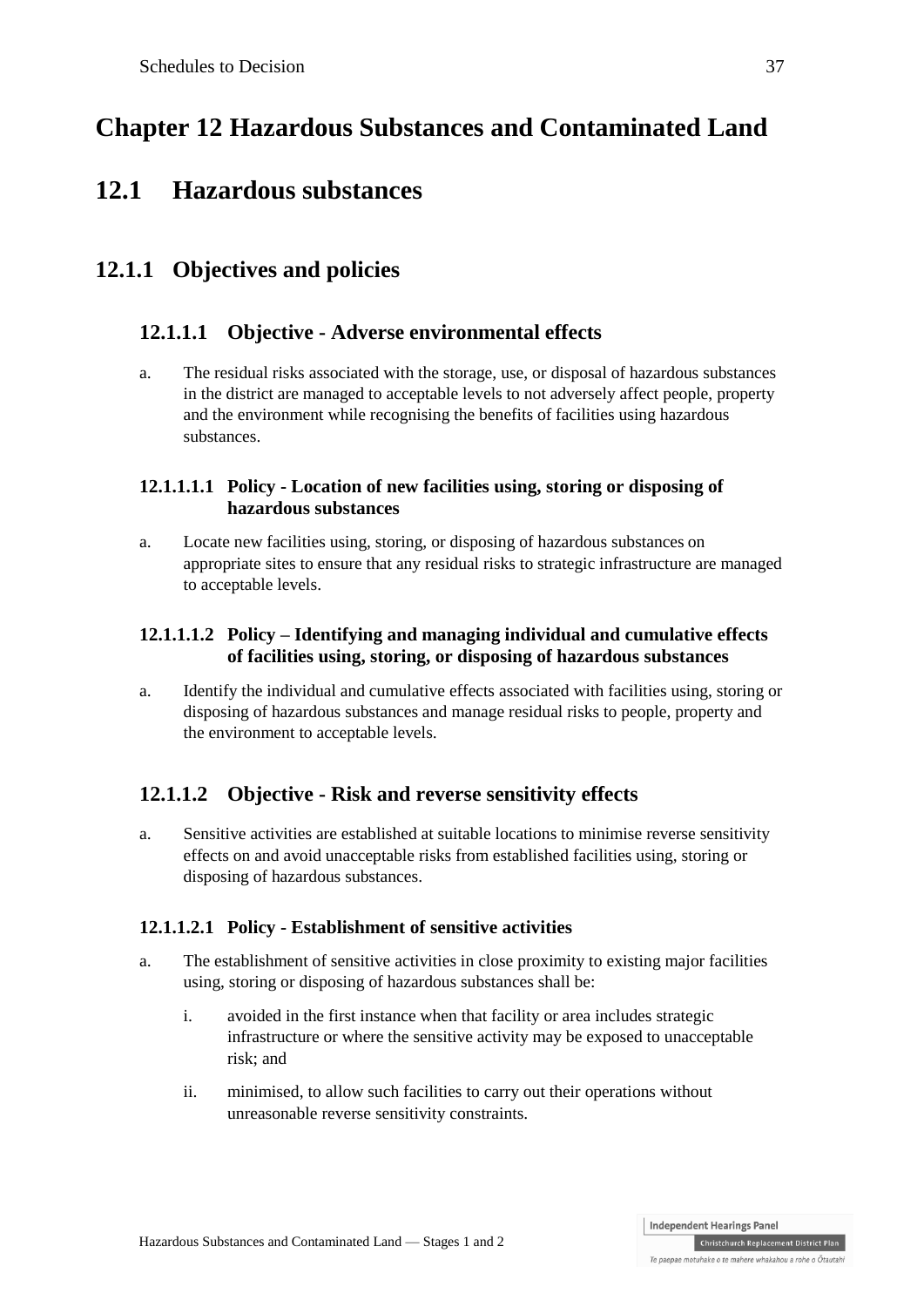#### **12.1.1.2.2 Policy - Risk Management Areas**

a. Avoid sensitive activities locating within Risk Management Areas where these have the potential to be exposed to unacceptable risk and /or may otherwise constrain the development, operation, upgrading or maintenance of bulk fuel and gas terminals.

Note:

1. The Risk Management Areas are shown on Planning Map 47. The geographic extent of these areas may be subject to a future plan change to have effect by  $31<sup>st</sup>$  March 2019 and any such plan change would need to be based on the findings of a Quantitative Risk **Assessment** 

## **12.1.1.3 Objective - Acceptable slope stability risks in relation to hazardous substances**

a. Residual risks of adverse effects from the use, storage, or disposal of hazardous substances are managed to acceptable levels in areas affected by slope instability.

#### **12.1.1.3.1 Policy - Risks and adverse effects within areas affected by natural hazards**

a. Design, construct and manage any proposal involving use, storage or disposal of hazardous substances within areas affected by slope instability to ensure residual risks are managed to acceptable levels.

## **12.1.2 Rules - Hazardous substances**

## **12.1.2.1 How to use the rules**

- a. The following rules apply to activities that involve the [use,](http://www.proposeddistrictplan.ccc.govt.nz/common/user/contentlink.aspx?sid=48869) [storage,](http://www.proposeddistrictplan.ccc.govt.nz/common/user/contentlink.aspx?sid=48853) and disposal [of](http://www.proposeddistrictplan.ccc.govt.nz/common/user/contentlink.aspx?sid=48756)  [hazardous substances,](http://www.proposeddistrictplan.ccc.govt.nz/common/user/contentlink.aspx?sid=48756) and sensitive activities located within a defined Risk Management Area.
- b. There are regional rules applicable to the contamination of land, air and water associated with the storage, use, and disposal of hazardous substances. Certain activities which comply with the rules regulating hazardous substances under the District Plan may still require consent from the Canterbury Regional Council (CRC).
- c. The activity status tables and standards in the following chapters shall be complied with (where relevant):
	- 4 Papakāinga Zone
	- 5 Natural Hazards
	- 6 General Rules and Procedures
	- 7 Transport
	- 8 Subdivision, Development and Earthworks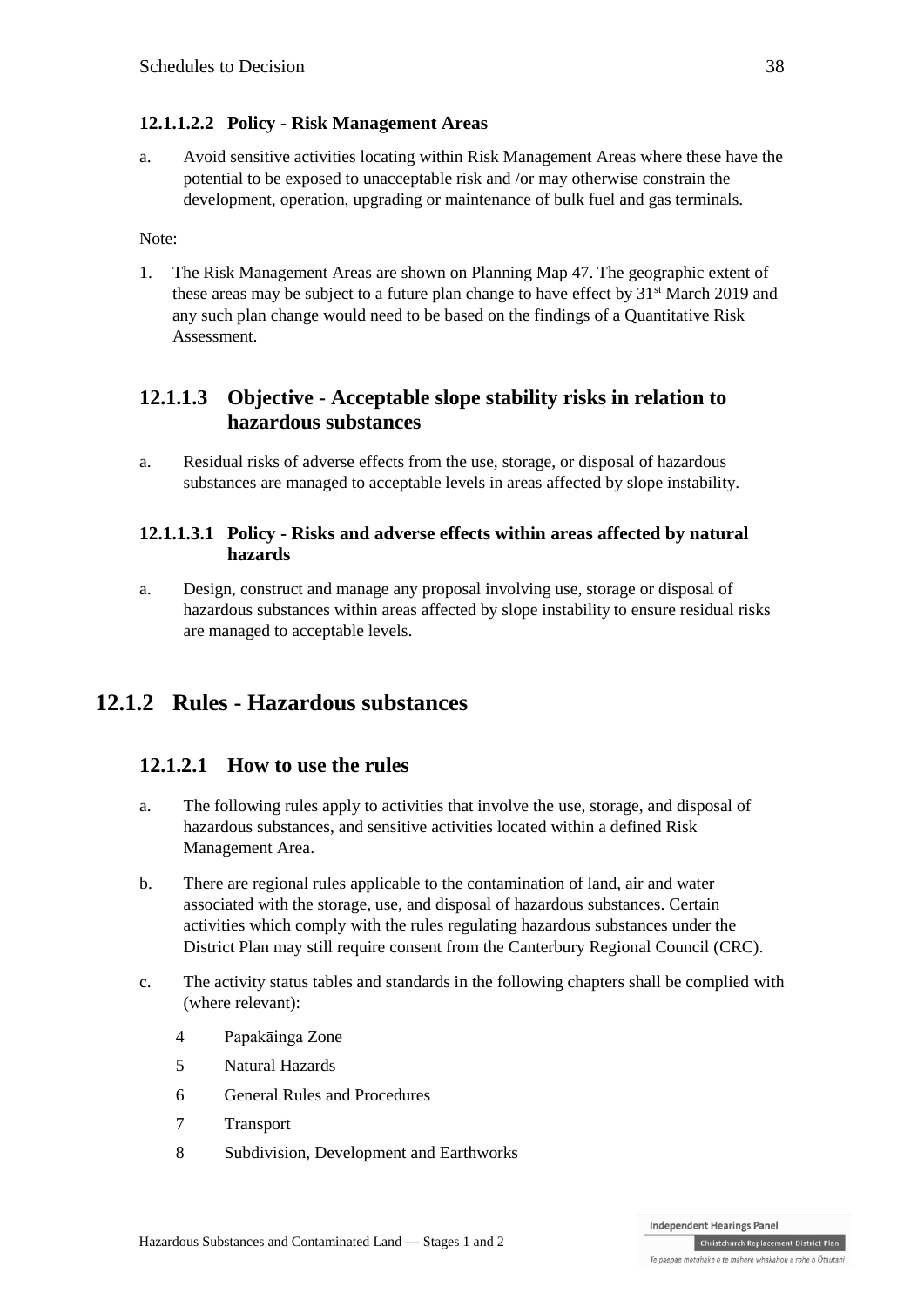- 9 Natural and Cultural Heritage
- 11 Utilities and Energy
- 14 Residential
- 15 Commercial
- 16 Industrial
- 17 Rural
- 18 Open Space
- 19 Coastal Environment; and
- 21 Specific Purpose Zones

## **12.1.2.2 Activity status tables - hazardous substances**

## **12.1.2.2.1 Permitted activities**

The activities listed below are permitted activities if they comply with any activity specific standards set out in this table.

Activities may also be controlled, restricted discretionary, discretionary, non-complying or prohibited as specified in Rules [12.1.2.2.2,](http://proposeddistrictplan.ccc.govt.nz/Pages/Plan/Book.aspx?HID=30660) 12.1.2.2.3, 12.1.2.2.4, 12.1.2.2.5 and 12.1.2.2.6.

| <b>Activity</b> |                                                                                                                 | <b>Activity Specific Standards</b> |
|-----------------|-----------------------------------------------------------------------------------------------------------------|------------------------------------|
|                 | <b>P1</b> The use, storage or disposal of any hazardous substance (unless<br>otherwise specified in this plan). | N <sub>il</sub>                    |

## **12.1.2.2.2 Controlled activities**

The activities listed below are controlled activities.

There are no controlled activities.

## **12.1.2.2.3 Restricted discretionary activities**

The activities listed below are restricted discretionary activities.

There are no restricted discretionary activities.

## **12.1.2.2.4 Discretionary activities**

The activities listed below are discretionary activities.

There are no discretionary activities.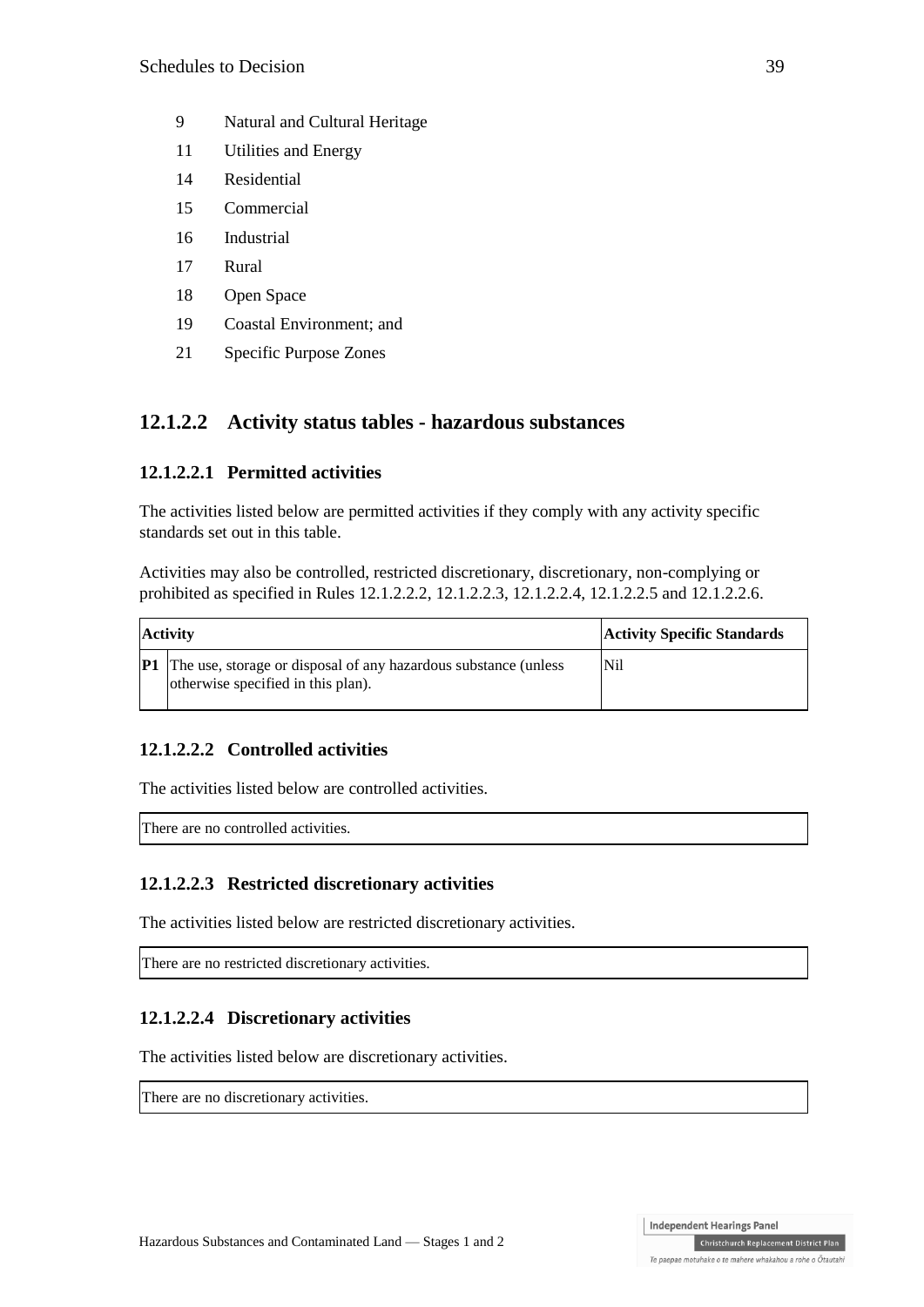## **12.1.2.2.5 Non-complying activities**

The activities listed below are non-complying activities.

| <b>Activity</b> |                                                                                                                                                                                                                                                                                                                                                               |
|-----------------|---------------------------------------------------------------------------------------------------------------------------------------------------------------------------------------------------------------------------------------------------------------------------------------------------------------------------------------------------------------|
| NC1             | a. Any new storage or use of hazardous substances with explosive or flammable<br>properties within:                                                                                                                                                                                                                                                           |
|                 | 10 metres of the centre line of a 66kV National Grid transmission line or a 66kV<br>i.<br>electricity distribution line; or                                                                                                                                                                                                                                   |
|                 | ii.<br>5 metres of the centre line of a 33kV electricity distribution line; or                                                                                                                                                                                                                                                                                |
|                 | iii.<br>12 metres of the centre line of a 110kV or 220kV National Grid transmission<br>line.                                                                                                                                                                                                                                                                  |
|                 | b. For the purpose of a., the definition of hazardous substances excludes the following<br>activities, facilities and quantities:                                                                                                                                                                                                                             |
|                 | storage of substances in or on vehicles being used in transit on public roads;<br>i.                                                                                                                                                                                                                                                                          |
|                 | ii.<br>installations where the combined transformer oil capacity of the electricity<br>transformers is less than 1,000 litres;                                                                                                                                                                                                                                |
|                 | iii.<br>fuel in mobile plant, motor vehicles, boats and small engines;                                                                                                                                                                                                                                                                                        |
|                 | gas and oil pipelines and associated equipment that are part of a utility;<br>iv.                                                                                                                                                                                                                                                                             |
|                 | retail activities selling domestic scale usage of hazardous substances, such as<br>v.<br>supermarkets, trade suppliers, and pharmacies.                                                                                                                                                                                                                       |
|                 | vi.<br>the accessory use and storage of hazardous substances in minimal domestic scale<br>quantities;                                                                                                                                                                                                                                                         |
|                 | fire-fighting substances, and substances required for emergency response<br>vii.<br>purposes on emergency service vehicles and at emergency service facilities                                                                                                                                                                                                |
|                 | viii. activities involving substances of Hazardous Substances and New Organisms<br>sub-classes 1.4, 1.5, 1.6, 6.1D, 6.1E, 6.3, 6.4, 9.1D and 9.2D unless other hazard<br>classification applies;                                                                                                                                                              |
|                 | the temporary storage, handling and distribution of national or international<br>ix.<br>cargo containers;                                                                                                                                                                                                                                                     |
|                 | waste treatment and disposal facilities (not within High Flood Hazard Areas and<br>х.<br>Flood Management Areas), and waste in process in the Council's trade waste<br>sewers, municipal liquid waste treatment and disposal facilities (not within High<br>Flood Hazard Areas and Flood Management Areas) which may contain<br>hazardous substance residues; |
|                 | vehicles applying agrichemicals and fertilisers for their intended purpose.<br>xi.                                                                                                                                                                                                                                                                            |
| NC2             | Any sensitive activity located within a Risk Management Area. This rule shall cease to<br>have effect by 31 March 2019.                                                                                                                                                                                                                                       |
|                 | Note:                                                                                                                                                                                                                                                                                                                                                         |
|                 | The Risk Management Areas are shown on Planning Map 47. The geographic extent<br>1.<br>of these areas may be subject to a future plan change to have effect by 31st March<br>2019 and any such plan change would need to be based on the findings of a<br>Quantitative Risk Assessment.                                                                       |

Independent Hearings Panel Christchurch Replacement District Plan

Te paepae motuhake o te mahere whakahou a rohe o Ōtautahi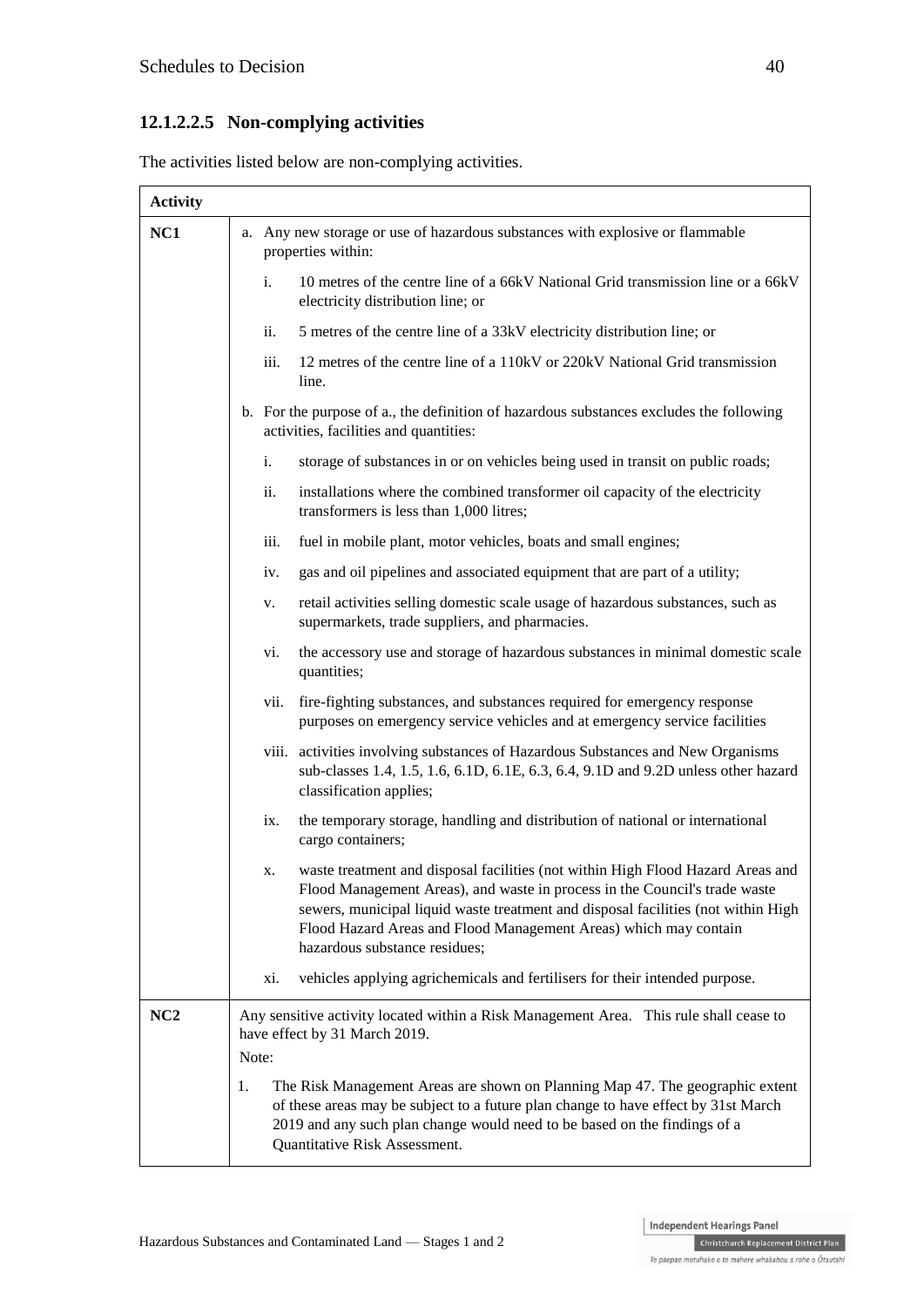Note to be placed on Planning Map 47 under "Other Notations":

Risk Management Area (refer Rule 12.1.2.2.5). *The geographic extent of these areas may be subject to a future plan change to have effect by 31st March 2019 and any such plan change would need to be based on the findings of a Quantitative Risk Assessment.*

## **12.1.2.2.6 Prohibited activities**

The activities listed below are prohibited activities.

There are no prohibited activities.

## **12.1.3 Other methods**

- a. Education will be used to promote public awareness about the costs and benefits of hazardous substances and associated facilities, to encourage resource users to take responsibility for their own health and safety, and for management of the effects of their activities on the public and the environment.
- b. Industry Codes and New Zealand Standards and Guidelines will be utilised in some circumstances to provide the basis for controls on the use of hazardous substances.
- c. Develop specific guidelines to assist operators of facilities using, storing, or disposing of hazardous substancesin achieving compliance with relevant management requirements.
- d. Preparation and operation of site management systems and emergency plans to avoid or mitigate the risk of hazardous substances escaping into the environment.
- e. Promotion by government and local government of "Cleaner Production" and recycling principles, including methods and processes to improve operating efficiency and minimise the release of hazardous substances, or the use of alternative non-hazardous substances or technologies.
- f. Waste Disposal Guidelines will be used for the disposal of hazardous waste to Local Authority approved facilities to protect human health and the receiving environment from potential adverse effects. Advice may be given on pre-treatment requirements or alternative methods of disposal for non-acceptable wastes.
- g. Liaise with parties involved with hazardous substance use, such as the regional council and adjoining territorial authorities, WorkSafe New Zealand, Ministry of Health, Ministry for the Environment, the Environmental Protection Authority (EPA), the New Zealand Police and owner/operators who use hazardous substances, to allow more effective risk management coordination.

Te paepae motuhake o te mahere whakahou a rohe o Ōtautahi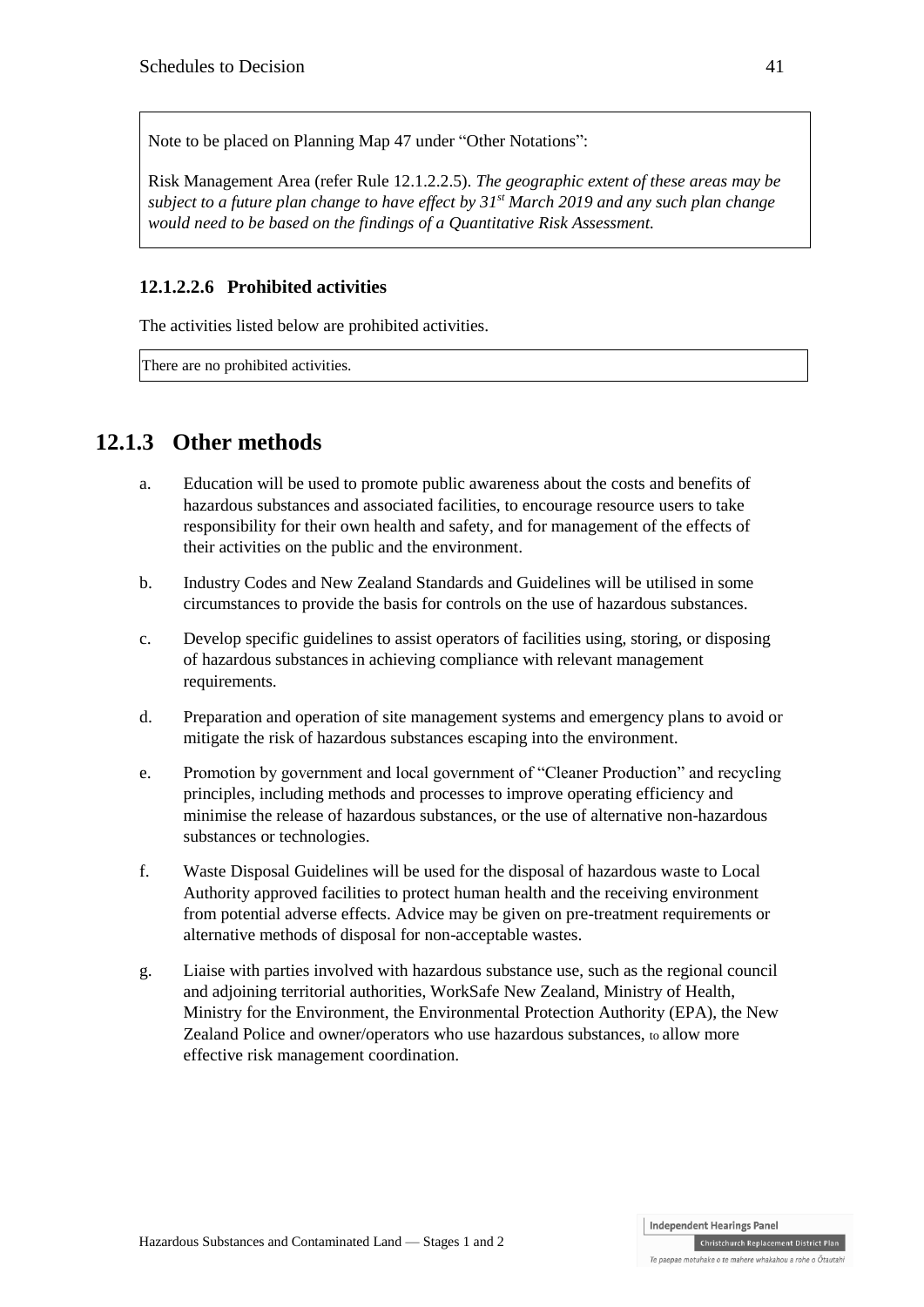## **12.2 Contaminated land**

## **12.2.1 Objective and policies**

## **12.2.1.1 Objective - Contaminated land - managing effects**

a. Land containing elevated levels of contaminants is managed to protect human health and the environment, which includes significant natural and Ngāi Tahu cultural values from the adverse effects of subdivision, development and use of contaminated land and natural hazards, including from site investigations, earthworks and soil disturbance, and to enable the land to be used in the future.

#### **12.2.1.1.1 Policy - Best practice approach**

a. Require any proposal to subdivide, use or develop contaminated or potentially contaminated land to apply a best practice approach to investigate the risks, and either remediate the contamination or manage activities on contaminated land to protect people and the environment.

#### **Note:**

1. The status of some activities will be determined by the requirements of the Resource Management [\(National Environmental Standards for Assessing and Managing](http://www.mfe.govt.nz/laws/standards/contaminants-in-soil/)  [Contaminants in Soil to Protect Human Health\) Regulations 2011.](http://www.mfe.govt.nz/laws/standards/contaminants-in-soil/) Reference should be made to the Ministry for the Environment website for a copy of these regulations, a user's guide, and documents incorporated by reference in these regulations.

#### **12.2.1.1.2 Policy – Remediation**

a. Remediation of contaminated land should not pose a more significant risk to human health or the environment than if remediation had not occurred.

#### **12.2.1.1.3 Policy – Future use**

a. Use or development of contaminated land that has been remediated or has an existing management plan in place, must not damage or destroy any containment works, unless comparable or better containment is provided.

## **12.2.2 Other methods**

a. The Ministry for the Environment's [Hazardous Activities and Industries List \(HAIL\),](https://www.mfe.govt.nz/issues/managing-environmental-risks/contaminated-land/is-land-contaminated/hail.html) the list of properties on Environment Canterbury's [Listed Land Use Register,](http://www.llur.ecan.govt.nz/) Council records, and site investigations shall provide the basis for identifying whether land is contaminated or potentially contaminated. It is the duty of the person undertaking any activity to ascertain whether the land is identified as having a current or past use that is identified in the HAIL. The Resource Management (NES for Assessing and Managing Contaminants in Soil to Protect Human Health) Regulations 2011 specifies two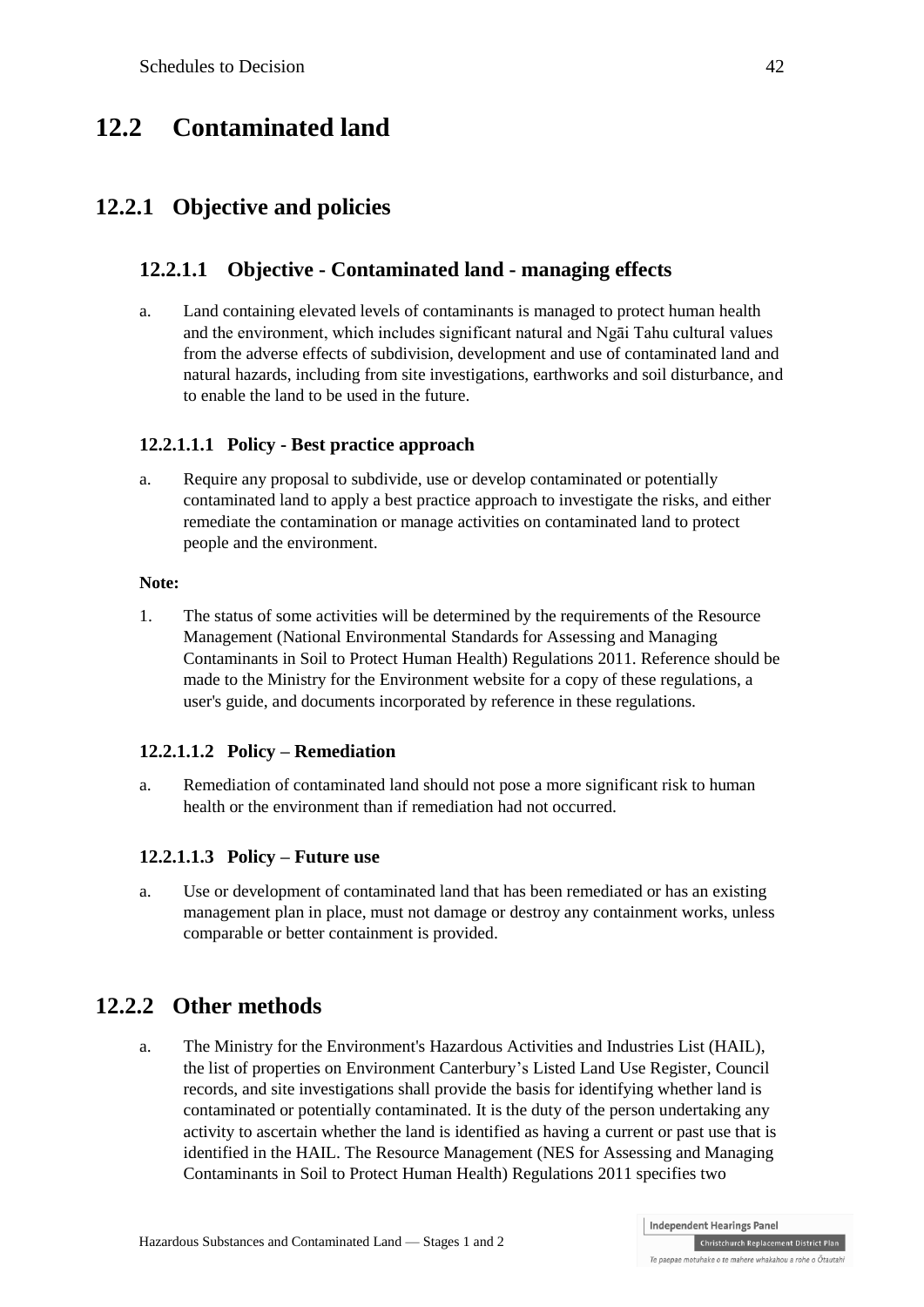methods for determining whether a piece of land is, was or more than likely had a HAIL activity on it. Use of the [Ministry for the Environment's Contaminated Land](https://www.mfe.govt.nz/issues/managing-environmental-risks/contaminated-land/managing/guidelines.html)  [Management Guidelines](https://www.mfe.govt.nz/issues/managing-environmental-risks/contaminated-land/managing/guidelines.html) will form the approach to achieving best practice. Where contamination is confirmed and this data becomes known to Council it will be included on Land Information Memorandums (LIM).

b. Maintain factsheets, templates and guidance to assist with consent applications under the Resource Management (National Environmental Standards for Assessing and Managing Contaminants in Soil to Protect Human Health) Regulations 2011.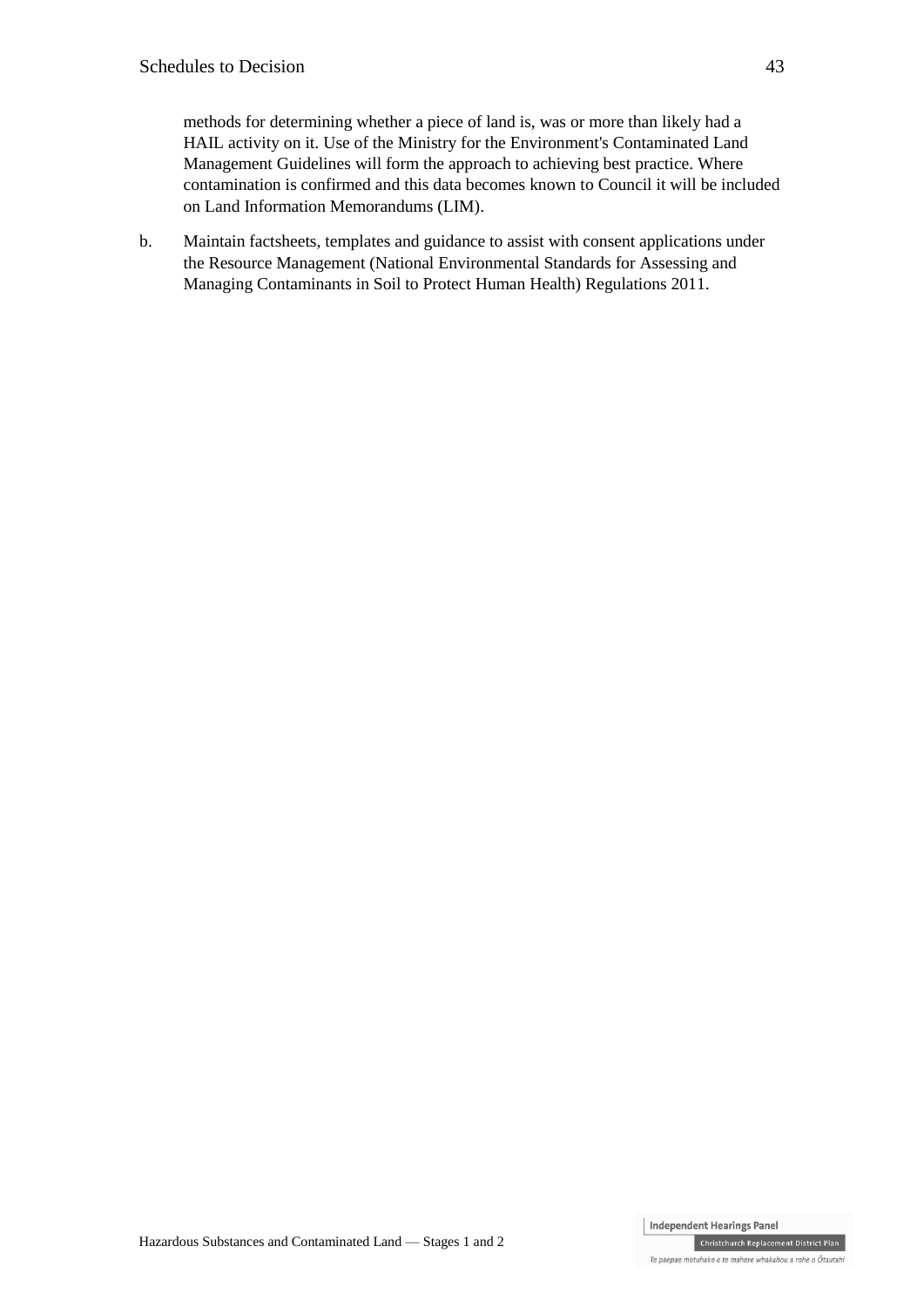## **Definitions**

## **Hazardous substance**

means:

- a. any substance or mixture or formulation of substances which has one or more of the following intrinsic properties, and exceeds any of the minimum degrees of hazard for the following hazards prescribed in the [Hazardous Substances \(Minimum Degrees of](http://www.legislation.govt.nz/regulation/public/2001/0112/latest/DLM33301.html)  [Hazard\) Regulations 2001:](http://www.legislation.govt.nz/regulation/public/2001/0112/latest/DLM33301.html)
	- i. explosiveness (excluding dust explosions);
	- ii. flammability;
	- iii. a capacity to oxidise;
	- iv. corrosiveness;
	- v. acute and chronic toxicity; and
	- vi. eco-toxicity, with or without bio-accumulation;
- b. substances which, in contact with air or water (other than air or water where the temperature or pressure has been artificially increased or decreased), generate a substance or reaction with any one or more of the properties specified in a. above;
- c. substances that, when discharged to surface or groundwaters, have the potential to deplete oxygen as a result of the microbial decomposition of organic materials (for example, milk or other foodstuffs); and
- d. radioactive substances, except smoke detectors.

## **Potentially contaminated**

means that part of a site where an activity or industry described Schedule 3 of the LWRP (refer Section 16, Schedule 3-Hazardous Industries and Activities, pp 16-9 to 16-11) has been or is being undertaken on it or where it is more likely than not that an activity or industry in the list is being or has been undertaken on it, but excludes any site where a detailed site investigation has been completed and reported and which demonstrates that any contaminants in or on the site are at, or below, background concentrations.

## **Residual risk**

Means in relation to hazardous substances, any risk of an adverse effect that remains after other industry controls and legislation such as the Hazardous Substances and New Organisms Act 1996, the Land Transport Act 1998 and regional planning instruments have been complied with.

Christchurch Replacement District Plan Te paepae motuhake o te mahere whakahou a rohe o Ōtautahi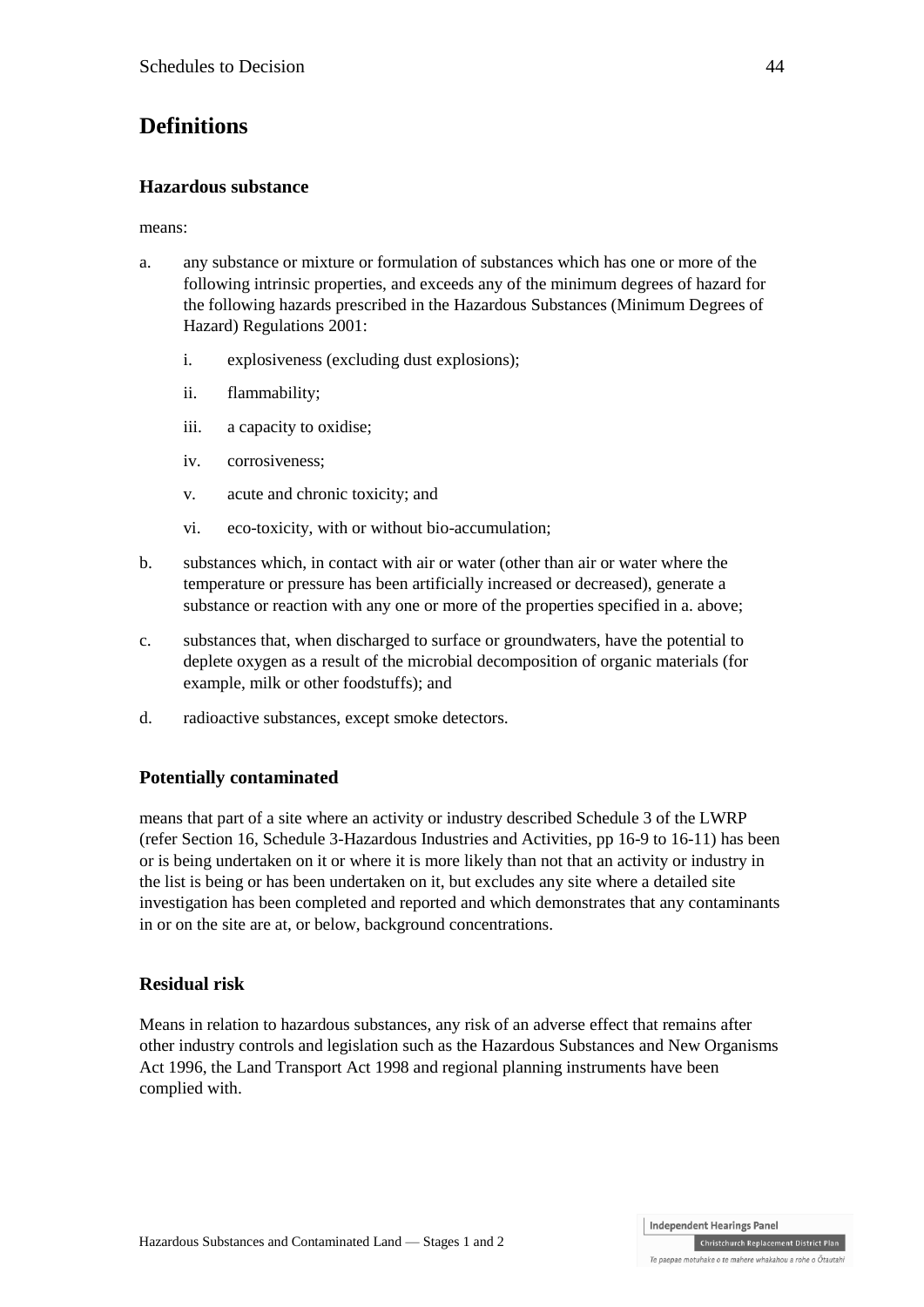## **Substance**

*[has the same meaning as s2(1) of the Hazardous [Substances and Natural Organisms Act](http://www.legislation.govt.nz/act/public/1996/0030/latest/whole.html)  [1996\]](http://www.legislation.govt.nz/act/public/1996/0030/latest/whole.html)*

means:

- a. any element, defined mixture of elements, compounds, or defined mixture of compounds, either naturally occurring or produced synthetically, or any mixtures thereof;
- b. any isotope, allotrope, isomer, congener, radical, or ion of an element or compound which has been declared by the (Environmental Protection) Authority, by notice in the Gazette, to be a different substance from that element or compound;
- c. any mixtures or combination of any of the above;
- d. any manufactured article containing, incorporating or including any hazardous substance with explosive properties.

#### **Consequential amendments to other parts of the Replacement District Plan**

a. Insert new  $5.5.1.6$  (b)(x), as shown below.

## **12.2.2.6 Slope Instability Management Areas - RD1 to RD49 matters of discretion**

- b. Restricted discretionary activities RD1 to RD49 will be assessed against the following criteria:
	- x. For RD 34, RD 36, RD 37, RD 38, RD 39 and RD 40 only, where the use and storage of hazardous substances are involved, whether the facility is designed in a way to manage the residual risks of adverse effects from hazardous substances to acceptable levels in the event of a significant natural hazard event occurring.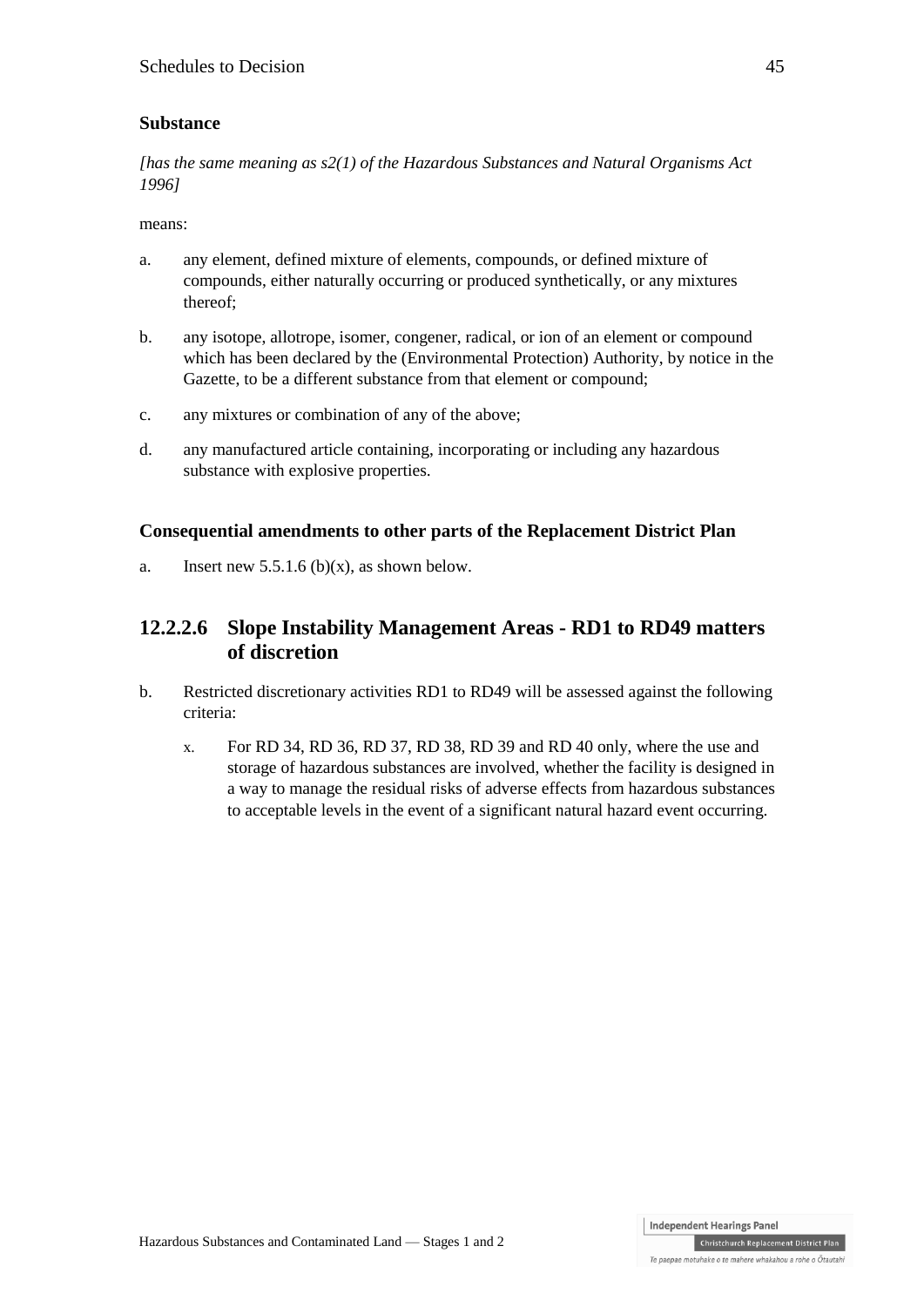## **SCHEDULE 2**

Documents specific to the Hazardous Substances and Contaminated Land Chapter.

| <b>Statutory document</b>                                                                                                                            | <b>Statutory direction</b>                         |
|------------------------------------------------------------------------------------------------------------------------------------------------------|----------------------------------------------------|
| Canterbury Regional Policy Statement 2013 (CRPS)                                                                                                     | Give effect to                                     |
| National Policy Statement on Electricity Transmission                                                                                                | Give effect to                                     |
| <b>OIC</b> Statement of Expectations                                                                                                                 | Have particular regard                             |
| Mahaanui Iwi Management Plan 2013                                                                                                                    | Take into account                                  |
| Resource Management (National Environmental Standard for<br>Assessing and Managing Contaminants in Soil to Protect Human<br>Health) Regulations 2011 | Rules may not be more<br>stringent or more lenient |
| Recovery Strategy for Greater Christchurch: Mahere<br>Haumanutanga o Waitaha                                                                         | Not be inconsistent with.                          |
| Land Use Recovery Plan (LURP)                                                                                                                        | Not be inconsistent with.                          |
| <b>Lyttelton Port Recovery Plan</b>                                                                                                                  | Not be inconsistent with.                          |
| Canterbury Land and Water Plan                                                                                                                       | Not be inconsistent with.                          |
| Te Rūnanga o Ngāi Tahu HSNO Policy Statement 2008                                                                                                    |                                                    |

Independent Hearings Panel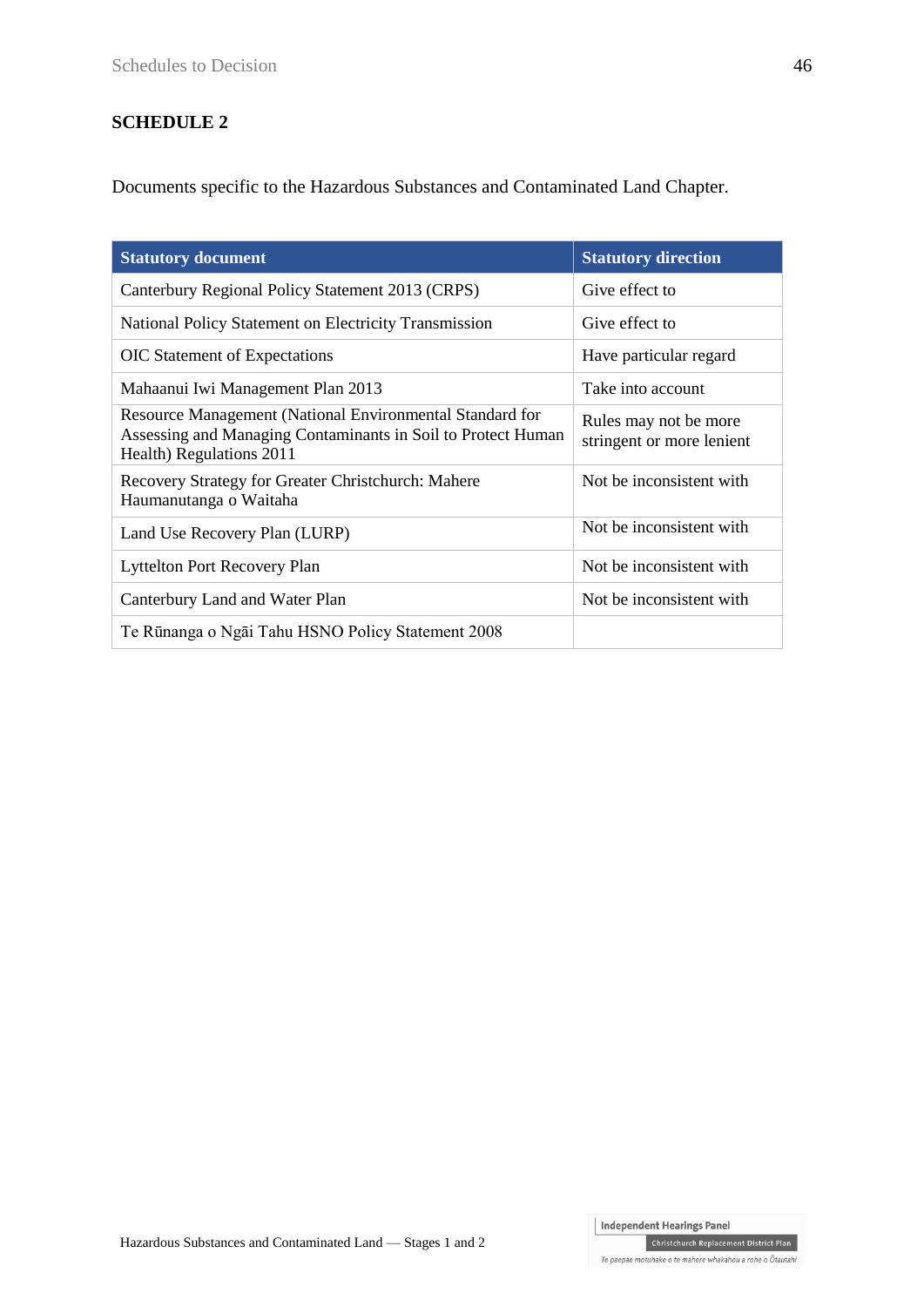## **SCHEDULE 3**

Provisions of existing district plans that we replace or delete by this decision, as identified by the  $Count<sup>1</sup>$ 

| <b>Existing provision to be replaced or deleted</b>                                                     | Our reasons for replacing or deleting                                                                         |  |  |
|---------------------------------------------------------------------------------------------------------|---------------------------------------------------------------------------------------------------------------|--|--|
| <b>Christchurch City Plan</b>                                                                           |                                                                                                               |  |  |
| <b>Volume 2</b>                                                                                         |                                                                                                               |  |  |
| Section 2<br>Objective 2.1 (part)<br>Policy 2.1.3<br>Section 4<br>Objective 4.2 (part)<br>Policy 4.2.12 | Replaced by Chapter 12 Hazardous Substances and<br><b>Contaminated Land</b><br>12.1.1 Objectives and Policies |  |  |
| Section 7<br>Objective 7.7 (part)<br>Policy 7.7.9                                                       |                                                                                                               |  |  |
| Section 12<br>Objective 21.11 (part)<br>Policy 12.11.13 (part)                                          |                                                                                                               |  |  |
| Section 13<br>Objective 13.2 (part)<br>Policy 13.2.1                                                    |                                                                                                               |  |  |
| Section 2<br>$2.1.2$ (part)                                                                             | Replaced by Chapter 12 Hazardous Substances and<br><b>Contaminated Land</b>                                   |  |  |
| Section 6<br>6.3A.19 (part)                                                                             | 12.2.1 Objectives and Policies                                                                                |  |  |
| Section 10<br>10.3.5 (part), 10.3.7 (part), 10.3.8<br>(part), 10.3.9 (part)                             |                                                                                                               |  |  |
| Section 11<br>11.1.11 (part), 11.1.16 (part), 11.1.27                                                   |                                                                                                               |  |  |
| Section 12<br>12.10.3, 12.11.4 (part)                                                                   |                                                                                                               |  |  |
| <b>Volume 3</b>                                                                                         |                                                                                                               |  |  |
| Part 2: 6.4.5, 15.1.40                                                                                  | Replaced by Chapter 12 Hazardous Substances and                                                               |  |  |
| Part $3: 5.4.1(a)(c)$ , 7.3.12                                                                          | <b>Contaminated Land</b><br>12.1.2 Rules - Hazardous substances                                               |  |  |
| Part 8: 7.2.8, 8.3.5                                                                                    |                                                                                                               |  |  |
| Part 9 (part)                                                                                           |                                                                                                               |  |  |
| Part 11: 3.3.2, 3.3.3, 3.3.4, 3.3.5, 3.3.6, 3.4.2,<br>Schedule 1-2                                      |                                                                                                               |  |  |

<sup>1</sup> [http://resources.ccc.govt.nz/files/policiesreportsstrategies/dpr-stage2-whatischanging](http://resources.ccc.govt.nz/files/policiesreportsstrategies/dpr-stage2-whatischanging-hazardoussubstancesandcontaminatedland.pdf)[hazardoussubstancesandcontaminatedland.pdf](http://resources.ccc.govt.nz/files/policiesreportsstrategies/dpr-stage2-whatischanging-hazardoussubstancesandcontaminatedland.pdf)

 $\bar{1}$ 

Independent Hearings Panel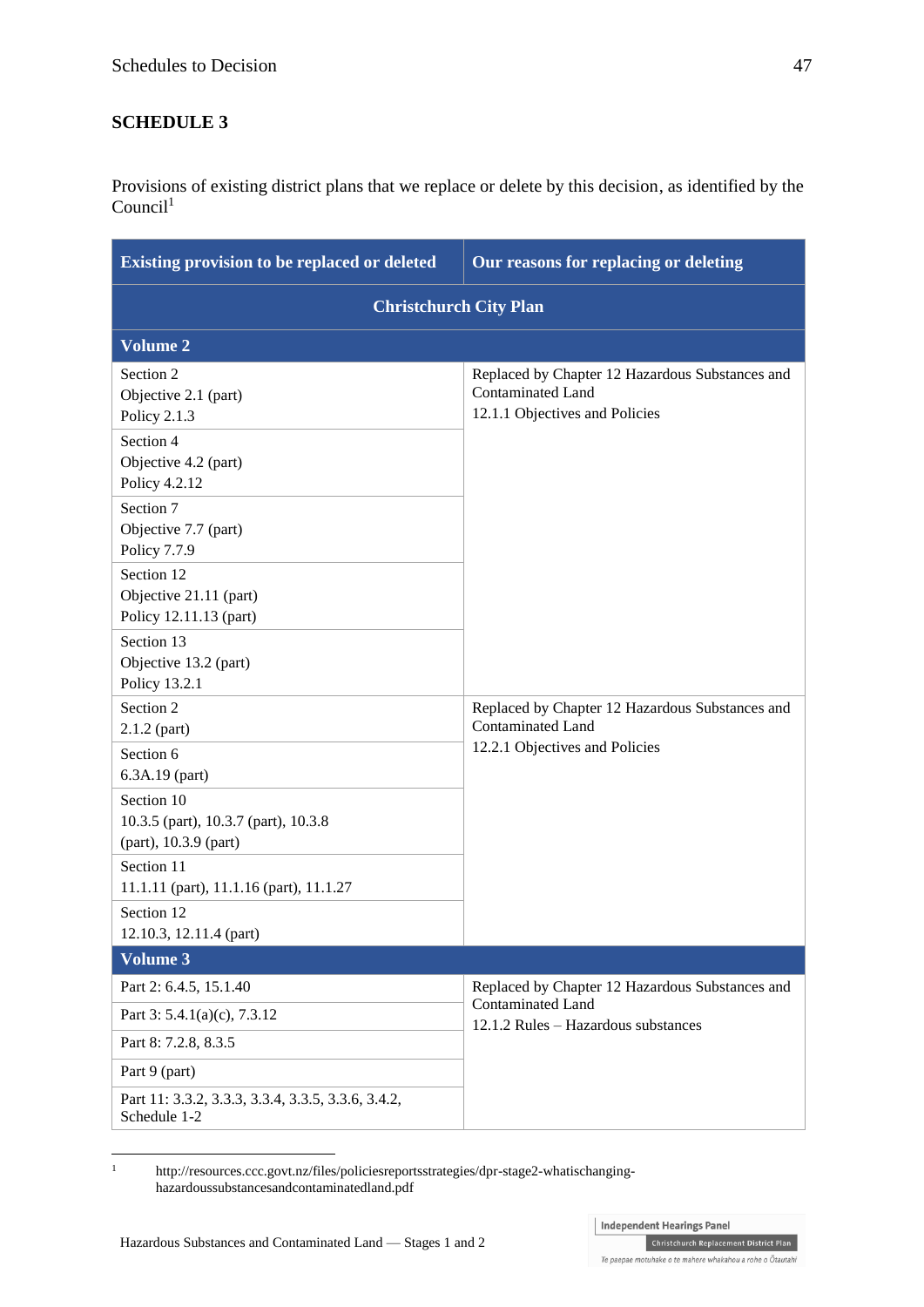| <b>Existing provision to be replaced or deleted</b>       | Our reasons for replacing or deleting                                                                                               |  |  |
|-----------------------------------------------------------|-------------------------------------------------------------------------------------------------------------------------------------|--|--|
| Part 2: 8.2.23, 12.2.18                                   | Deleted as covered by National Environmental<br>Standard for Assessing and Managing<br>Contaminants in Soil to Protect Human Health |  |  |
| Part 3: 5.3.5                                             |                                                                                                                                     |  |  |
| Part 14: 20.5.1.11, 29.4.13                               |                                                                                                                                     |  |  |
| <b>Banks Peninsula District Plan</b>                      |                                                                                                                                     |  |  |
| Chapter 37                                                | Replaced by Chapter 12 Hazardous Substances and                                                                                     |  |  |
| Objective 3                                               | Contaminated Land                                                                                                                   |  |  |
| Policies 3A-E                                             | 12.1.1 Objectives and Policies                                                                                                      |  |  |
| Chapter 37                                                | Replaced by Chapter 12 Hazardous Substances and                                                                                     |  |  |
| Rules 1, 2, 3, 4, 5, 6, 7, Criteria for the assessment of | Contaminated Land                                                                                                                   |  |  |
|                                                           |                                                                                                                                     |  |  |
| controlled and discretionary                              | 12.1.2 Rules – Hazardous substances                                                                                                 |  |  |

Christchurch Replacement District Plan Te paepae motuhake o te mahere whakahou a rohe o Ōtautahi